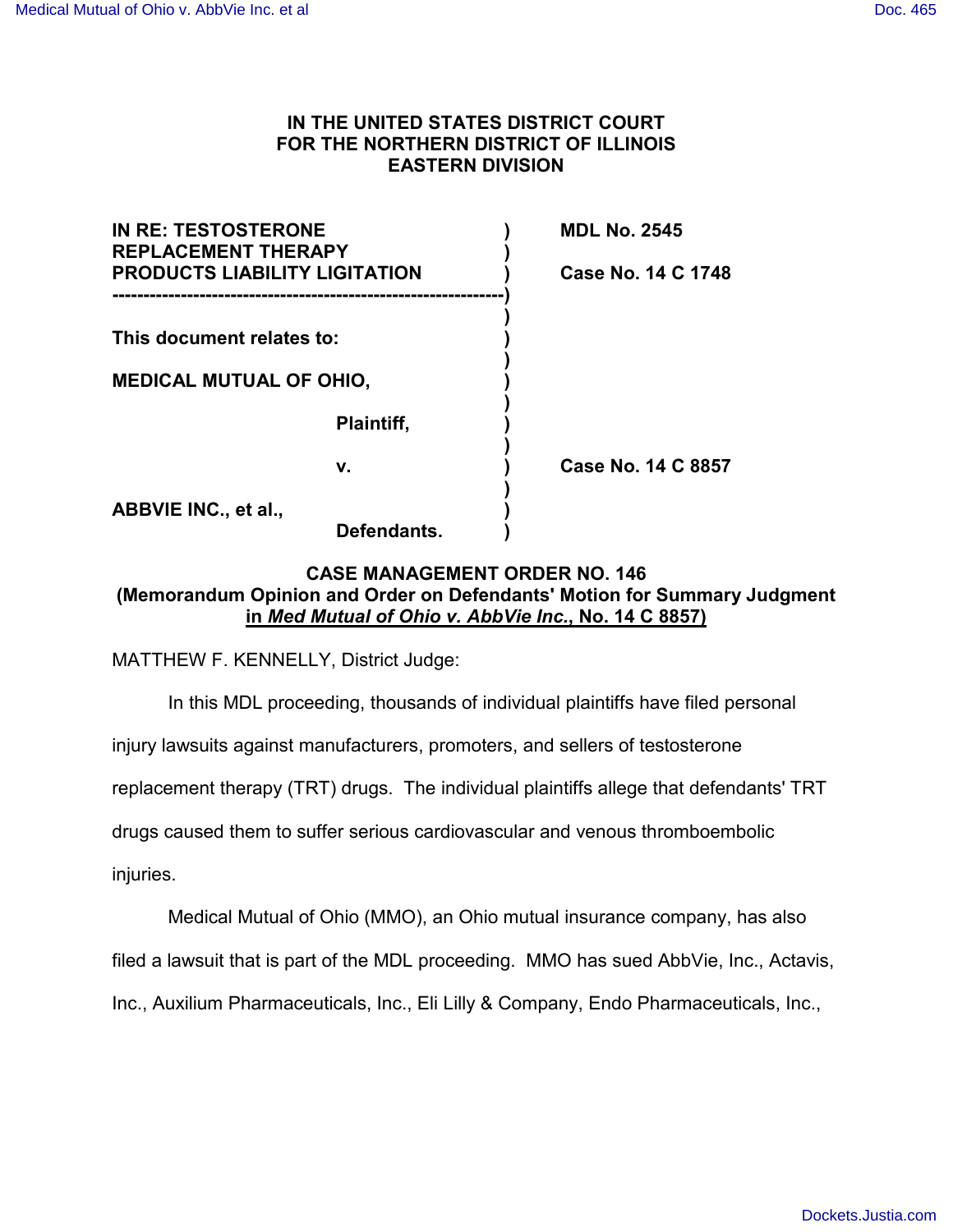and affiliated entities.<sup>[1](#page-1-0)</sup> MMO alleges that it suffered economic injuries when, as a result of defendants' fraudulent marketing schemes, it made reimbursement payments for what it alleges were medically inappropriate TRT prescriptions.

The Court previously dismissed some of MMO's claims but allowed others to proceed. *See In re Testosterone Replacement Therapy Prods. Liab. Litig.*, 159 F. Supp. 3d 898 (N.D. Ill. 2016) (*MMO I*); *In re Testosterone Replacement Therapy Prods. Liab. Litig.*, Nos. 14 C 1748, 14 C 8857, MDL No. 2545, 2016 WL 4091620 (N.D. Ill. Aug. 2, 2016) (*MMO II*). MMO's surviving claims are made under the federal RICO Act, 18 U.S.C. § 1962(c), against defendants AbbVie, Auxilium, Endo, and Lilly; for conspiracy to violate the Act, 18 U.S.C. § 1962(d), against defendants AbbVie, Auxilium, Endo, Lilly, and Actavis; and against defendants AbbVie, Auxilium, Endo, and Lilly for negligent misrepresentation under Ohio law. In July 2018, the Court denied MMO's motion to certify a putative class of third-party payors (TPPs) asserting these same claims. *In re Testosterone Replacement Therapy Prods. Liab. Litig.*, Nos. 14 C 1748, 14 C 8857, MDL No. 2545, 2018 WL 3586182 (N.D. Ill. July 26, 2018) (*MMO III*). And in September 2018, the Court granted MMO's motion to amend its third amended complaint (TAC) to delete allegations regarding Auxilium's TRT drug Testopel but denied the motion in all other respects. *In re Testosterone Replacement Therapy Prods. Liab. Litig.*, Nos. 14 C 1748, 14 C 8857, MDL No. 2545, 2018 WL 4333625 (N.D. Ill. Sept. 11, 2018).

Defendants have moved for summary judgment on all of MMO's remaining claims. The Court grants defendants' motion, concluding there is insufficient evidence

 $\overline{a}$ 

<span id="page-1-0"></span><sup>1</sup> MMO originally sued GlaxoSmithKline LLC and Oscient Pharmaceuticals Corp. as well, but there are no remaining claims against those defendants.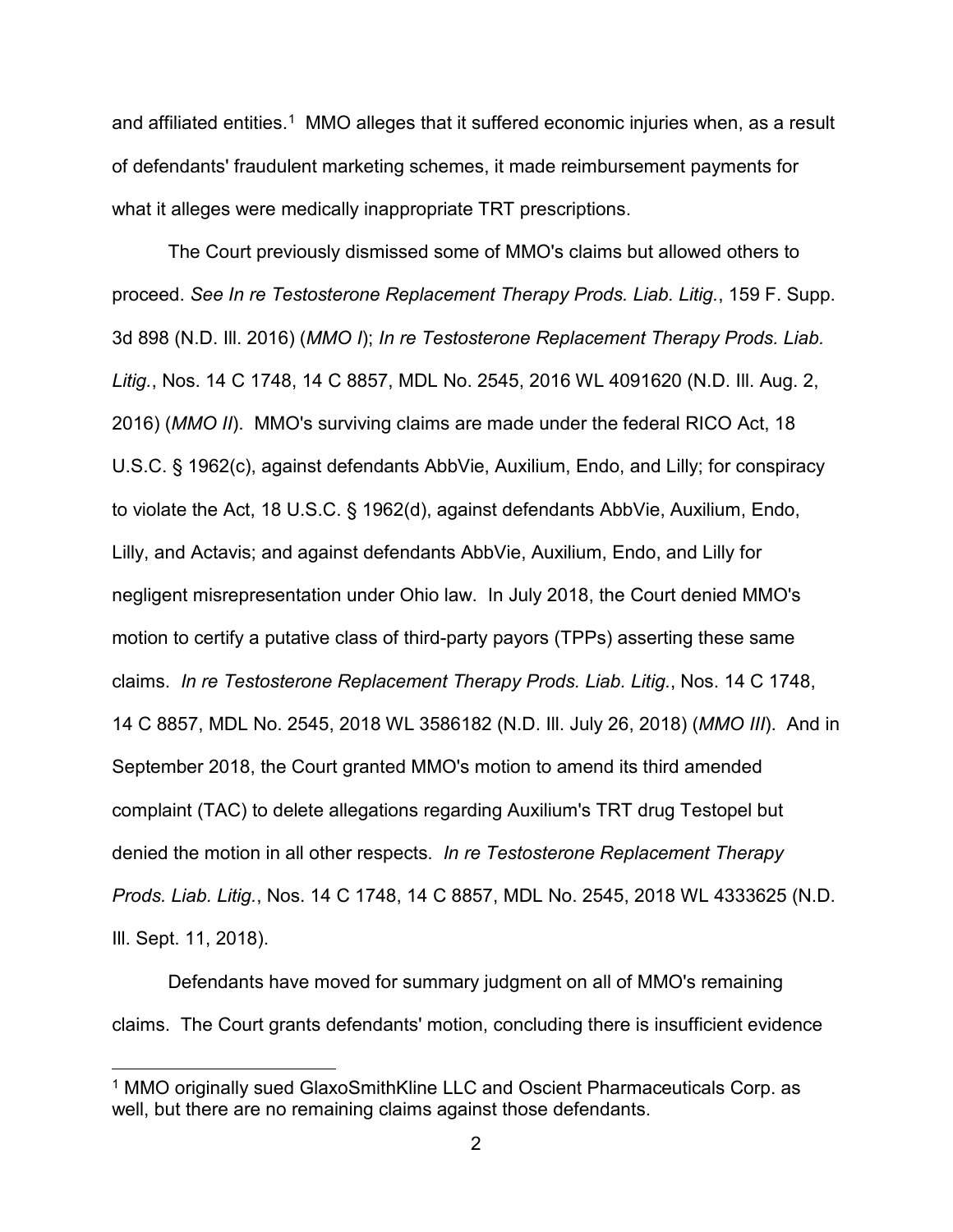from which a reasonable jury could find that defendants' alleged misrepresentations regarding the safety or efficacy of their TRT drugs proximately caused MMO's alleged injuries.

### **Background**

The Court takes the following facts from prior orders in MMO's case, the TAC,<sup>[2](#page-2-0)</sup> and the parties' summary judgment briefing, including their Northern District of Illinois Local Rule 56.1 statements and responses. The Court notes which facts are disputed.

#### **A. Defendants' TRT drugs**

 $\overline{a}$ 

In males, testosterone is the primary androgenic hormone responsible for normal male physical and sexual development. Male hypogonadism is an absence or deficiency of testosterone resulting from a pathological condition of the testes, the hypothalamus, or the pituitary. It is generally characterized as "primary" or "secondary" hypogonadism. Primary hypogonadism is the result of testicular failure to produce adequate levels of testosterone. Secondary hypogonadism results from a disorder of the pituitary gland or the hypothalamus. Hypogonadism in adult males can result in decreased sexual interest and desire, erectile dysfunction, benign breast enlargement, decreased muscular strength, sparse body hair, and reduced bone mass. Primary and secondary hypogonadism are sometimes called "classical" hypogonadism.

When the Food and Drug Administration (FDA) approves a drug, it is deemed safe and effective for certain medical conditions. The use for which a drug has been approved is referred to as an "indication." A label for an approved drug—including both

<span id="page-2-0"></span> $2$  MMO has not filed a version of the fourth amended complaint that complies with the Court's order granting in part and denying in part MMO's motion for leave to amend. The parties cite to the TAC in their summary judgment briefing, so the Court does the same in this Order.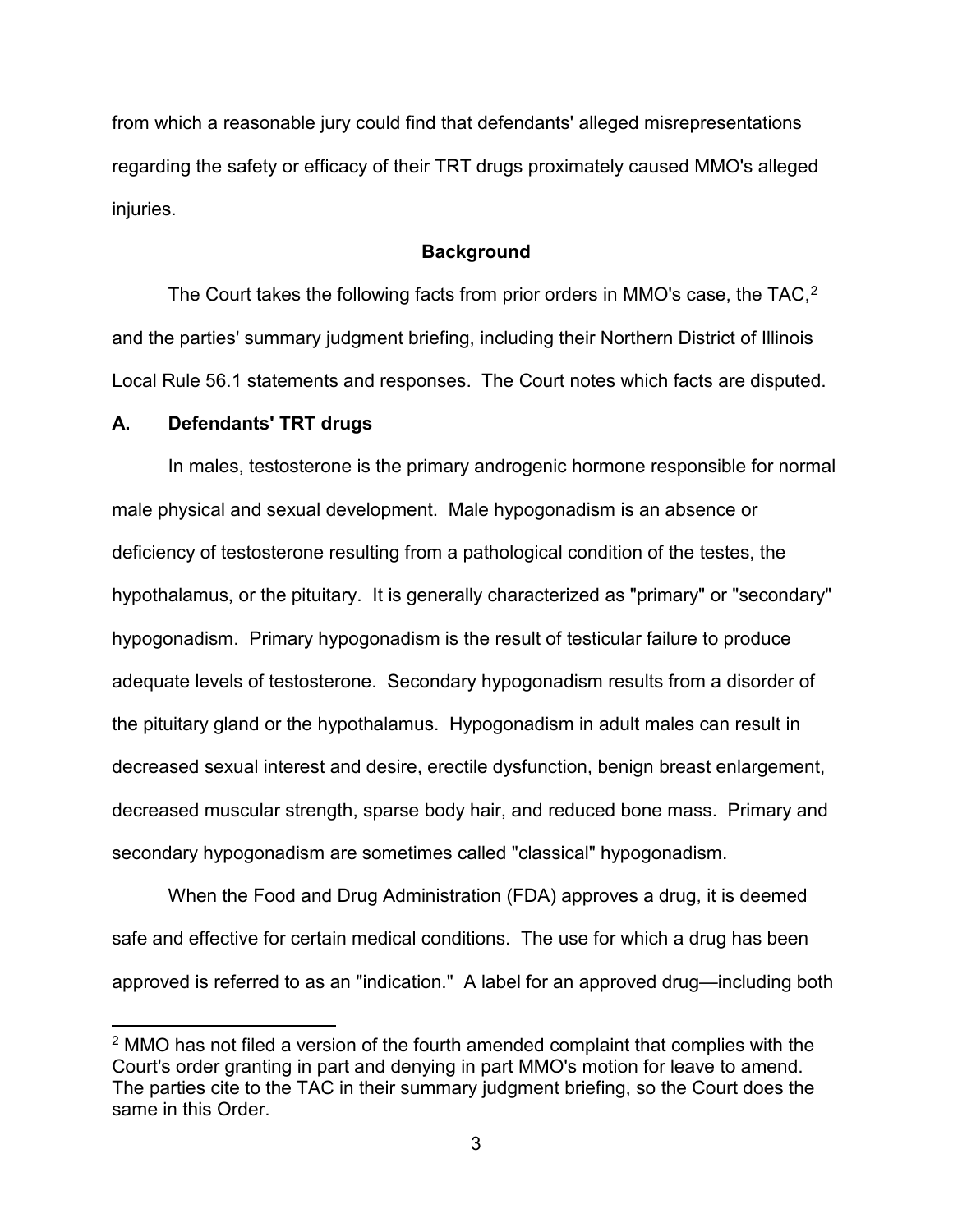the physical label and the package inserts for physicians and patients—may indicate use only for the approved indications. A drug manufacturer may not include a new indication on its labels without receiving prior approval from the FDA. Doctors, however, are permitted to prescribe drugs for "off-label" uses, meaning uses outside the approved indications.

The FDA has approved testosterone "as replacement therapy only for men who have low testosterone levels due to disorders of the testicles, pituitary gland, or brain that cause . . . hypogonadism." Defs.' Reply in Support of Mot. for Summ. J. (Defs.' Reply), Ex. 37 (FDA March 2015 Drug Safety Communication) at 1. FDA-approved testosterone formulations include topical gels, transdermal patches, buccal systems (applied to the upper gum or inner cheek), and injections. At issue in the present case are defendants' topical testosterone formulations (topical TRTs): AndroGel, manufactured by AbbVie; Testim, manufactured by Auxilium; Fortesta, manufactured by Endo; and Axiron, manufactured by Lilly.<sup>[3](#page-3-0)</sup>

On January 31, 2014, the FDA issued a drug safety communication to announce its investigation of risks potentially associated with use of testosterone products, including defendants' TRT drugs. The FDA stated, in relevant part:

The U.S. Food and Drug Administration (FDA) is investigating the risk of stroke, heart attack, and death in men taking FDA-approved testosterone products. We have been monitoring this risk and decided to reassess this safety issue based on the recent publication of two separate studies that each suggested an increased risk of cardiovascular events

 $\overline{a}$ 

<span id="page-3-0"></span><sup>3</sup> MMO has also asserted claims relating to Auxilium's TRT drug, Striant, and Endo's TRT drug, Delatestryl. The parties, however, do not discuss these drugs in their summary judgment briefing. Likewise, MMO has asserted claims relating to Actavis's TRT drug, Androderm. Although the Court has dismissed all claims against Actavis based on the sale and marketing of Androderm, MMO maintains that evidence regarding Androderm is relevant to its conspiracy claims against Actavis.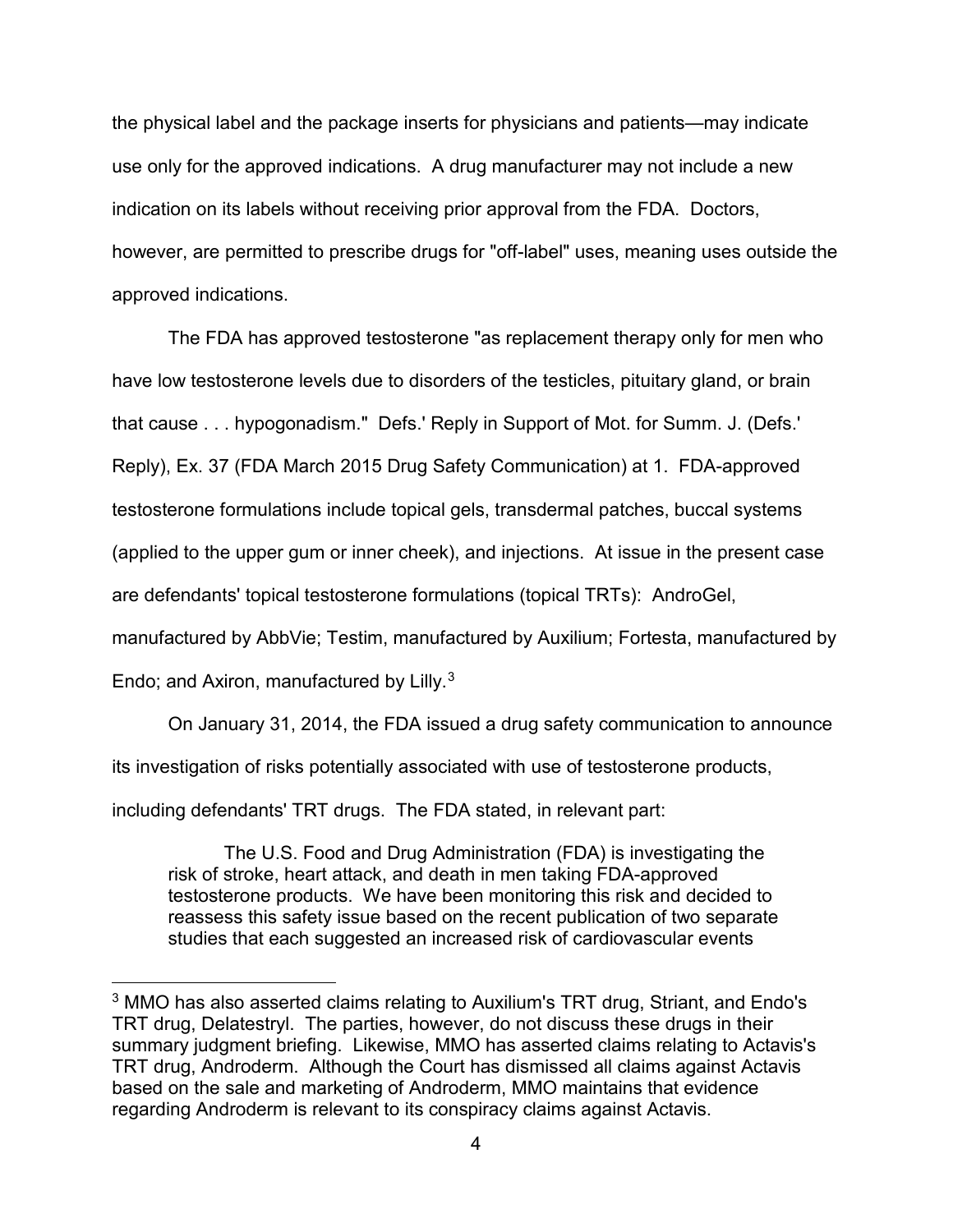among groups of men prescribed testosterone therapy. . . .

At this time, FDA has not concluded that FDA-approved testosterone treatment increases the risk of stroke, heart attack, or death. MMO's Opp. to Defs.' Mot. for Summ. J. (MMO Opp.), Ex. 171, at 1. The FDA also stated that "[n]one of the FDA-approved testosterone products are approved for use in men with low testosterone levels who lack an associated medical condition." *Id.*

In September 2014, the FDA convened an advisory committee to discuss the investigation into adverse cardiovascular outcomes potentially associated with TRT use. That same month, the advisory committee voted to recommend a change to the labeling of drugs in the TRT class. The FDA announced the required label changes in a drug safety communication in March 2015. The changes required TRT manufacturers, including defendants, "to clarify the approved uses of" TRTs and "add information . . . about a possible increased risk of heart attacks and strokes in patients taking testosterone." FDA March 2015 Drug Safety Communication at 1. In the drug safety communication, the FDA reiterated the approved uses for testosterone as a replacement therapy and stated that it had "become aware that testosterone [was] being used extensively in attempts to relieve symptoms in men who have low testosterone for no apparent reason other than aging." *Id.* The FDA further stated that "[t]he benefits and safety of this use have not been established." *Id.* The FDA-mandated labeling changes did not formally go into effect until May 2015.

## **B. MMO's drug formulary**

MMO is an Ohio mutual insurance company that provides prescription drug benefits to patients covered under its insurance plans. According to MMO, if it provides drug benefit coverage for a patient's TRT prescription, it will pay most of the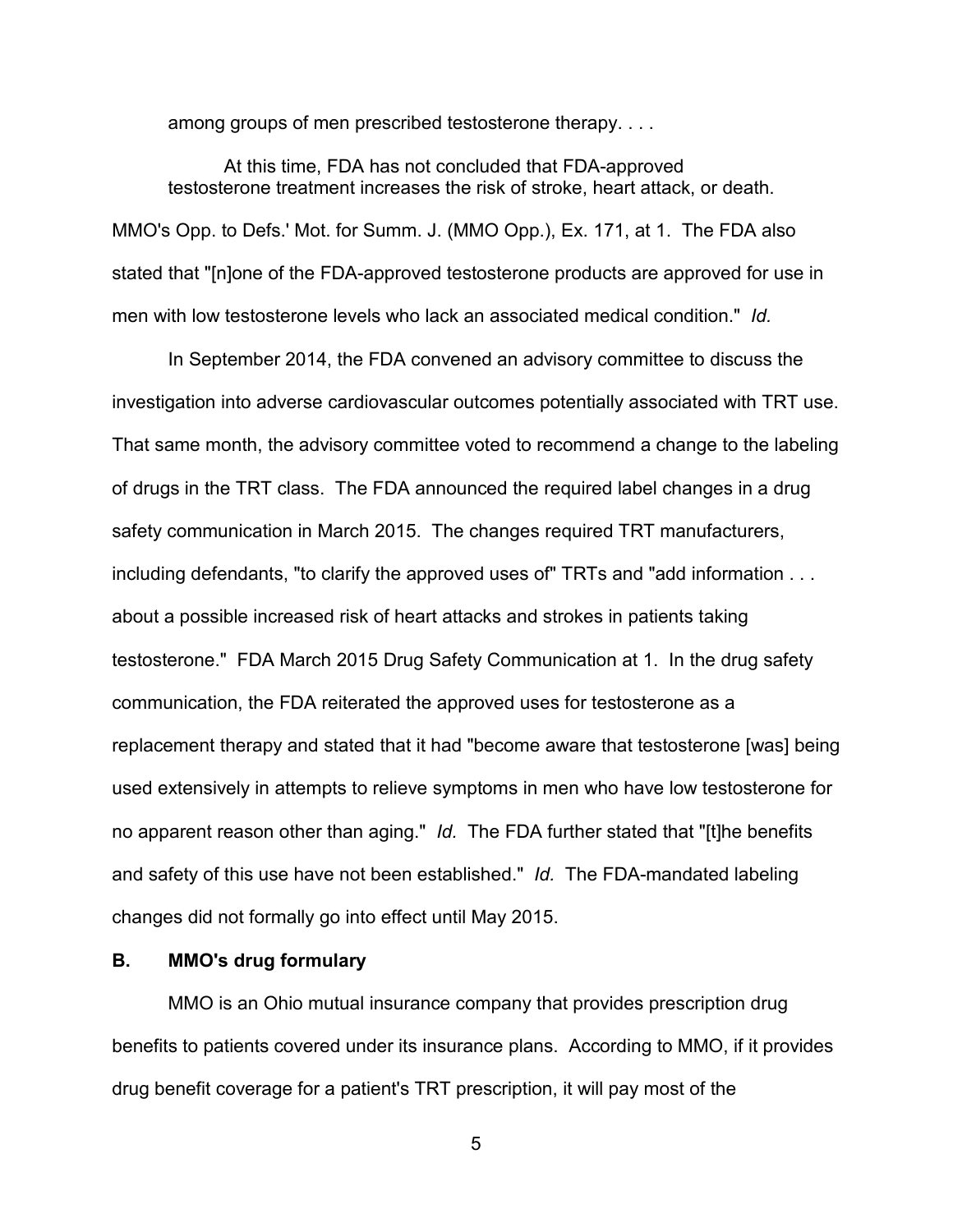prescription's cost, and the patient will pay the remainder. Whether MMO will cover the cost of a TRT prescription depends on the drug's status on MMO's formulary, meaning its list of covered drugs. [4](#page-5-0)

It is undisputed that MMO "relie[s] on the expertise of" a separate corporation its pharmacy benefit manager (PBM)—to decide which drugs are included on its formulary. MMO Opp. at 21; *see also* Defs.' L.R. 56.1 Stat. ¶ 13; MMO L.R. 56.1 Resp. ¶ 13. Medco was MMO's PBM from 1998 until April 2012. In April 2012, Express Scripts (ESI) acquired Medco and became MMO's PBM. According to John Shoemaker, MMO's designated Rule 30(b)(6) corporate representative, MMO's formulary during the time relevant to this lawsuit was "put together by the PBM." Defs.' Mot., Ex. 6 (Shoemaker Dep.) at 83:20-21; *see also id.* at 295:20-22 ("Medical Mutual could not make any formulary decisions because we didn't have the right to make those decisions."); Defs.' Mot., Ex. 8 (Dep. of Dr. Timothy Colligan, MMO's former Director of Pharmaceutical Care Management and Prescription Drug Program) at 179:23-24 ("We did not alter—we did not deviate from Medco's formulary."); Defs.' Mot., Ex. 4 (Canaday Dep.) at 230:11-14 (testifying that MMO does not customize ESI's formulary).<sup>[5](#page-5-1)</sup> The parties agree that AndroGel has been on MMO's formulary since "at least" 2001, *see*  Defs.' L.R. 56.1 Stat. ¶ 77; MMO's L.R. 56.1 Resp. ¶ 77, but as far as the Court can tell, they have not specified how long the other defendants' drugs have been on the

 $\overline{a}$ 

<span id="page-5-0"></span><sup>4</sup> MMO has more than one formulary. *See, e.g.*, Defs.' Mot. for Summ J. (Defs.' Mot.), Ex. 4 (Dep. of Dr. Kathryn Canaday, MMO's Pharmacy Director) at 230:8-14. The parties, however, do not distinguish between the formularies. For ease of reference, the Court refers to MMO's formulary in the singular.

<span id="page-5-1"></span><sup>5</sup> Dr. Canaday testified that in 2017, MMO customized "for the ACA High Performance formula to meet Ohio benchmark rules," but that "Basic Plus, Basic, National Preferred, [and] National Preferred Plus are not customized." *Id.* at 230:11-14. Neither MMO nor defendants have argued that the ACA-related customization is relevant to this action.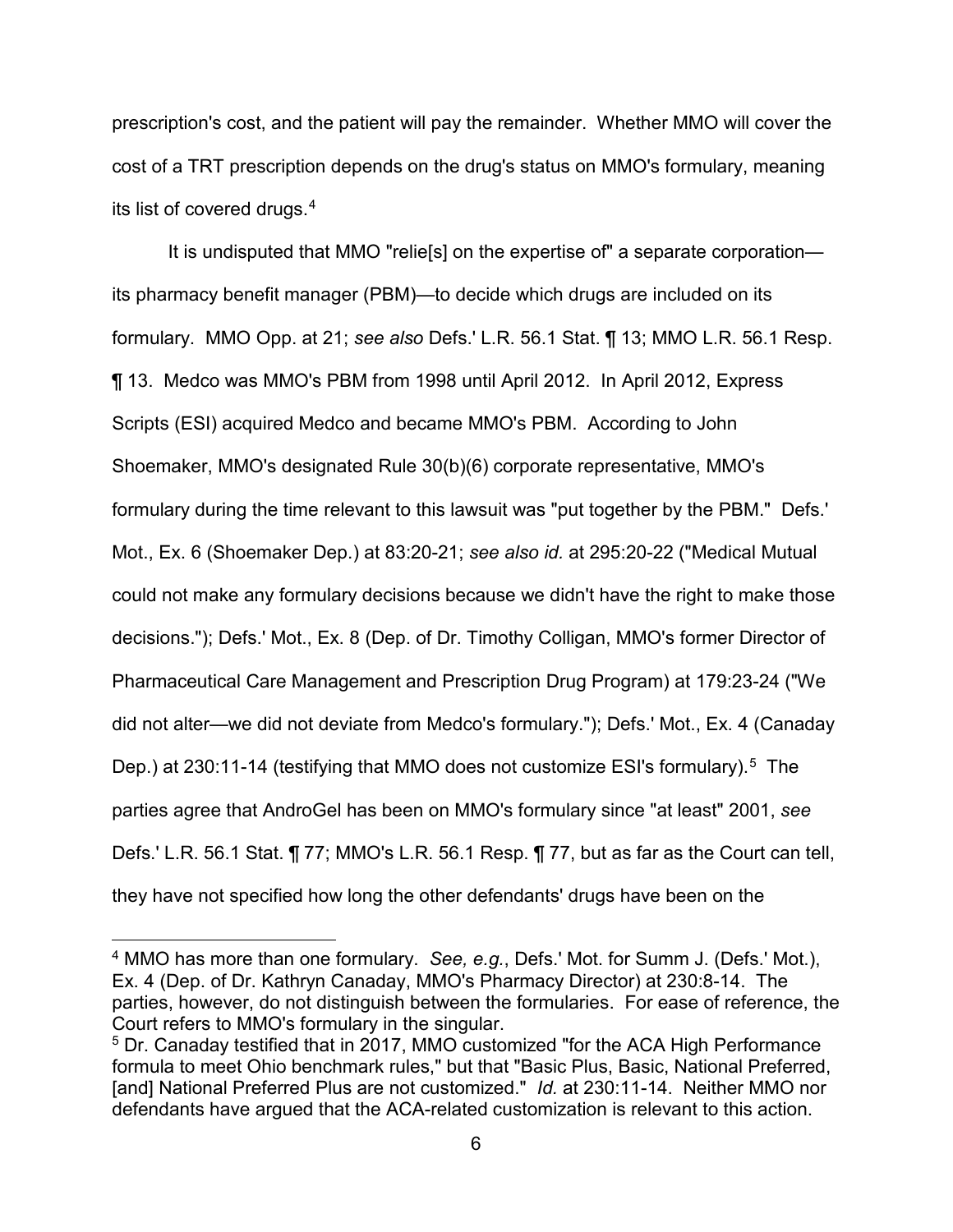formulary. Medco and ESI's corporate representative, Jason Dohm, testified that he did not know when either PBM first put a TRT drug on its formulary and did not know the basis for either PBM's decision to do so. Defs.' Mot., Ex. 25 (Dohm Dep.) at 51:3-7; Defs.' Reply, Ex. 38 (Dohm Dep.) at 48:16-19, 49:3-6.

 According to Dohm, ESI uses two committees to decide which drugs should be included on its formulary: a Therapeutic Assessment Committee comprising pharmacists and physicians, and a Pharmacy and Therapeutics (P&T) Committee comprising "thought leaders and academics." Defs.' Mot., Ex. 25 (Dohm Dep.) at 24:9- 24, 25:1-6, 27:1-9, 28:20-29:11. The Therapeutic Assessment Committee conducts an annual review of the "top . . . 100 therapy classes of drugs" and conducts ongoing research to identify new science. *Id.* at 25:13-26:5. It makes formulary recommendations to the P&T Committee, which in turn makes "the ultimate binding decision[s]." *Id.* at 24:14-24. Both committees consider resources including press releases, scientific literature, clinical studies, drug labels, and information provided by drug manufacturers' medical science liaisons. ESI also has a Drug Evaluation Unit that is "responsible for the Therapeutic Assessment Committee" as well as prior authorization policies, step therapy policies, and other clinical policies. *Id.* at 41:6-14. The Drug Evaluation Unit consists entirely of pharmacists who "live and breathe in the medical literature," work with the P&T Committee, and report to ESI's Chief Medical Officer. *Id.* at 41:13-24. Dohm testified during his deposition that ESI's P&T Committee "would not accept information from a manufacturer at face value without doing [its] own due diligence." *Id.* at 35:1-4; *see also id.* at 162:4-11 (testifying that ESI would consider pivotal trial data while making formulary decisions, but that ESI's "job is to scrutinize the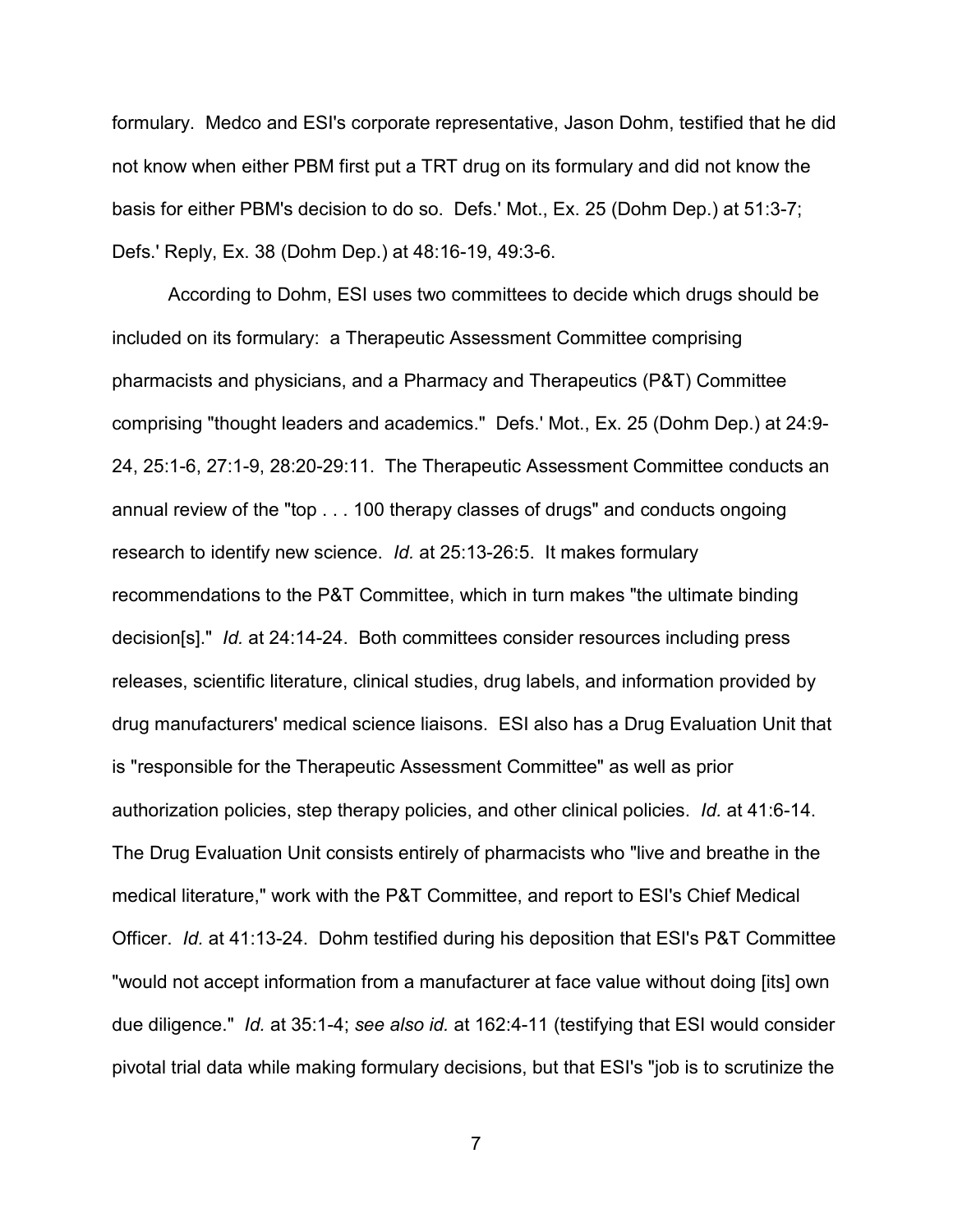heck out of it"). MMO argues, and defendants do not dispute, that "Medco and ESI followed the same general approach to formulary and drug coverage recommendations to clients such as MMO." MMO Opp. at 21; *see* Defs.' Reply at 11 n.10.

## **C. MMO's management of its drug formulary**

Although MMO relies on its PBM to determine which drugs are on its formulary, it manages the formulary "with the implementation of utilization management tools, such as step edits and prior authorizations." MMO L.R. 56.1 Resp. ¶ 13; *see also* Defs.' L.R. 56.1 Resp. ¶ 6; Defs.' Mot., Ex. 6 (Shoemaker Dep.) at 390:17-391:2 (testifying that MMO had the ability and authority to impose utilization management restrictions for onformulary drugs throughout the time relevant to this action). A prior authorization rule requires prescribers to receive pre-approval before prescribing certain drugs. If a drug is subject to a prior authorization requirement, it will not qualify for coverage until the pre-approval is in place. Dr. Marko Blagojevic, MMO's Manager of Clinical Pharmacy Programs, testified during his deposition that "[t]he main purpose of a PA $<sup>6</sup>$  $<sup>6</sup>$  $<sup>6</sup>$  is to make</sup> sure that drugs are being used in clinically appropriate circumstances, that they're going to be effective for the conditions that they're being used for." MMO Opp., Ex. 35 (Blagojevic Dep.) at 141:3-9. A step edit rule (also called a step therapy rule) requires a patient to try one or more on-formulary drug(s) in a therapeutic class before an insurer will cover a prescription for another drug in that class.

MMO's Pharmacy Quality Management (PQM) Committee, comprising physicians and pharmacists, is responsible for deciding whether to impose prior authorization rules, step therapy rules, and other utilization management restrictions.

<u>.</u>

<span id="page-7-0"></span><sup>&</sup>lt;sup>6</sup> PA refers to prior authorization.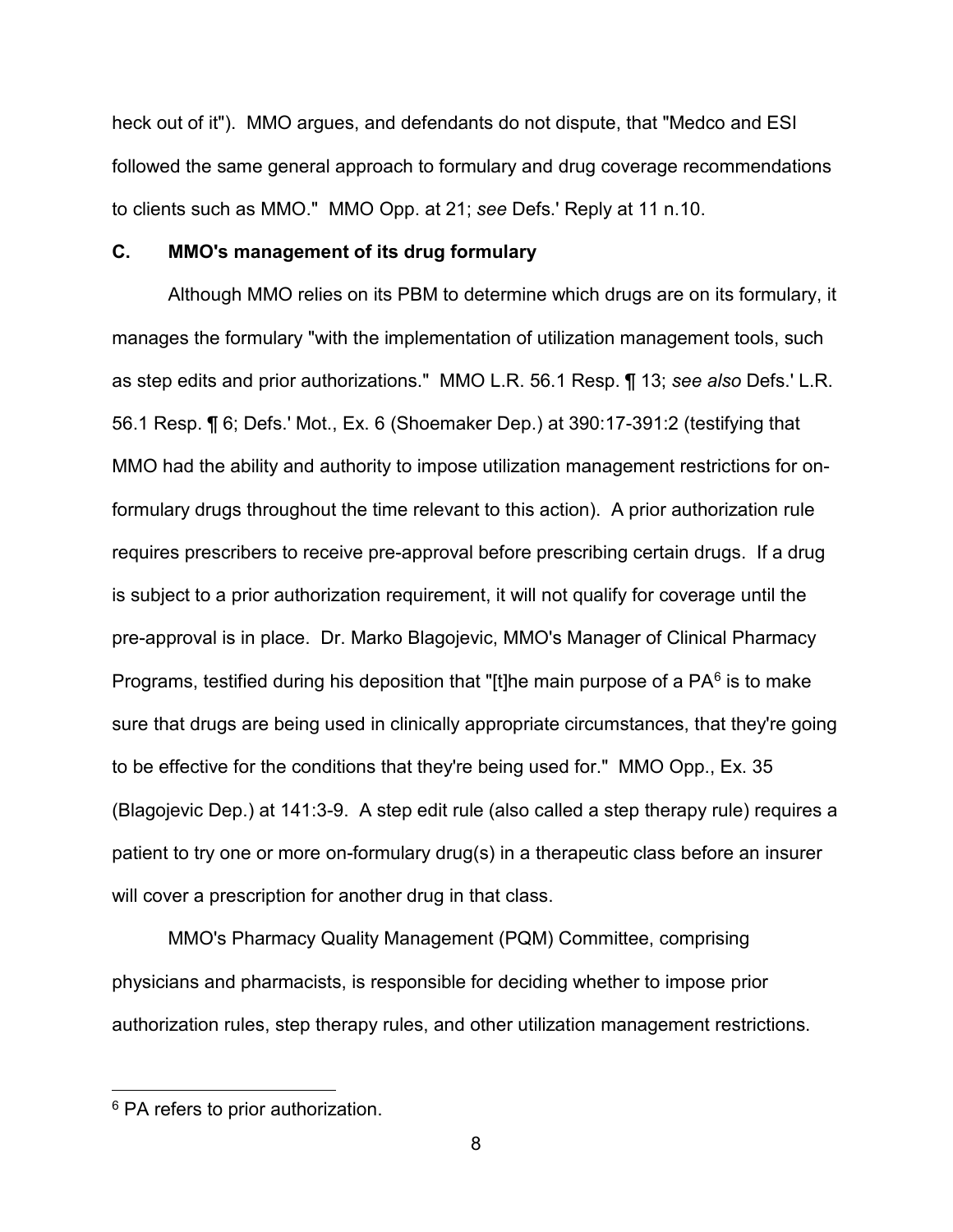Medco and ESI sometimes make recommendations to MMO about utilization management restrictions, but MMO makes the final decision regarding whether to follow the recommendations. *See, e.g.*, MMO Opp., Ex. 44 (Dep. of Dr. Milap Nahata, a chairperson of MMO's PQM Committee) at 67:2-10 (agreeing that after Medco shared utilization management recommendations with MMO, "MMO made the decision about whether to apply it"); MMO Opp., Ex. 37 (Dep. of Dr. Shaleen Joshi, a former MMO pharmacist) at 63:14-25 (testifying that MMO would not automatically accept ESI's prior authorization policies, but rather would evaluate and make decisions about them at PQM Committee meetings). According to Dr. Blagojevic, MMO's PQM Committee uses many sources of clinical information to make its decisions, including "professional journals, professional guidelines, publications that we receive from industry, drug reps, publications, the trade publications that come out, experts that we have, physicians. Anything really that's peer-reviewed also is included[.]" MMO Opp., Ex. 35 (Blagojevic Dep.) at 172:4-14; *see also* MMO Opp., Ex. 42 (Canaday Dep.) at 170:17-19 (agreeing that MMO's pharmacy department "stay[s] on top of what a [drug's] package insert" says). Furthermore, Dr. Canaday testified that she has never relied solely on what a drug manufacturer has told her in making a utilization management decision; does not know anyone within MMO who has; and does not think it would be ESI's practice to do so.

#### **1. MMO's prior authorization rules for testosterone**

MMO did not establish any prior authorization requirement for topical TRTs until July 2016. The prior authorization requirement MMO established at that time "limit[ed] coverage of topical TRT drugs to only those uses that are FDA approved or have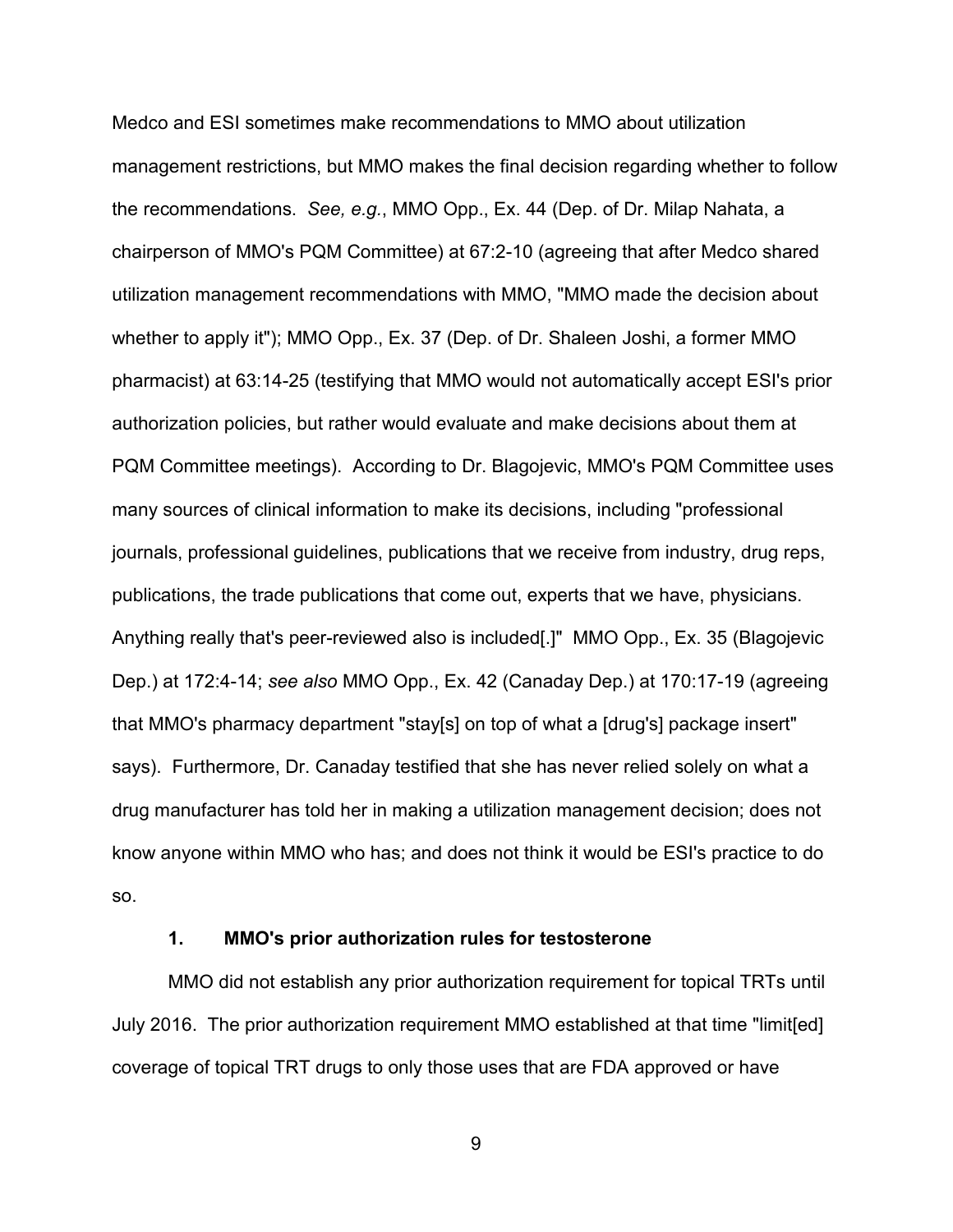sufficient clinical evidence in the literature that is supportive." *See* MMO Opp., Ex. 52 (July 2016 PQM Minutes) at 2.Although MMO established the prior authorization requirement in July 2016, it did not go into effect until late 2017. *See* MMO L.R. 56.1 Stat. ¶ 30 (stating that "the prior authorization did not take effect until 2017"); Defs.' Mot., Ex. 4 (Canaday Dep.) at 356:1-20 (testifying during her November 29, 2017 deposition that she talked to someone at ESI "three weeks ago" to "understand . . . how it was missed that the edit wasn't placed").

Both parties have offered evidence regarding MMO's consideration of prior authorization rules for topical TRTs prior to July 2016. The Court provides the following summary of that evidence.

On January 13, 2004, Medco sent a memorandum to its P&T Committee for review in advance of its January 29, 2004 meeting. The memorandum contains attachments including a "Summary from the Second Annual Andropause Consensus Meeting" of The Endocrine Society. Defs.' Mot., Ex. 95, at MMO\_TRT\_00163802, -840. The summary contains mixed information about the safety and efficacy of TRT drugs. On the one hand, for example, it states that "[t]he members of the Consensus Conference were aware that data are limited or lacking on the long-term benefits and risks of TRT in older men." *Id.* at -840.On the other, it states that "[t]here are several potential benefits of TRT" including "improvements in libido, energy level, lean body mass, strength, and bone mineral density[.]" *Id.* On January 29, 2004, Medco's P&T Committee "reviewed new prior authorization criteria for select androgens." Defs.' Mot., Ex. 91 at 8. The P&T Committee approved "[t]he clinical basis for the criteria . . . with the modification that coverage not be provided for the treatment of signs or symptoms of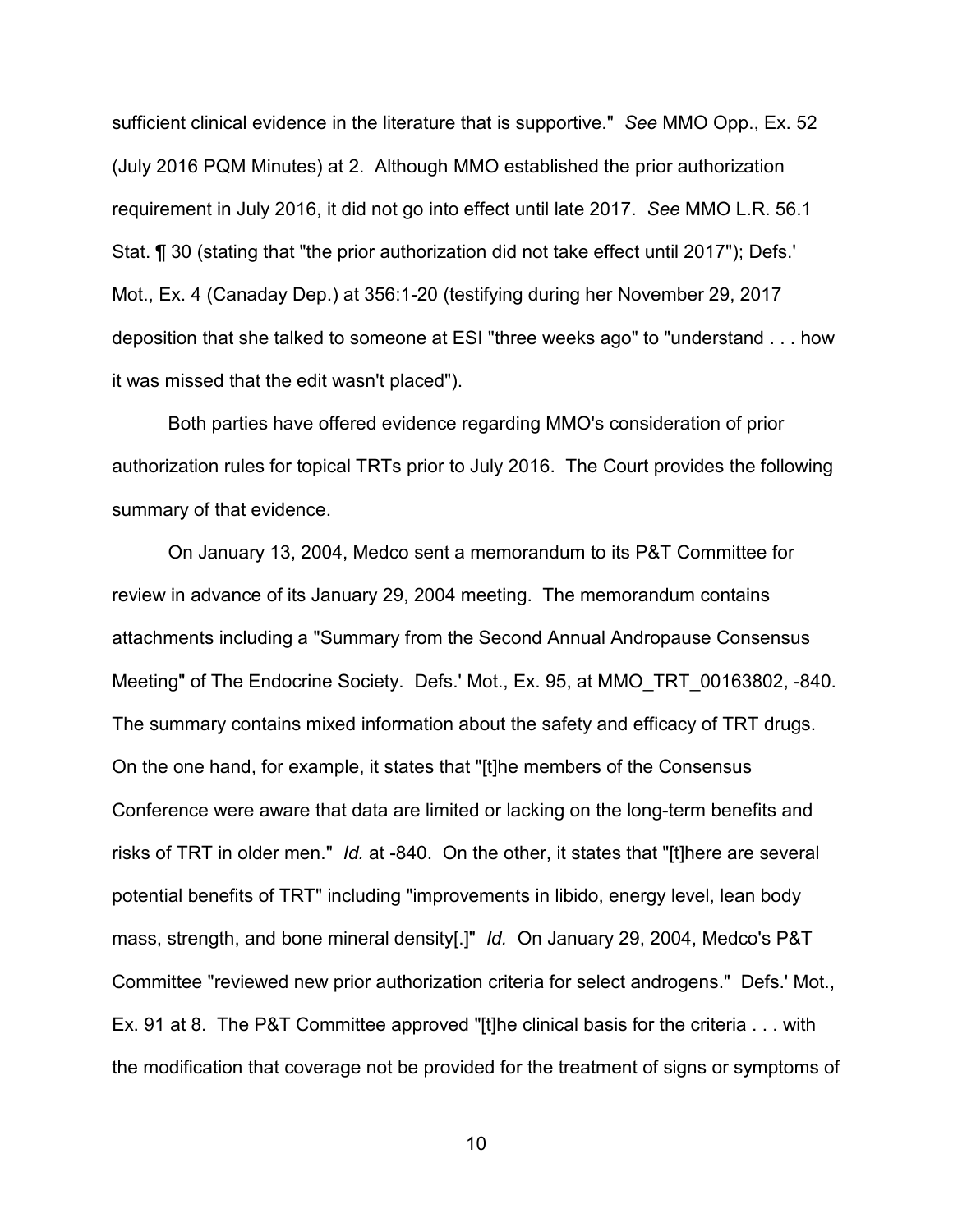andropause." *Id.* MMO alleges that andropause, also called age-related hypogonadism or Low T, is a condition that defendants "invented" to "transform the male aging process into a curable disease state." TAC ¶ 4.

Defendants suggest that Medco sent the P&T Committee's recommendation to MMO's PQM Committee in 2004. By contrast, MMO contends that "[d]efendants fail to present any evidence that any employee of MMO ever saw this document." MMO Opp. at 53. MMO's corporate representative, however, testified, "I know that Medical Mutual received a document from Medco—because there wasn't a date on it, but in the attached article with it, I believe it was somewhere in 2004—that Medco did have a prior authorization function available." Defs.' Mot., Ex. 6 (Shoemaker Dep.) at 296:6-10. He continued, "Obviously at that particular point in time, we made a decision not to institute a prior authorization because we did not." *Id.* at 296:10-12; *see also id.* at 272:7-273:6 (when asked during his deposition when MMO first became aware that TRTs were being used and/or promoted for off-label conditions, Shoemaker testified, "The first document that I can recall seeing was a recommendation from Medco sometime in 2004 referencing their own—Medco's own prior authorization requirements for the use of testosterone in male hypogonadism"). Shoemaker also testified that he did not know which MMO employee(s) decided against establishing a prior authorization requirement in 2004, nor did he know the reasons for the decision. MMO does not dispute that it did not establish any prior authorization requirement for topical TRTs in 2004.

MMO also agrees that Medco's May 2008 position statement on oral androgens, injectable androgens, and anabolic steroids was "provided to" MMO. MMO L.R. 56.1 Resp. ¶ 75. The May 2008 position statement, which appears to set forth a prior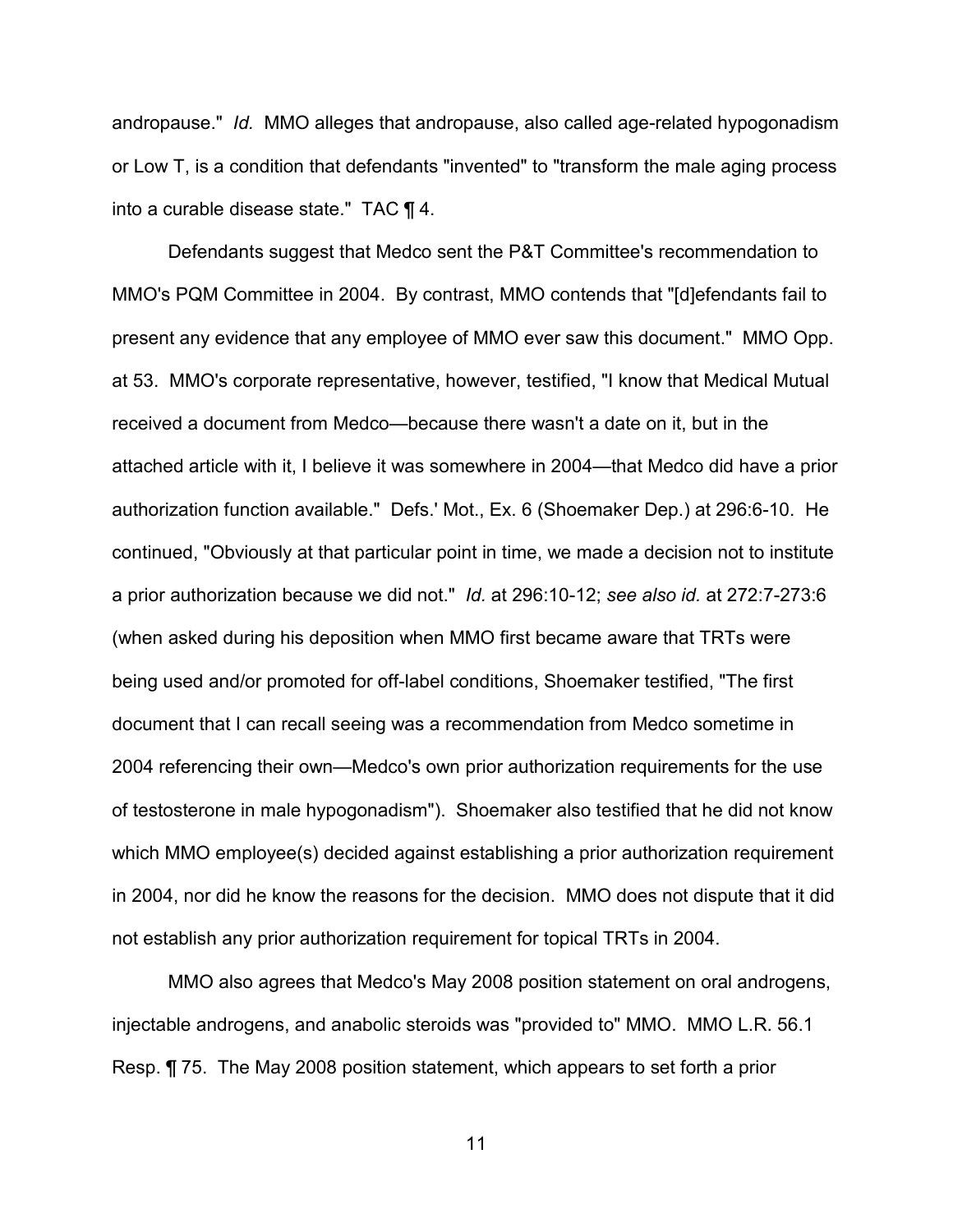authorization policy for non-topical TRTs, states:

An increased number of prescriptions are being written for testosterone products in older or elderly men for the treatment of 'andropause.'

. . . . [A]ndropause is a term used to describe the gradual decrease in bioavailable serum testosterone as men age. A decrease in testosterone is associated with signs and symptoms such as loss of libido, erectile dysfunction, depression, lethargy, osteoporosis, and loss of muscle mass and strength.

Defs.' Mot., Ex. 92 (May 2008 Medco Androgens Position Statement) at 1. It also states, "No benefit was shown in a recent randomized, double-blind, placebo-controlled, trial studying testosterone supplementation in healthy males over 60 years of age with serum testosterone levels on the lower end of normal." *Id.* 

In September 2008, MMO established a prior authorization requirement for non-

topical (*i.e.*, oral, buccal, and injectable) testosterone products and anabolic steroids.

According to the September 2008 PQM Committee minutes, the use of these products

"for the enhancement of athletic performance or bodybuilding are not approvable

conditions. The purpose of the proposed rule is to prevent misuse." MMO Opp., Ex. 70

(September 2008 PQM Minutes) at 2. The minutes also mention topical TRTs.

Specifically, they state that Dan Resetar, a Medco account executive, "reported that

Topicals and Transdermal Preps account for 70 percent of usage and have rebates. D.

Resetar reported that the injectables are the most abused and suggested that we target

injectables, tablets and buccals." *Id.* It is undisputed that MMO did not establish any prior authorization requirement for topical TRTs in 2008.

Medco and ESI's corporate representative agreed during his deposition that "ESI updated its prior authorization policies to reflect . . . information concerning age-related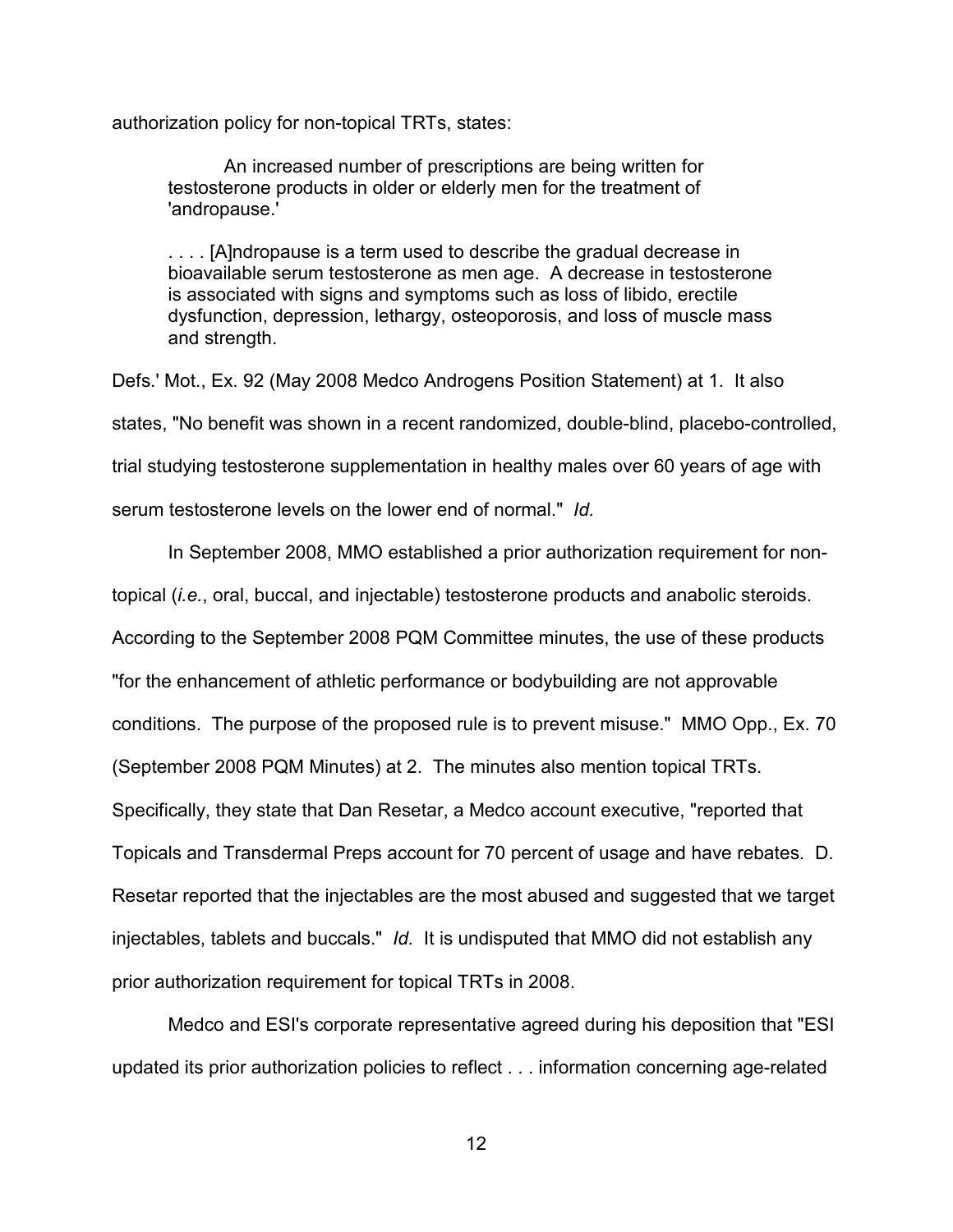hypogonadism" "after the FDA issued a notice of some sort in 2015." MMO Opp., Ex. 41 (Dohm Dep.) at 168:13-20. And as previously referenced, MMO first established a prior authorization policy for topical TRTs in July 2016. Medco and ESI's corporate representative testified that although he "could assume" MMO's decision to establish the prior authorization policy for topical TRTs was based on a recommendation from ESI, he does not know for sure. Defs.' Mot., Ex. 25 (Dohm Dep.) at 126:2-9. He further testified that he does not know whether ESI even made a recommendation to MMO in 2015 about the prior authorization requirement. The record contains no documentary evidence that it did.

## **2. MMO's step therapy policy for topical testosterone**

In February 2014, MMO approved ESI's step therapy policy for topical TRTs. The policy requires "the patient to try one of the Step 1 products [AndroGel and Axiron] prior to the approval of a Step 2 product [Fortesta, Testim, and Striant]." MMO Opp., Ex. 38 (January 2014 ESI Step Therapy Policy) at 1; *see also* MMO Opp., Ex. 39 (February 2014 PQM Minutes) at 4 (approving the rule). [7](#page-12-0) MMO does not argue that its approval of the policy caused any topical TRT drug to be added to its formulary. Nor does MMO argue that it gave preference to AndroGel and Axiron via the policy because it believed those drugs were safer or more effective than the Step 2 drugs.

# **D. MMO's claims and allegations**

MMO filed this action in November 2014. It alleges that although the FDA has

<span id="page-12-0"></span><sup>&</sup>lt;u>.</u>  $7$  The Court notes that ESI's step therapy policy also requires "the patient to meet criteria in the ESI Standard Testosterone (topical) Products Prior Authorization Policy." January 2014 ESI Step Therapy Policy at 1. But MMO does not argue it approved the prior authorization aspect of ESI's rule in 2014. Rather, as previously referenced, MMO maintains that the first time it established any prior authorization requirement for topical TRTs was in July 2016. *See* MMO L.R. 56.1 Stat. ¶¶ 27-30.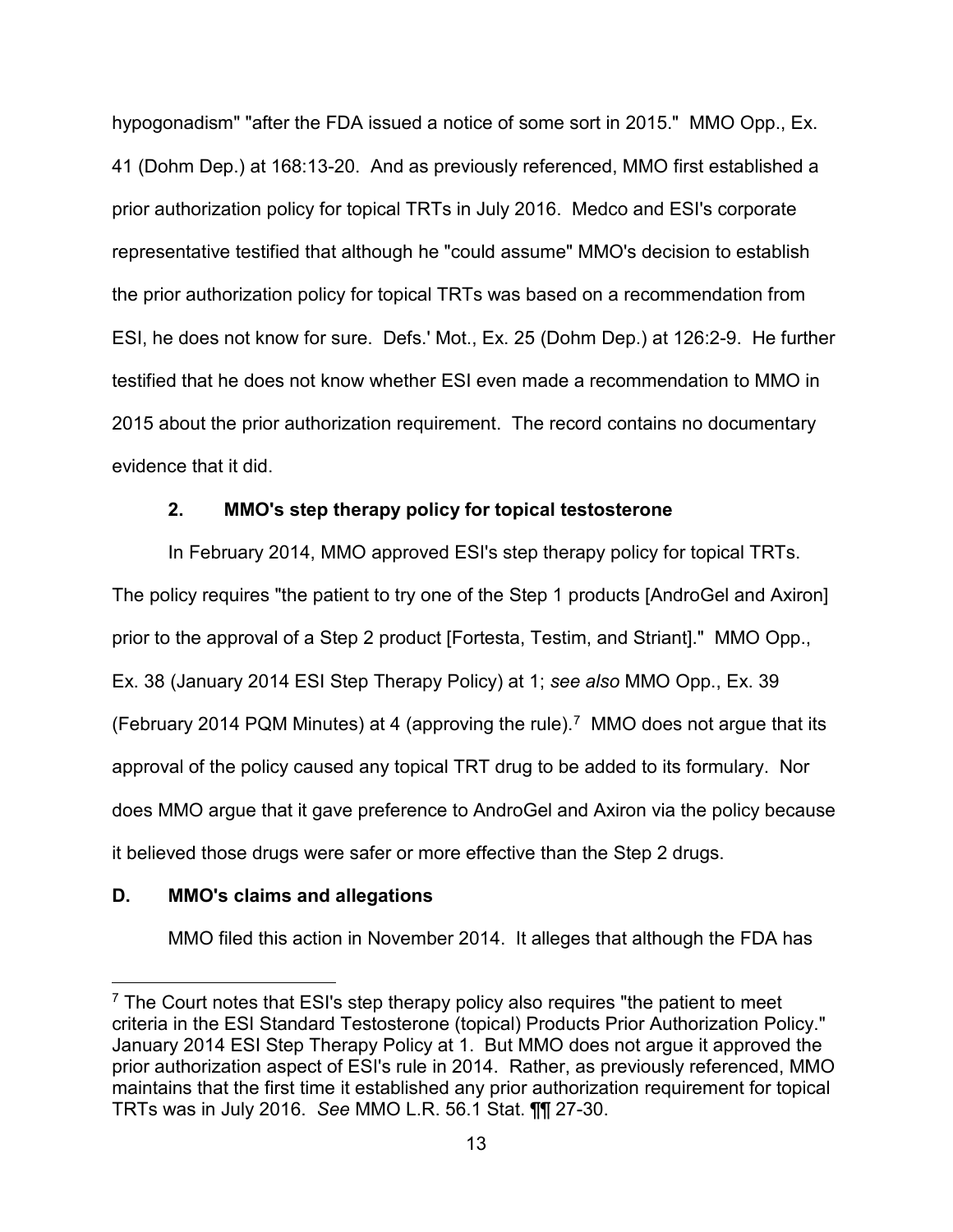not approved TRT drugs for the treatment of conditions other than classical hypogonadism, defendants have marketed the drugs as being safe and effective for the treatment of off-label conditions and symptoms, such as erectile dysfunction, diabetes, AIDS, cancer, depression, and obesity. According to MMO, defendants' off-label marketing scheme allegedly included a "disease-awareness" campaign that promoted a nonexistent disease called "Andropause" or "Low T," which defendants invented and for which they claimed TRT drugs were a safe and effective treatment. *See, e.g.*, TAC ¶¶ 4, 890

MMO further alleges that no competent medical evidence demonstrates that TRT drugs are safe or effective for treating "Low T" or other off-label conditions. Rather, MMO contends, medical evidence shows that off-label TRT use is associated with increased incidence of adverse cardiovascular and thromboembolic (blood clotting) events. MMO also alleges that the safety risks TRTs pose are particularly high for aging men, who are most likely to experience symptoms of "Low T" and at whom defendants' marketing scheme was largely aimed. Though increased off-label marketing coincided with an "astronomical spike" in TRT drug prescriptions and sales, MMO contends, those sales have begun to decrease, despite "continued rampant promotion," in response to recent revelations of the drugs' safety risks, such as the FDA's January 2014 and March 2015 drug safety communications referenced above. TAC ¶¶ 19-21. MMO asserts that even in the face of these safety concerns, defendants continued to target TPPs (including MMO), physicians, and consumers with fraudulent marketing schemes that affirmatively promoted the drugs' safety and efficacy for offlabel use and actively concealed unfavorable evidence.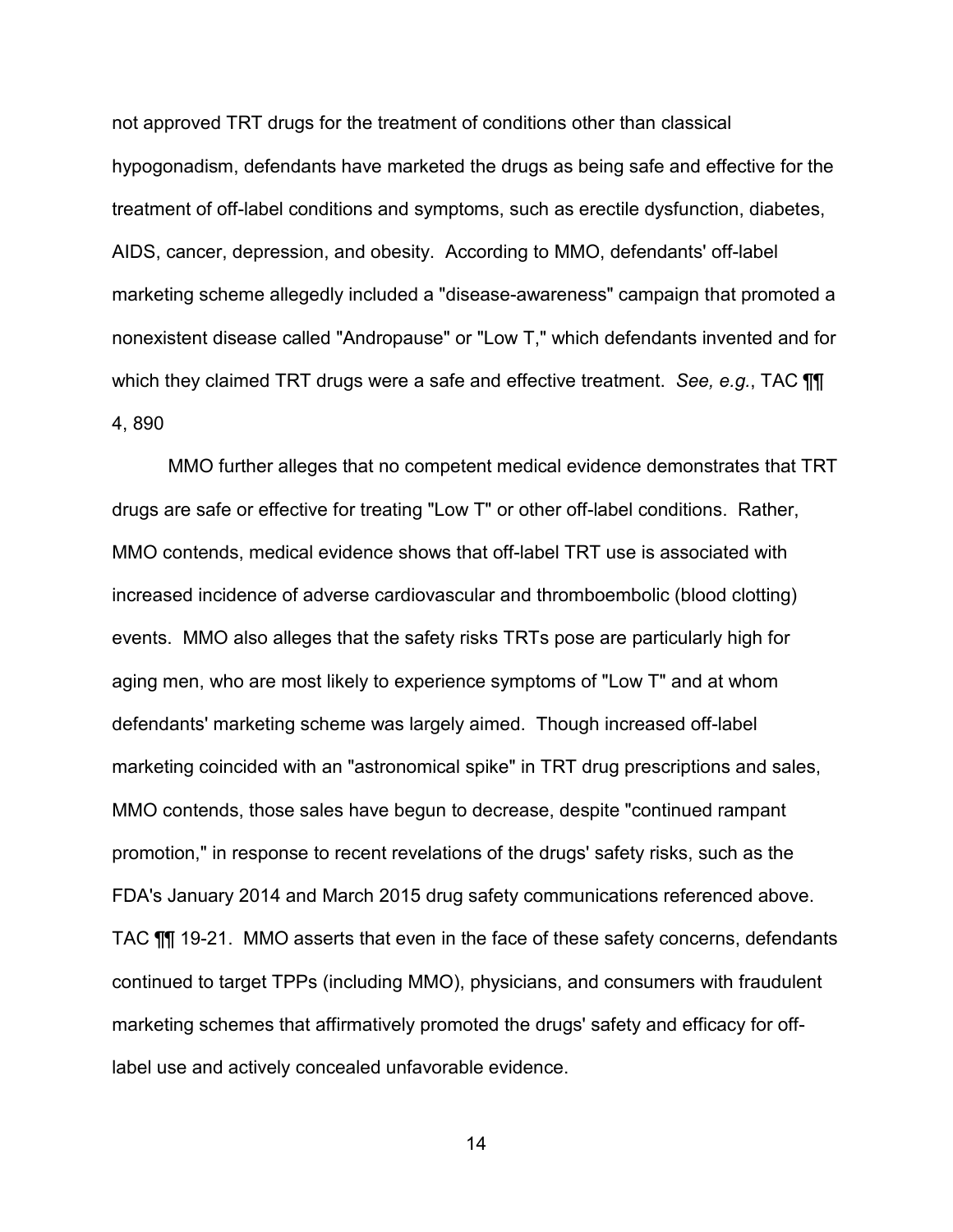### **1. Substantive RICO claims**

MMO alleges that defendants AbbVie, Auxilium, Endo, and Lilly each engaged in marketing schemes by forming four "complementary and mutually enforcing" fraudulent enterprises: a TPP "formulary access" enterprise, which directly targeted TPPs (including MMO); "peer selling" and "publication" enterprises, which targeted prescribing physicians; and a "direct-to-consumer" enterprise, which targeted consumers. TAC ¶¶ 225-29. MMO alleges that the planning and coordinating of each fraudulent enterprise "required extensive use of the wires and mails," *id.* ¶¶ 246, 276, 325, 340, and that defendants conducted the affairs of the enterprises through a pattern of racketeering activity in violation of 18 U.S.C. § 1962(c).

#### **2. Ohio negligent misrepresentation claims**

Based on many of the same allegations underlying MMO's substantive RICO claims, MMO has asserted claims for negligent misrepresentation under Ohio common law against AbbVie, Auxilium, Endo, and Lilly.

#### **3. RICO conspiracy claims**

MMO also alleges that AbbVie, Actavis, Auxilium, Endo, and Lilly violated 18 U.S.C. § 1962(d) by conspiring with each other to violate 18 U.S.C. § 1962(c). Specifically, according to MMO, defendants conspired to advance an "unbranded" marketing campaign in order to grow the market for TRTs (the "inter-company" conspiracy). *See* TAC ¶ 886. MMO contends that "[d]efendants coordinated their actions by engaging in common endeavors to facilitate" this "fraudulent objective[.]" MMO Opp. at 33. The alleged common endeavors include funding the same "Astroturf organizations" (organizations that "mask" their sponsors "to make it appear as though"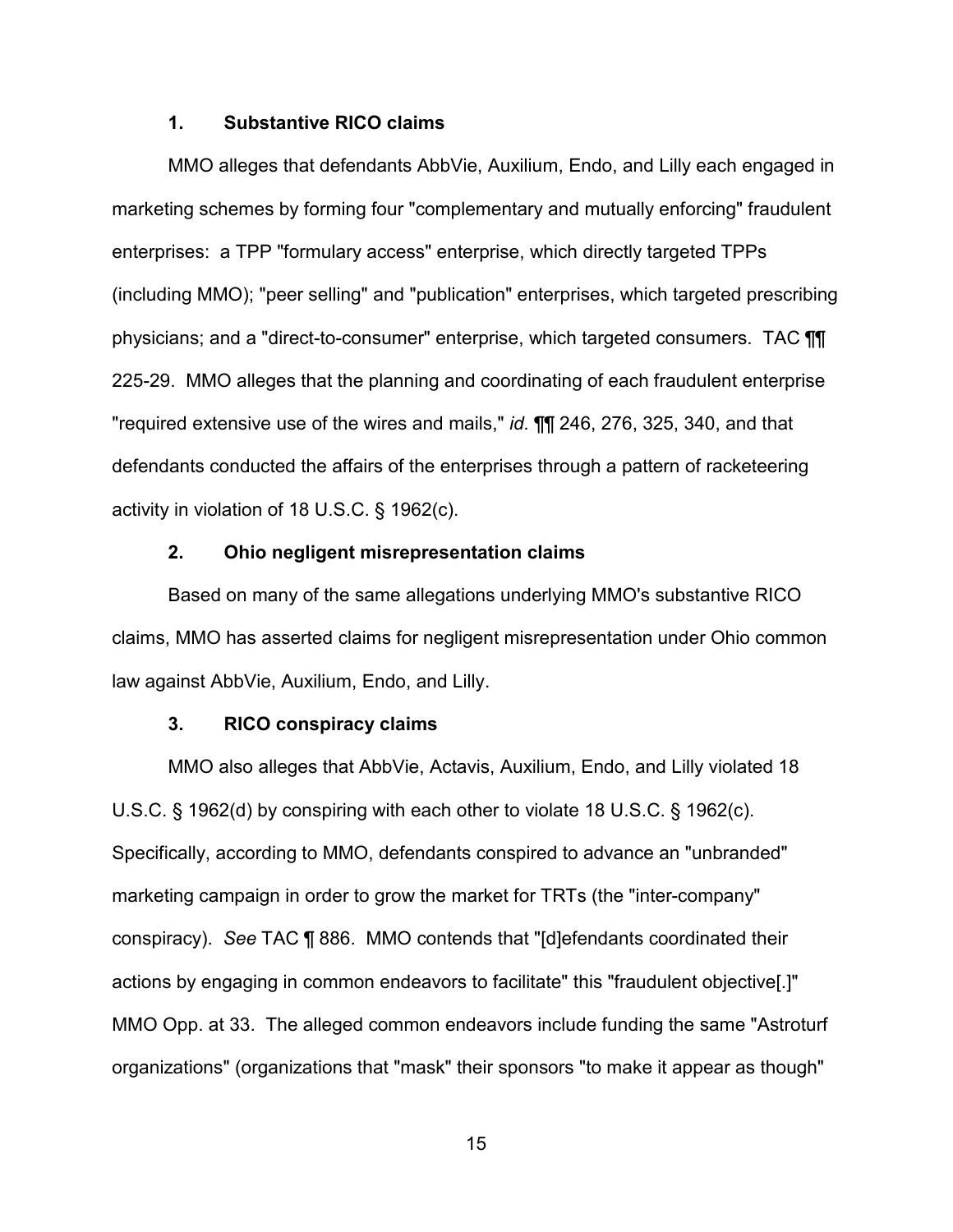grassroots participants support their messages). TAC ¶ 911; MMO Opp. at 33. They also include training personnel to use the same marketing tools; supporting the same key opinion leaders (physicians that tout drug benefits and who are paid by drug manufacturers in connection with their efforts); engaging the same third-party consultants; and collaborating to make a presentation at the September 2014 FDA advisory committee meeting. MMO Opp. at 33-34; *see also, e.g.*, TAC ¶¶ 886, 897, 903, 910, 997, 1053. MMO alleges that defendants' conspiracy "involved the commission of overt acts in furtherance of the conspiracy" that caused MMO to "pay for excessive prescriptions of TRT drugs and related medical services." TAC ¶ 107[8](#page-15-0).8

MMO separately alleges that AbbVie and Actavis each violated section 1962(d) by entering into a co-promotion agreement providing that an Actavis entity (Watson) would promote AndroGel to urologists (the "AbbVie-Actavis co-promotion" conspiracy). MMO's Opp. at 40; *see* TAC ¶¶ 1085-88. MMO contends that this co-promotion conspiracy caused it to "pa[y] millions of dollars . . . for the TRT drugs that [it] would not have paid had Defendants not engaged in" the conspiracy. TAC ¶ 1092.

#### **Discussion**

A party is entitled to summary judgment only if it shows that there is no genuine issue of material fact and that it is entitled to judgment as a matter of law. Fed. R. Civ. P. 56(a). There is a genuine issue of material fact, and summary judgment is precluded, "if the evidence is such that a reasonable jury could return a verdict for the

<u>.</u>

<span id="page-15-0"></span><sup>&</sup>lt;sup>8</sup> MMO has informed the Court that it will not pursue its theory that each defendant conspired with its respective vendors "to create and propagate their fraudulent Low T messaging" (the "intra-corporate" conspiracy). MMO Opp. at 33 n.11. MMO contends, however, that "evidence of Defendants' interactions with their vendors remains probative of" its other conspiracy claims. *Id.*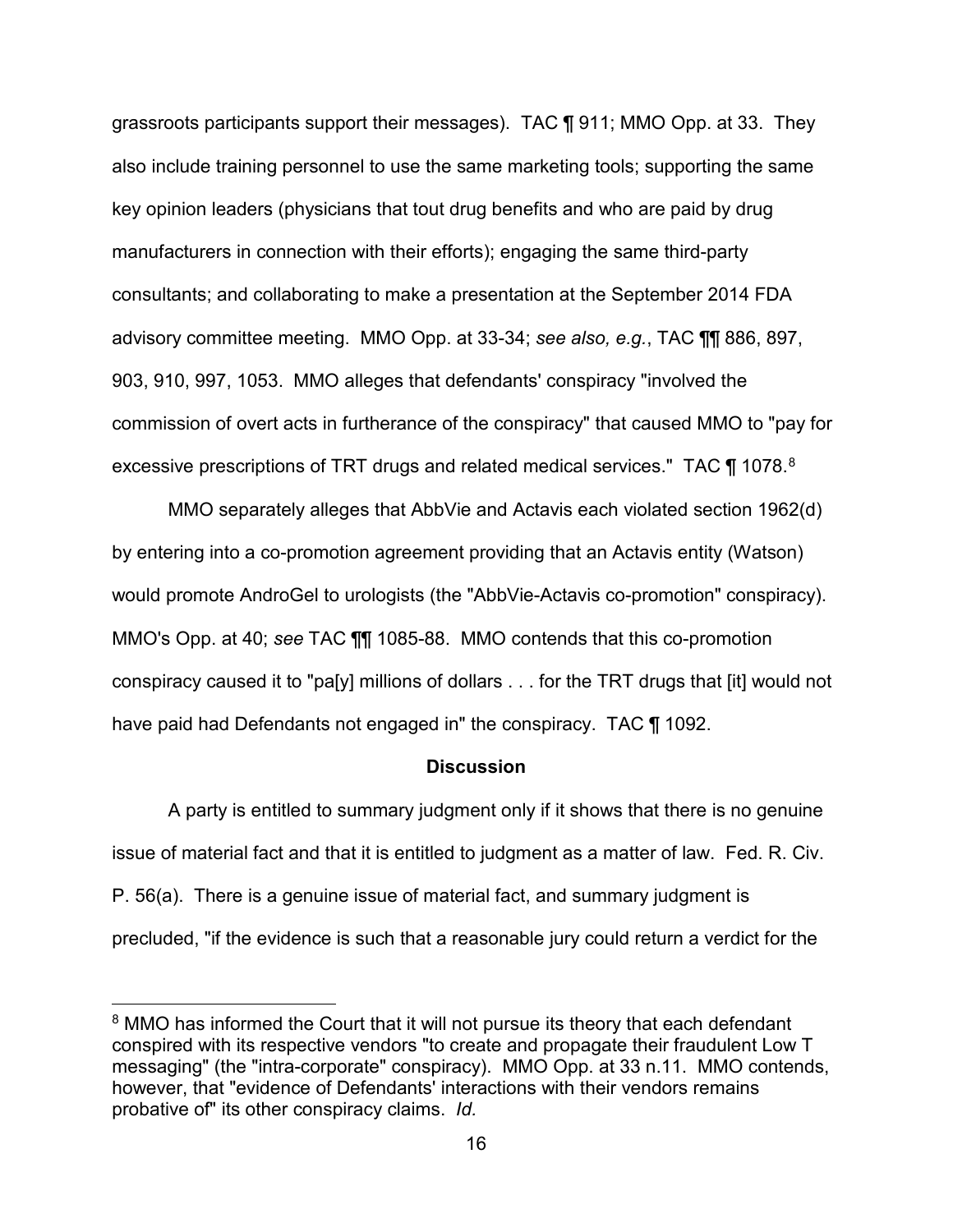nonmoving party." *Anderson v. Liberty Lobby, Inc.*, 477 U.S. 242, 248 (1986). In ruling on a motion for summary judgment, a court examines the record in the light most favorable to the non-moving party and draws all reasonable inferences in that party's favor. *Id.* at 255; *see also, e.g.*, *Diedrich v. Ocwen Loan Servicing, LLC*, 839 F.3d 583, 591 (7th Cir. 2016). Nonetheless, "to defeat summary judgment, [a] plaintiff must present something beyond bare speculation or a scintilla of evidence." *Zuppardi v. Wal-Mart Stores, Inc.*, 770 F.3d 644, 650 (7th Cir. 2014) (internal quotation marks omitted); *see also, e.g.*, *Skiba v. Illinois Central R.R. Co.*, 884 F.3d 708, 721 (7th Cir. 2018) ("[W]e make only reasonable inferences, not every conceivable one. . . . [O]ur favor toward the nonmoving party does not extend to drawing [i]nferences that are supported by only speculation or conjecture." (second alteration in original) (internal quotation marks and citations omitted)).

## **A. Substantive RICO claims (18 U.S.C. § 1962(c))**

MMO alleges that AbbVie, Auxilium, Endo, and Lilly have violated 18 U.S.C. § 1962(c), which makes it unlawful for a person or entity associated with an enterprise engaged in interstate commerce "to conduct or participate, directly or indirectly, in the conduct of such enterprise's affairs through a pattern of racketeering activity . . . ." 18 U.S.C. § 1962(c). The RICO Act authorizes "[a]ny person injured in his business or property by reason of a violation of section 1962" to bring a private cause of action. 18 U.S.C. § 1964(c); *see also, e.g.*, *Armada (Singapore) PTE Ltd. v. Amcol Int'l Corp.*, 885 F.3d 1090, 1093 (7th Cir. 2018) (section 1964(c), "colloquially referred to as 'civil RICO,' empowers private parties to bring lawsuits against those engaged in racketeering activity when that activity has caused them harm"). To prevail on its section 1962(c)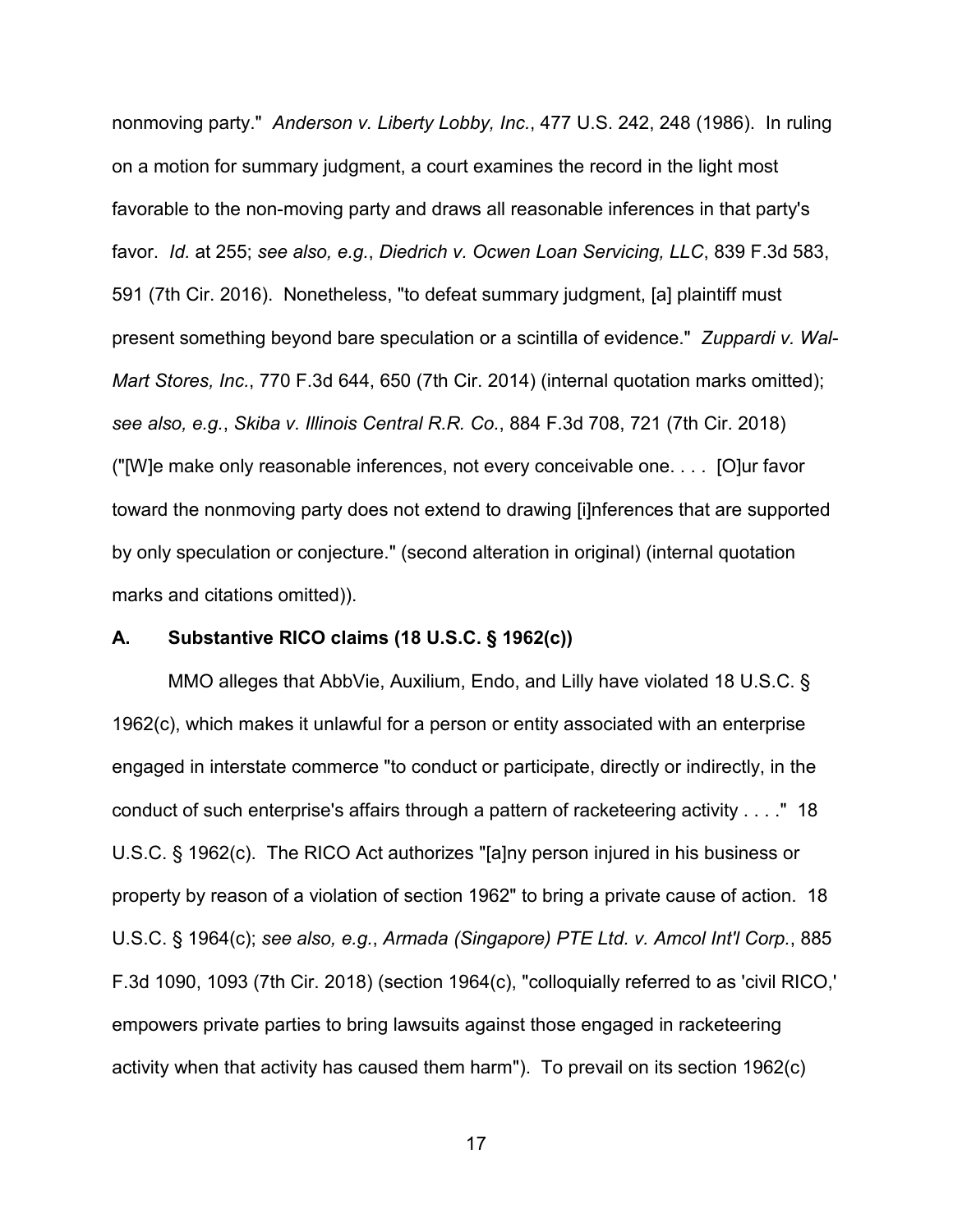claims against each defendant, MMO must demonstrate that the defendant engaged in "(1) conduct (2) of an enterprise (3) through a pattern (4) of racketeering activity." *Roppo v. Travelers Commercial Ins. Co.*, 869 F.3d 568, 587-88 (7th Cir. 2017) (internal quotation marks omitted). MMO must also demonstrate that it was (1) "injur[ed] in its business or property (2) by reason of (3) the defendants' violation of section 1962." *DeGuelle v. Camilli*, 664 F.3d 192, 198 (7th Cir. 2011); *see also Armada*, 885 F.3d at 1093. The Supreme Court has interpreted the Act to require a civil RICO plaintiff to show that defendants' section 1962 violations were both the but-for and proximate causes of the plaintiff's injury. *See, e.g.*, *Hemi Grp., LLC v. City of New York*, 559 U.S. 1, 9 (2010); *Holmes v. Sec. Investor Protection Corp.*, 503 U.S. 258, 267-68 (1992); *DeGuelle*, 664 F.3d at 199.

For RICO purposes, proximate cause "requires 'some direct relation between the injury asserted and the injurious conduct alleged.'" *Hemi Grp.*, 559 U.S. at 9 (quoting *Holmes*, 503 U.S. at 268). In ruling on defendants' first motion to dismiss MMO's section 1962(c) claims, the Court determined that "RICO claims generally survive where TPPs allege that defendants made direct misrepresentations to them and fail where they do not." *MMO I*, 159 F. Supp. 3d at 919; *see also id.* at 913 (comparing, among other cases, *UFCW Local 1776 v. Eli Lilly & Co.*, 620 F.3d 121, 134 (2d Cir. 2010) ("Crucially, the TPPs do not allege that *they* relied on Lilly's misrepresentations—the misrepresentations at issue were directed through mailings and otherwise at doctors." (internal quotation marks omitted))). Because MMO had alleged "that the defendant drug manufacturers made misrepresentations *directly* to" it, the Court observed, MMO's case "falls in the former category." *MMO I*, 159 F. Supp. 3d at 913, 919; *see, e.g.*,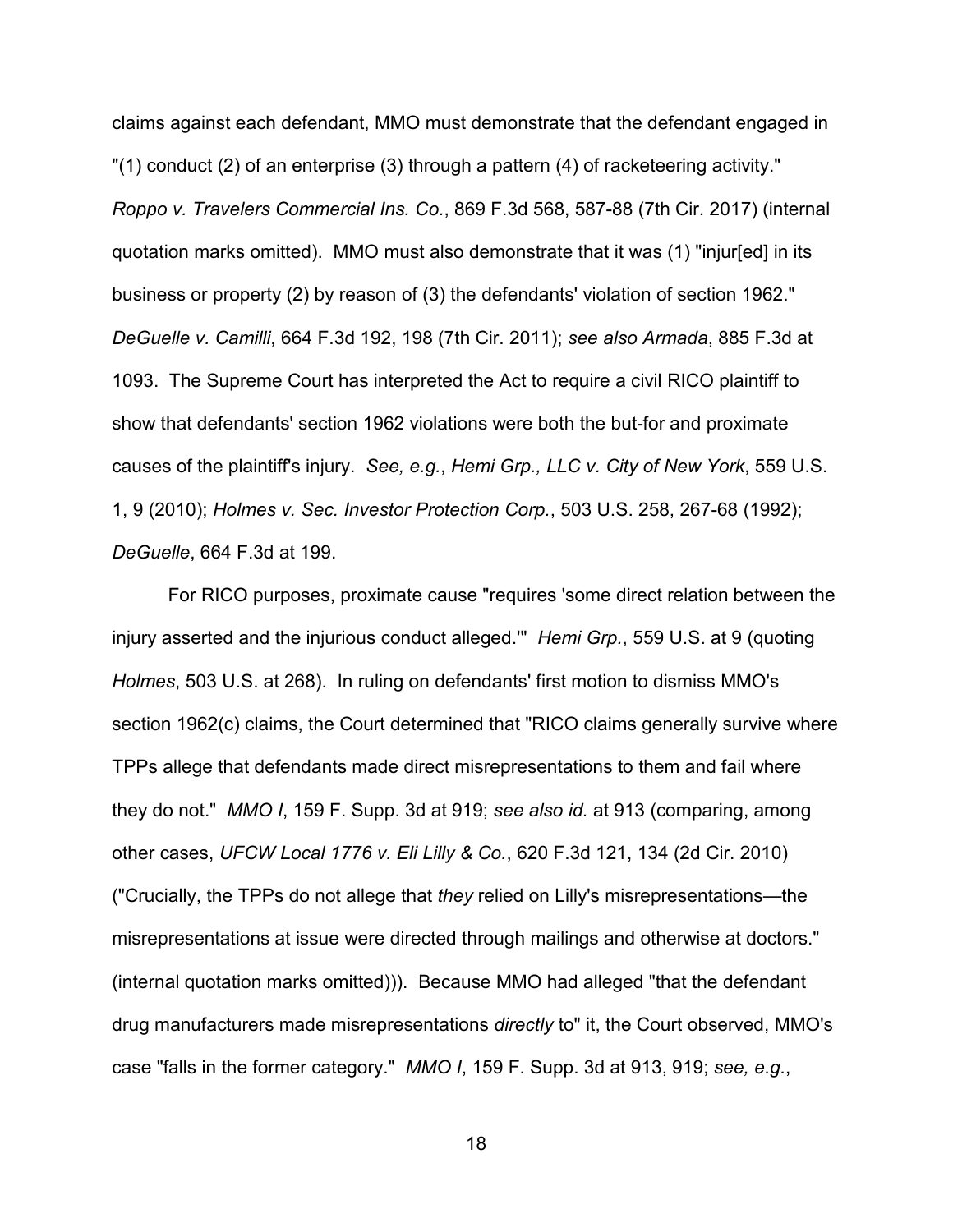Second Am. Compl. ¶¶ 832-33 (alleging that defendants "falsely promoted TRT drugs as safe and effective directly to TPPs" and that TPPs "relied on the Defendants' misrepresentations of TRT safety and efficacy when placing TRT drugs on formularies" and "in reimbursing and/or paying for prescriptions of TRT drugs for their members").

In ruling on defendants' second motion to dismiss MMO's section 1962(c) claims, the Court reiterated these principles; determined that MMO's claims against AbbVie, Auxilium, Endo, and Lilly could move forward because MMO had plausibly alleged that those defendants made direct misrepresentations to it; but dismissed MMO's claims against GlaxoSmithKline and Actavis because MMO had not plausibly alleged the same for those defendants. *MMO II*, 2016 WL 4091620, at \*3-5. Subsequently, in affirming the dismissal of a TPP's section 1962(c) and section 1962(d) claims in a separate case, the Seventh Circuit recognized that "a RICO recovery is possible when a wrong against" one person "directly injures" another, but held that "improper representations made to physicians do not support a RICO claim by Payors, several levels removed in the causal sequence." *Sidney Hillman Health Ctr. of Rochester v. Abbott Labs.*, 873 F.3d 574, 576, 578 (7th Cir. 2017).

 The First Circuit has reached a different conclusion about the directness requirement for proximate cause under RICO. *See In re Neurontin Mktg. & Sales Practices Litig.*, 712 F.3d 21, 39-40 (1st Cir. 2013) (concluding that TPP "met [RICO's] proximate causation requirement" with evidence that drug manufacturer "fraudulently marketed to physicians with the intent that those physicians would write prescriptions paid for by" the TPP, and that the "scheme worked as intended"). But in *Sidney Hillman*, the Seventh Circuit addressed and diverged from *In re Neurontin*. *See Sidney*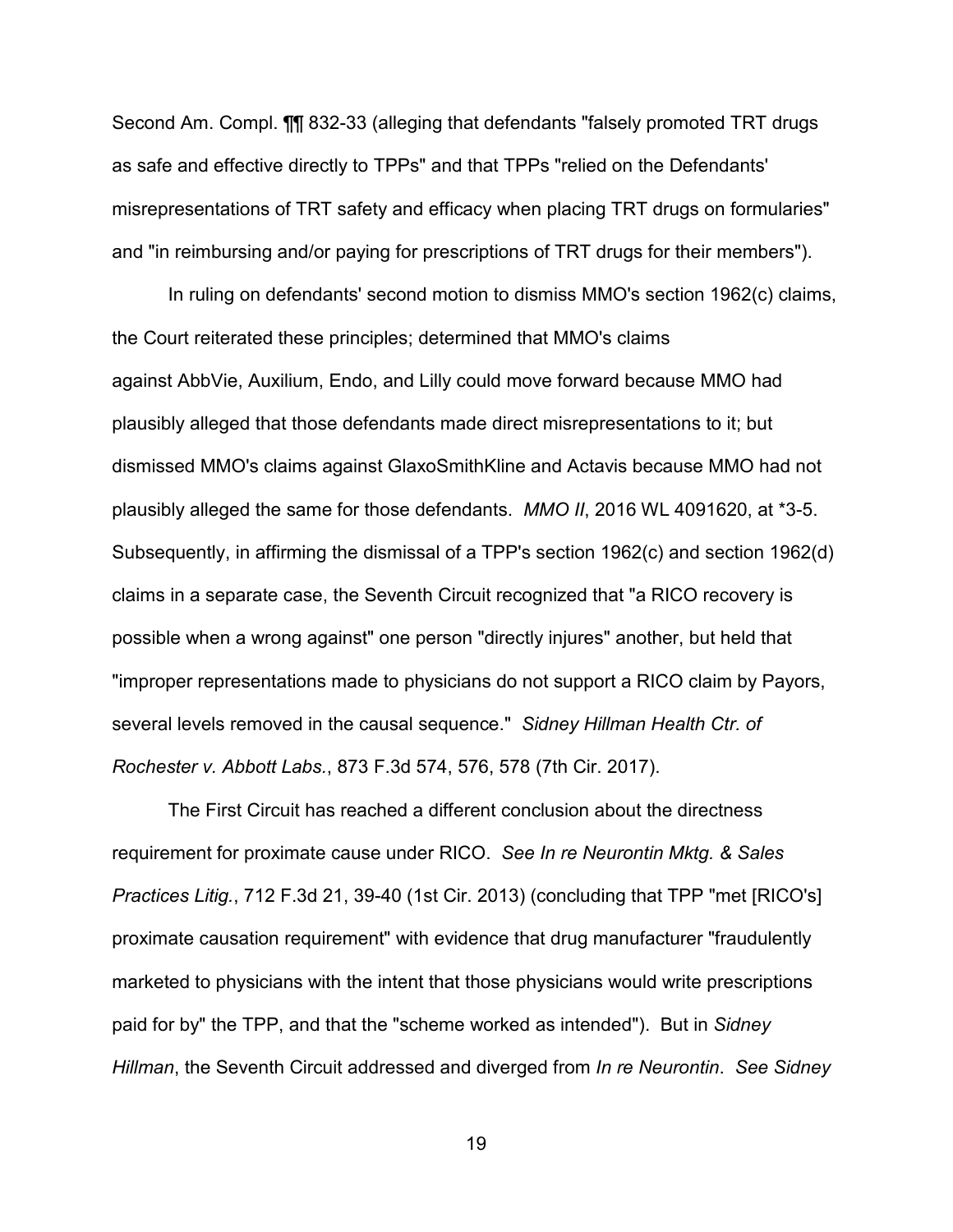*Hillman*, 873 F.3d at 578 ("The implication of *Neurontin* may be short of a holding, but to the extent there is a conflict the Second Circuit has this right."); *id.* (citing cases in which the Second Circuit determined that the "causal chain" "between promotion and payment" was "too long to satisfy the Supreme Court's requirements"). The fact that the First Circuit recently followed its own 2013 decision does not alter the proximate causation analysis in this case. *See In re Celexa & Lexapro Mktg. and Sales Practices Litig.*, Nos. 18-1146, 18-1147, 2019 WL 364019, at \*8 (1st Cir. Jan. 30, 2019) (citing *In re Neurontin* and reaching the same conclusion concerning proximate cause).[9](#page-19-0)

The governing principles in the Seventh Circuit require MMO to show, in order to survive summary judgment, that there are genuine disputes on whether it (1) received direct misrepresentations from defendants and (2) relied upon them to make formularyrelated decisions about defendants' TRT drugs.

MMO argues it can also survive summary judgment if a reasonable jury could conclude that its PBMs received and relied upon defendants' alleged misrepresentations to make formulary-related decisions, and that MMO, in turn, relied on those same decisions. *See* MMO Opp. at 17-28; *see also*, *e.g.*, TAC ¶ 201 ("At all times relevant hereto, MMO has, along with its PBM partner Medco/ESI, made decisions, based on FDA approvals, manufacturer-supplied information and clinical studies, to include or exclude new or existing prescription drugs from its formulary, or to implement tools to control utilization or to modify coverage criteria."). In its response to

<u>.</u>

<span id="page-19-0"></span><sup>&</sup>lt;sup>9</sup> On February 8, 2019, defendants filed a notice of supplemental authority concerning *In re Celexa & Lexapro Marketing and Sales Practices Litigation*. MMO filed a response on February 11, 2019. The Court addresses only the parties' arguments regarding RICO's proximate causation requirement. The remaining arguments concern issues that the Court need not reach.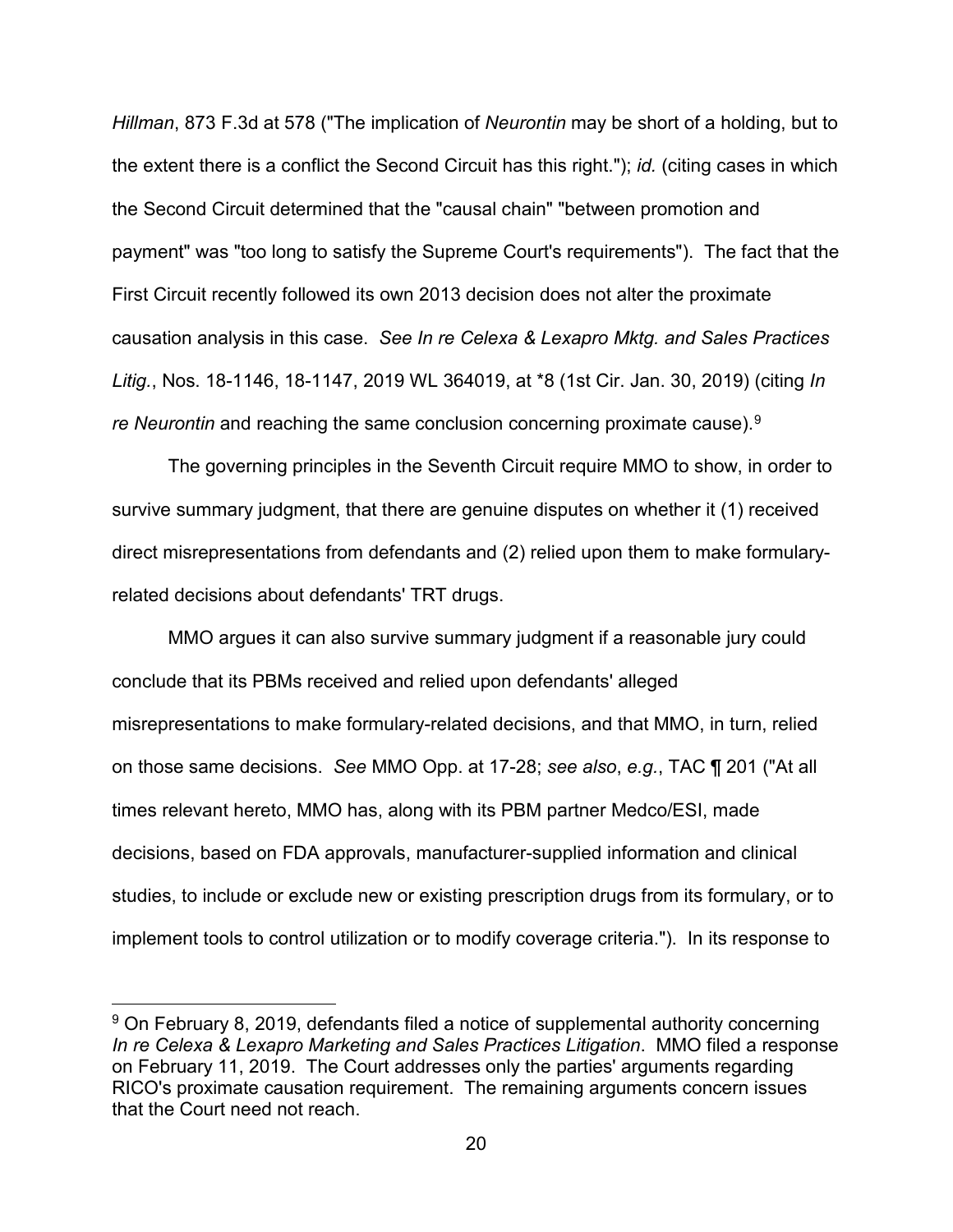defendants' notice of supplemental authority, MMO argues that the First Circuit's decision in *In re Celexa & Lexapro Marketing and Sales Practices Litigation* supports its position. *See In re Celexa & Lexapro Mktg. and Sales Practices Litig.*, 2019 WL 364019, at \*8 (crediting evidence that drug manufacturer "specifically targeted" PBM in determining that whether manufacturer's off-label marketing caused TPP's financial injury was a disputed factual issue).

In its order denying MMO's motion for class certification, the Court left open the possibility that MMO could satisfy RICO's proximate cause requirement this way. *See MMO III*, 2018 WL 3586182, at \*17 (assuming without deciding that TPPs could show proximate causation "using evidence of misrepresentations to PBMs"). The Court will assume for purposes of discussion that this theory is viable, because it does not change the outcome. As the Court will explain, no reasonable jury could find that MMO relied on defendants' alleged misrepresentations to make any formulary or utilization management decision about defendants' TRT drugs. Likewise, no reasonable jury could find that MMO relied on any formulary or utilization-management decision that Medco or ESI made on the basis of defendants' alleged misrepresentations.

#### **1. Misrepresentations to MMO**

#### **a. AbbVie and Lilly**

Defendants admit that MMO employees "met or exchanged e-mails with AbbVie and Lilly representatives over the years." Defs.' Reply at 3. According to defendants, however, "[t]here is no evidence that MMO received a single representation from any Defendant—false or otherwise—about the safety or efficacy of TRT, let alone in relation to any allegedly off-label uses." Defs.' Mot. at 3. In response, MMO argues that as a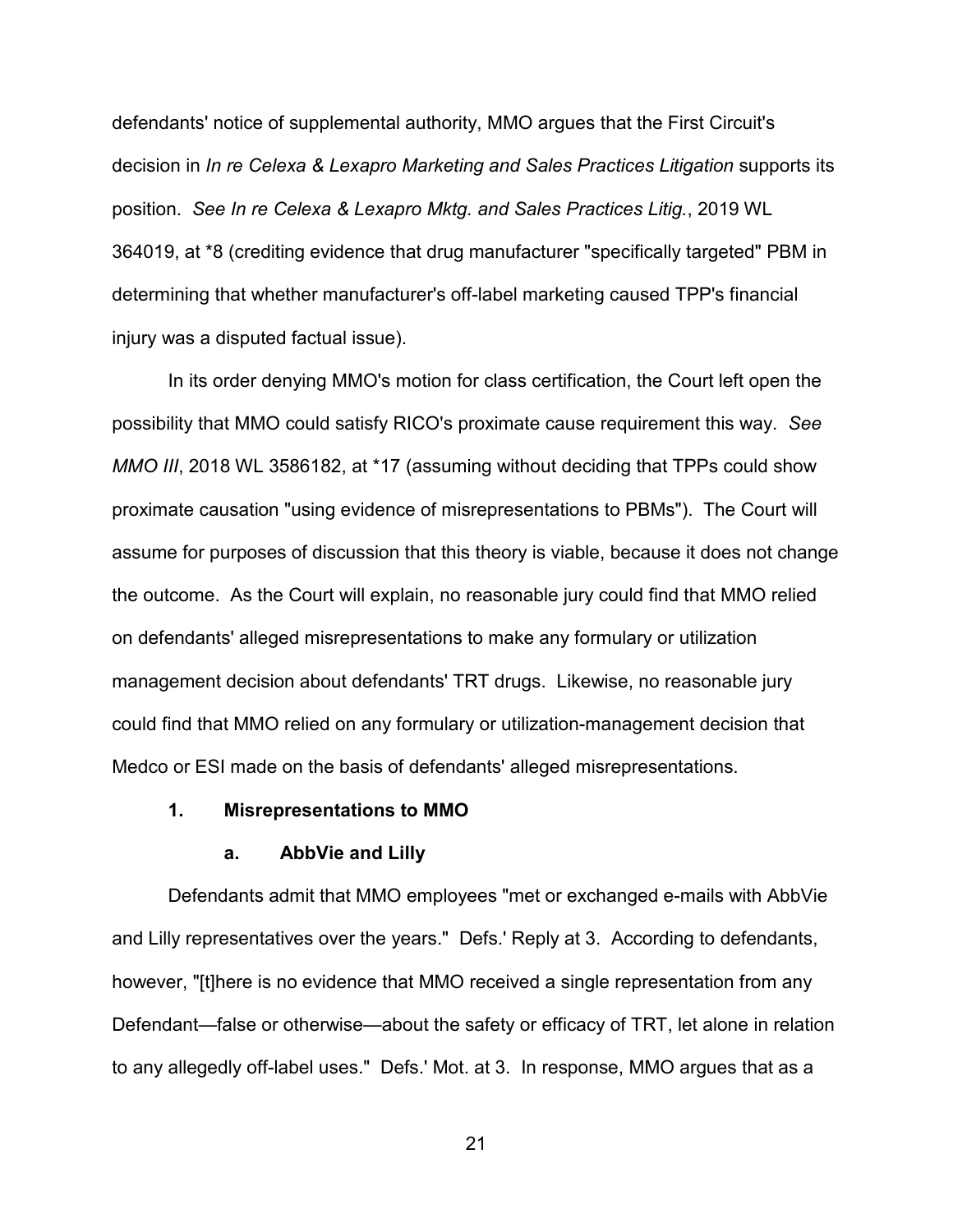general business practice, MMO met with and received clinical materials from pharmaceutical sales representatives. Dr. Blagojevic, for example, testified that sales representatives "come and present about the clinical efficacy or safety of their drug, talk to us about their products, pipeline, answer questions, give us study data." MMO Opp., Ex. 35 (Blagojevic Dep.) at 173:14-17. No reasonable jury, however, could conclude from general testimony about MMO's business practices that AbbVie and Lilly misrepresented the safety or efficacy of their TRT drugs to MMO.

MMO has also provided the Court with e-mails, business plans, and other documents that it contends show that it received direct misrepresentations from AbbVie and Lilly. The Court has carefully reviewed these documents and has determined that most of them show that AbbVie and Lilly representatives communicated with MMO but lack meaningful information about what was discussed. For example, MMO cites an undated monthly report by a vice president of sales at Solvay, AbbVie's predecessor organization, that states, "Lisa Garofoli reviewed Solvay Cares with Medical Mutual Disease Mgmt team on April 21." MMO Opp., Ex. 17 at ABBVIE-MMO00270278. In addition, MMO cites a 2008 monthly report by Jed Cicak, a Solvay national account manager, that states, "Jed joined [regional account manager] Lisa Garofoli on Medical Mutual meeting with Ben Zelman, Chad Hendricks and Stephen Harry to discuss contracting and pull through opportunities with AndroGel[.]" MMO Opp., Ex. 14. MMO likewise cites a March 2013 e-mail from Paul Titus, a Lilly account manager, announcing that MMO "upgraded Axiron on their 2013 commercial book of business." MMO Opp., Ex. 36. In the e-mail, Titus writes, "Thank you for your help and coaching throughout my work with Shaleen Joshi, PharmD, Clinical Director at Medical Mutual of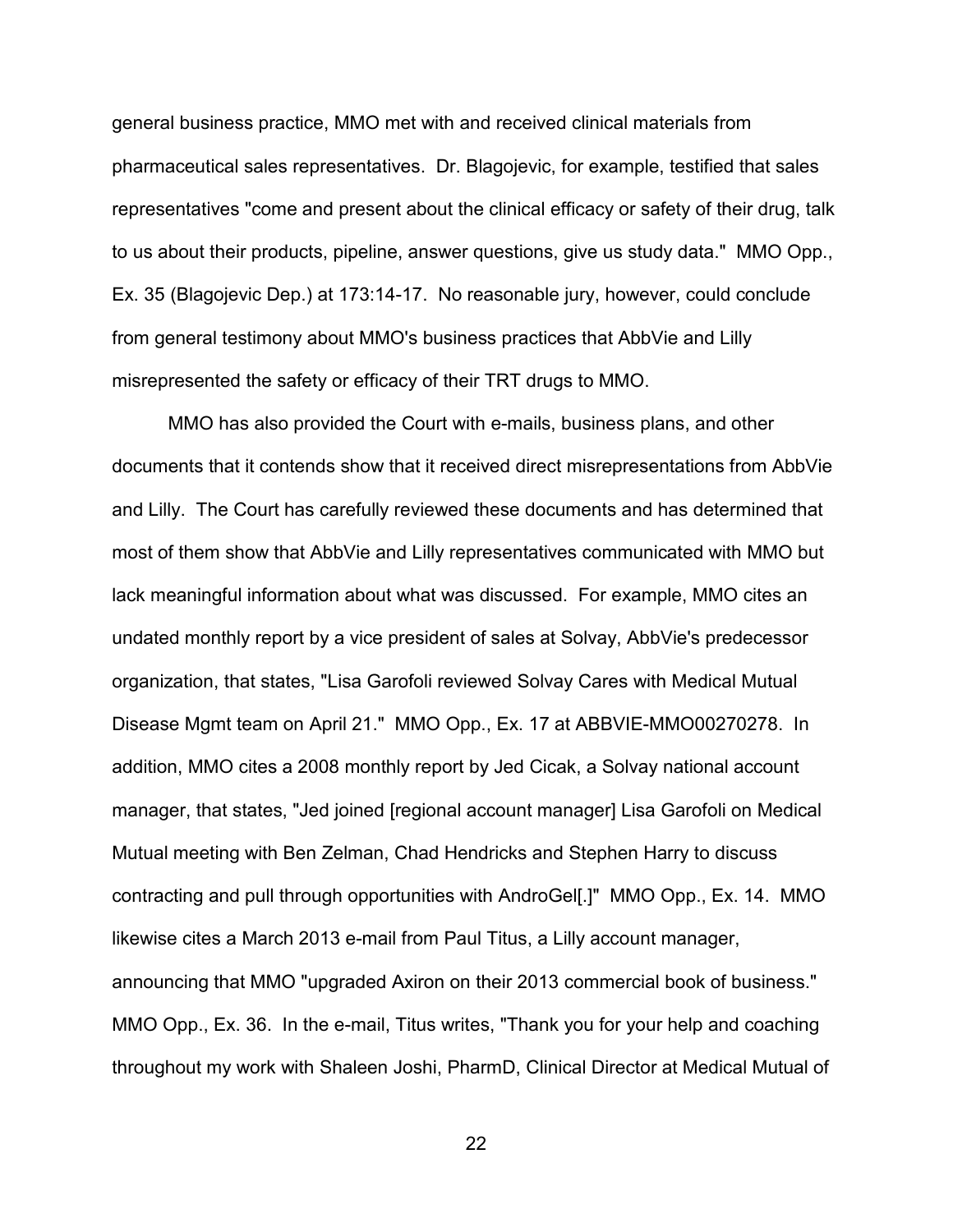Ohio." *Id.* No reasonable jury could conclude from documents like these that AbbVie and Lilly misrepresented the safety or efficacy of their TRT drugs to MMO.

MMO highlights, in particular, a 2005 e-mail chain between a Solvay account manager, Lisa Cooper, and MMO's Manager of Pharmacy Services, Chad Hendricks. In one of the e-mails, Cooper writes that she wants to schedule a meeting with MMO to discuss "AndroGel and Pinnacle our Men's Health Program." MMO Opp., Ex. 5 (2005 Cooper e-mails), at 2. In another, she writes that "we have done all the research" and "only used top line references that if you had the time or a staff pharmacist it would be of that quality." *Id.* at 1. Hendricks replies that he "forwarded all of [Cooper's] info to the director of Disease Management and will let [Cooper] know if she and/or others would like to discuss this program." *Id.* 

MMO argues that the 2005 Cooper e-mails "reveal[] exactly what Solvay said to MMO and when." MMO Opp. at 6 n.2. But the e-mails contain no clinical information or attachments and do not show that any meeting ever actually occurred. *See generally*  2005 Cooper e-mails.MMO also contends that in one of the e-mails, Cooper writes that "AndroGel had 'unlimited uses,' including for the treatment of depression[.]" MMO Opp. at 6 n.2 In fact, however, Cooper writes not that AndroGel has unlimited uses but rather that "Pinnacle, our Men's Health Program has unlimited uses," including "a comprehensive look" at disease states like hypogonadism and depression. 2005 Cooper e-mails at 1. Even considering these e-mails in combination with testimony that MMO sometimes received clinical materials from drug representatives, no reasonable jury could conclude they show that AbbVie made false or misleading statements about the safety or efficacy of AndroGel. The same is true of testimony from Drs. Blagojevic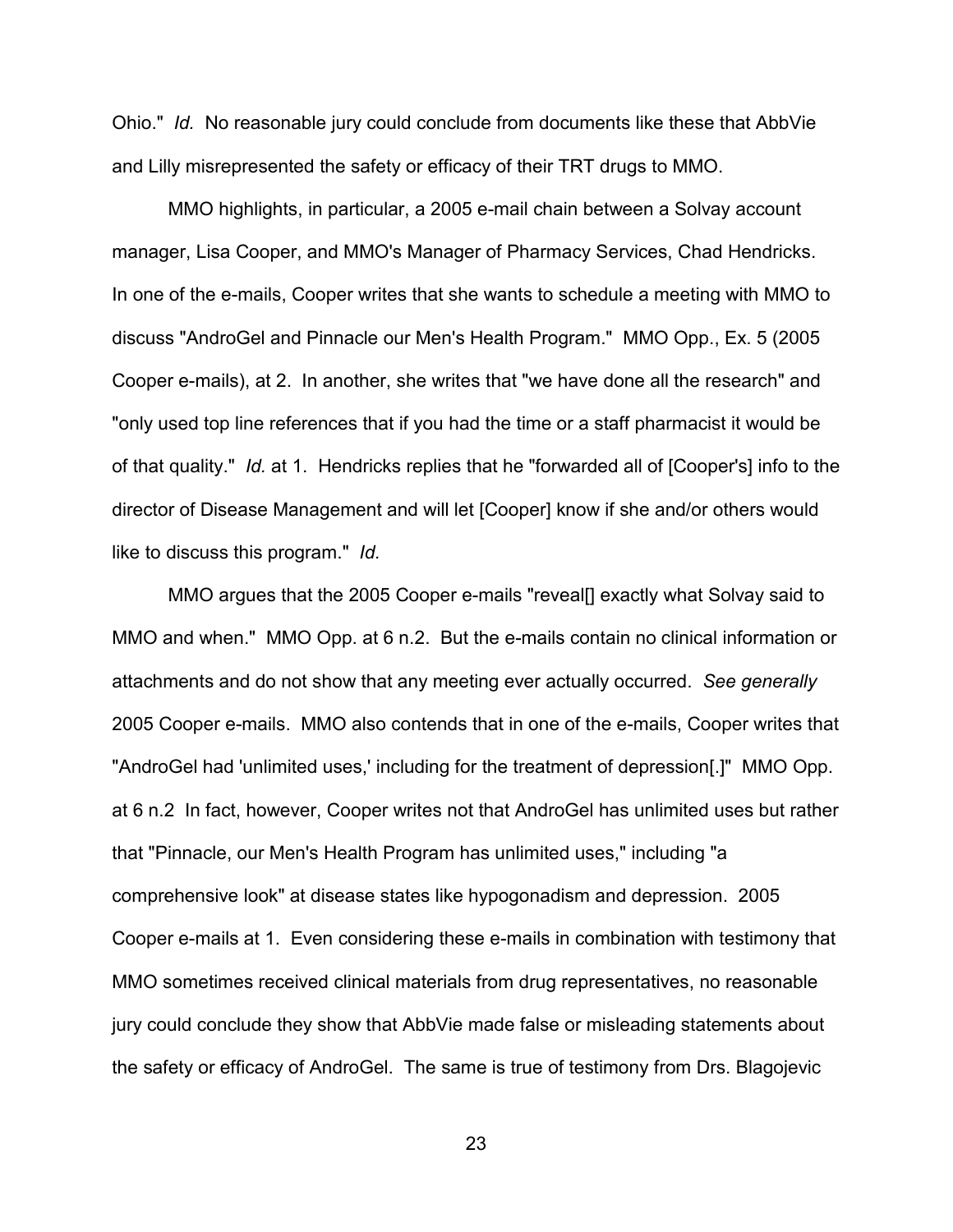and Joshi that they recalled meeting with a Lilly account representative (Titus) who had a memorable personality. *See* MMO Opp. at 11.

MMO's best evidence that AbbVie misrepresented the safety or efficacy of AndroGel directly to MMO is testimony from MMO's corporate representative that, according to MMO pharmacy employees, AbbVie representatives at some point told them that "AndroGel was safe and effective in the treatment of male age-related hypogonadism." Defs.' Mot., Ex. 6 (Shoemaker Dep.) at 284:6-11, 284:23-285:4. [10](#page-23-0) In addition, there is evidence suggesting that Mark Hollinden, an AbbVie managed care account manager, presented a version of the AndroGel Value Proposition Deck to MMO's former pharmacy director, Dr. Sonny Borja, in 2012. The document MMO cites for this proposition—an AbbVie database listing calls in which the "discussion topic" was "AndroGel Value Prop," *see* MMO L.R. 56.1 Resp. ¶ 33(d) (citing MMO Opp., Ex. 77 (AbbVie Call Database))—does not support it, because the database does not list any calls with Dr. Borja or MMO. But in a July 2011 e-mail, Hollinden informs a colleague that he has "a request in with MM to discuss the Value Prop deck." MMO Opp., Ex. 24 at 1. And in a July 2012 e-mail, Hollinden writes, "[t]he Pharm Director liked the presentation." MMO Opp., Ex. 28. MMO contends that AbbVie's AndroGel Value Proposition Deck misrepresents the safety and efficacy of defendants' TRT drugs.

The Court will assume for purposes of discussion that based on this evidence, a reasonable jury could conclude that AbbVie directly misrepresented the safety or efficacy of their TRT drugs to MMO. But even if AbbVie did so, there is insufficient

-

<span id="page-23-0"></span> $10$  That said, the Court questions whether a party can affirmatively admit testimony by its own designated 30(b)(6) witness in which the witness is relaying, for their truth, statements made by other corporate representatives.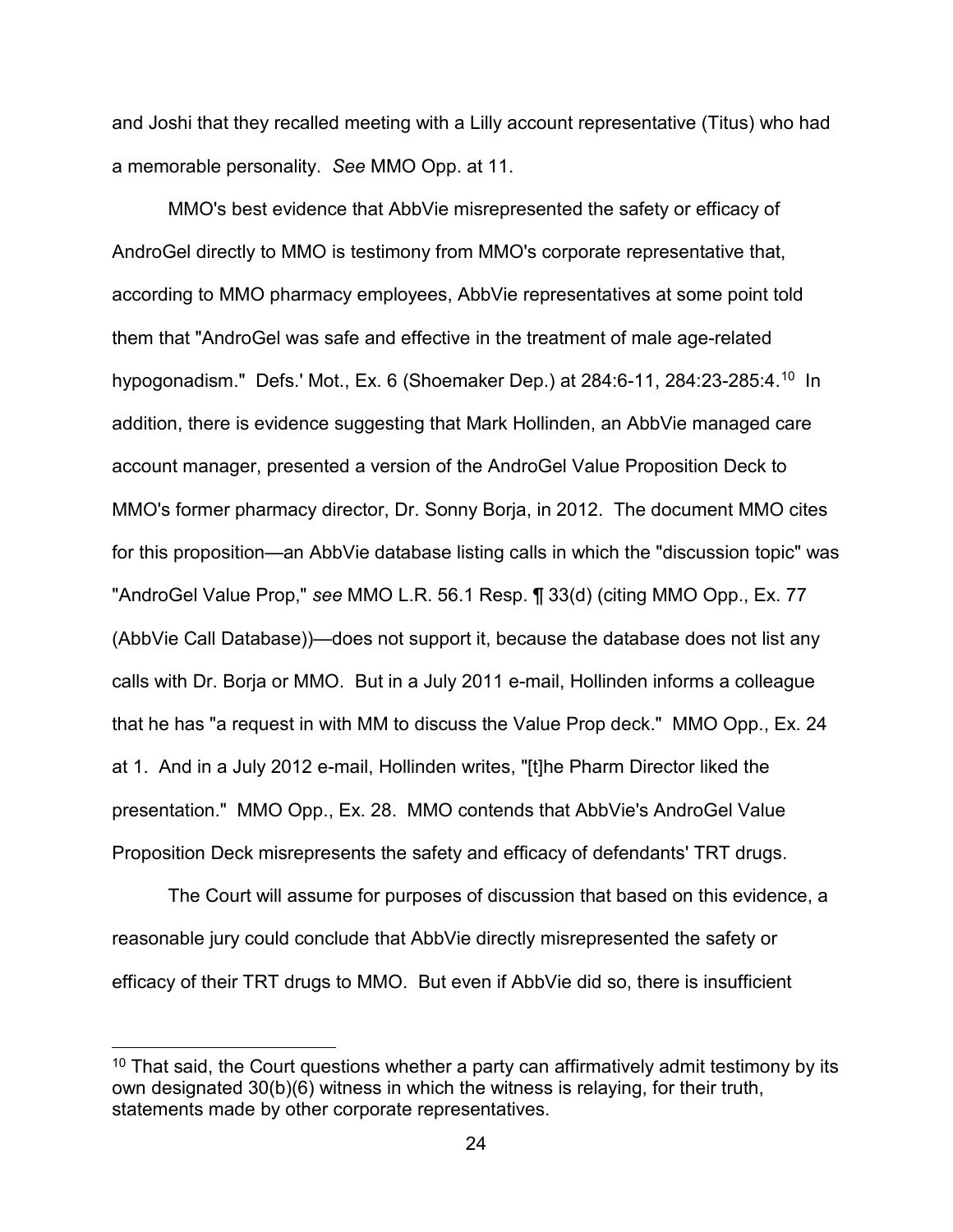evidence to permit a reasonable jury to find that MMO relied upon the alleged misrepresentations to make any formulary-related decision regarding AndroGel. The Court will address this point in section 2 below.

MMO also argues that all defendants' pre-2015 product labels were misleading, including because they omitted known information about safety and efficacy concerns. *See* MMO Opp. at 28-31. Dr. Canaday, for her part, testified that MMO keeps itself apprised of the package inserts for products on its formulary. In the same vein, the record contains a June 2011 e-mail from a Lilly sales representative to Dr. Borja attaching a flyer that appears to contain information from Axiron's product label. MMO Opp., Ex. 34. Defendants contend that MMO's label-based arguments are improper attempts to predicate RICO claims on "the failure to comply with FDCA labeling duties[.]" Defs.' Reply at 9. The Court declines to reach this question. Instead, for the reason just discussed, it will assume that based on evidence suggesting MMO reviewed product labels for AndroGel and Axiron, a reasonable jury could conclude that AbbVie and Lilly directly misrepresented the safety or efficacy of their TRT drugs to MMO.

#### **b. Auxilium and Endo**

MMO appears to argue that Auxilium and Endo made misrepresentations to it about the safety or efficacy of Testim and Fortesta only by omitting information from the drugs' product labels. *See* MMO Opp. at 4, 6-11 (discussing evidence of direct misrepresentations only from AbbVie and Lilly); *id.* at 28-31 (discussing label-based omission theory without reference to any defendant). For the reasons just discussed, the Court will assume for purposes of discussion that Auxilium and Endo made direct misrepresentations to MMO via their product labels.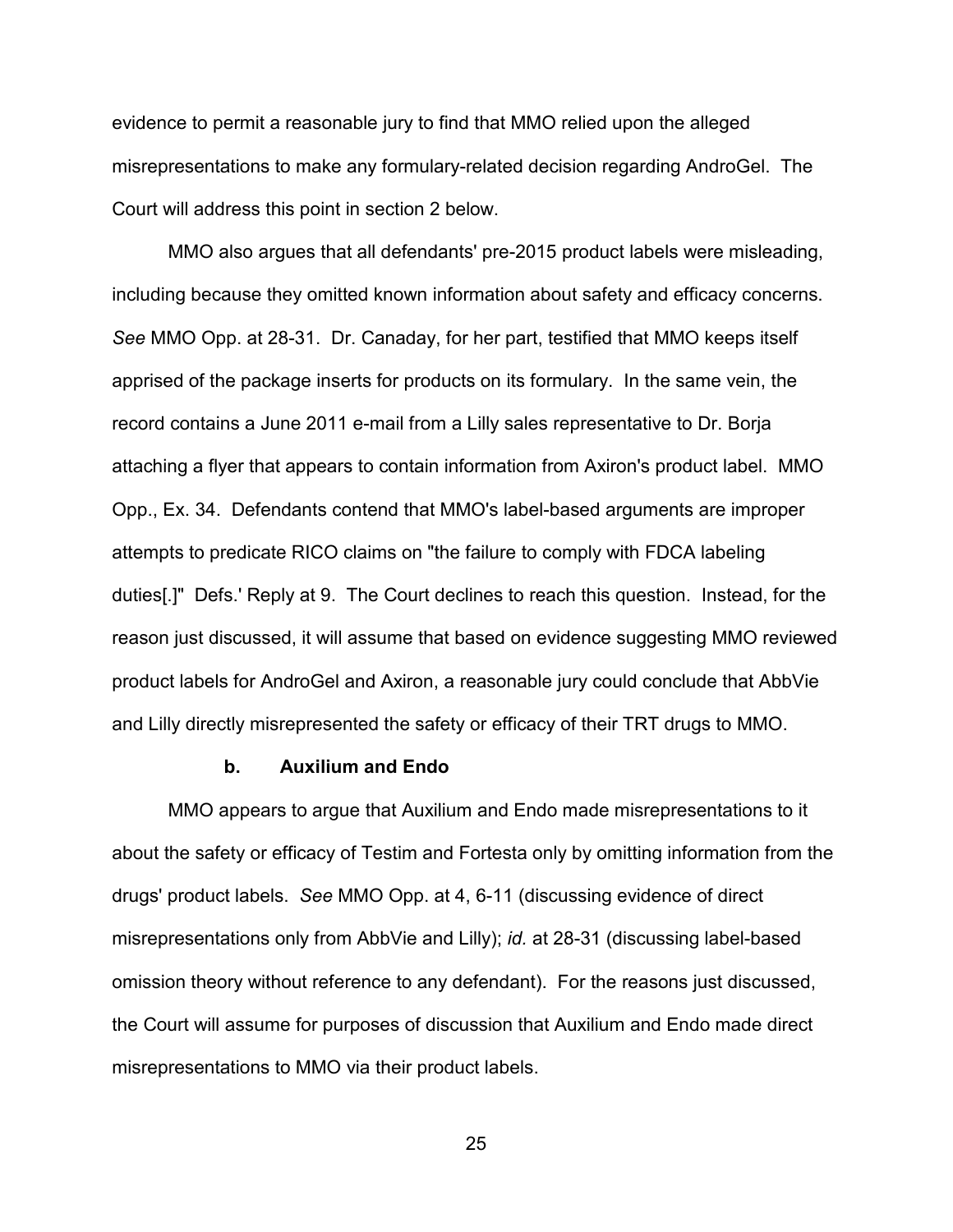### **2. Reliance by MMO**

Even if a reasonable jury could find that defendants made false or misleading statements to MMO about the safety or efficacy of their TRT drugs, it could not find that MMO relied on them to make any formulary or utilization management decision regarding the drugs.

First, MMO does not argue that it added any TRT drugs to its formulary in the first instance because of defendants' alleged misrepresentations. Rather, MMO admits that it adopted its formulary without modification from Medco and later ESI. According to Dr. Canaday, adopting a formulary does not require MMO to conduct any "clinical oversight," and to this day, MMO does not customize its formulary. *See* Defs.' Mot., Ex. 4 (Canaday Dep.) at 230:8-21 (testifying that customizing a PBM's formulary "would require us doing our own rebates and us doing our own clinical oversight, and I have not convinced MMO executives that that would be an advantage"). For these reasons, no reasonable jury could conclude that MMO added defendants' TRT drugs to its formulary in reliance on alleged safety- or efficacy-related misrepresentations that defendants made to MMO.

According to MMO, however, it relied on defendants' alleged misrepresentations to make utilization management decisions. Defendants contend that MMO has offered no evidence of such reliance. As a result, defendants maintain, no reasonable jury could find in MMO's favor. For the following reasons, the Court agrees.

#### **a. Testimony from MMO employees**

Defendants argue that no MMO employee "with formulary-related responsibilities dating back to 2000 could identify even one decision that MMO made with respect to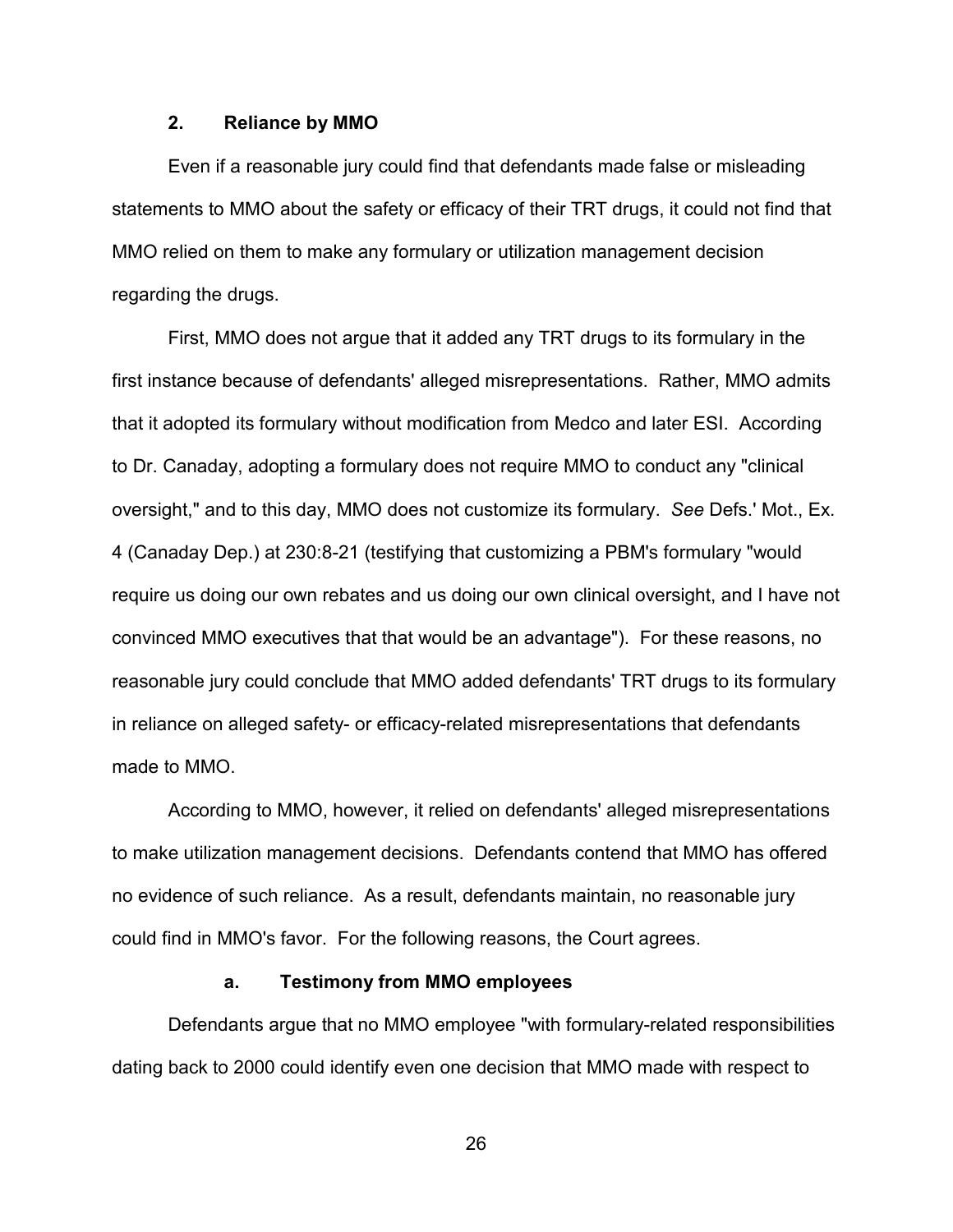any TRT on the basis of information from defendants." Defs.' Mot. at 5; *see also* Defs.' L.R. 56.1 Stat. ¶ 12. Defendants, for example, cite the following deposition testimony:

- MMO's corporate representative testified that he did not know whether MMO ever decided against establishing prior authorization requirements in reliance on conversations its pharmacy employees allegedly had with AbbVie sales representatives. *See* Defs.' Mot., Ex. 6 (Shoemaker Dep.) at 296:24-297:20.
- Former MMO pharmacist, Dr. Joshi, testified that she had no specific knowledge of actions she took as a result of communications with Lilly or AbbVie sales representatives. *See* Defs.' Mot., Ex. 9 (Joshi Dep.) at 113:5-18. She also testified that she could not recall relying on information from AbbVie to make clinical evaluations of TRTs and could not recall anyone at MMO relying on such information to make coverage-related decisions concerning TRTs. *Id.* at 269:12- 23.
- MMO's Manager of Pharmacy Services, Hendricks, testified that if he had conversations with AbbVie sales representatives about AndroGel, they "wouldn't have led to how we covered that drug." Defs.' Mot., Ex. 5 (Hendricks Dep.) at 291:20-292:2. He added that he does not "make clinical decisions." *Id.* at 292:4.
- MMO's Pharmacy Director, Dr. Canaday, testified that she has never solely relied on what a manufacturer has told her in making utilization management decisions and does not know anyone at MMO who has. Defs.' Mot., Ex. 4 (Canaday Dep.) at 233:11-19.

Dr. Canaday's testimony arguably suggests that MMO might rely partially on information from manufacturers in making utilization management decisions. But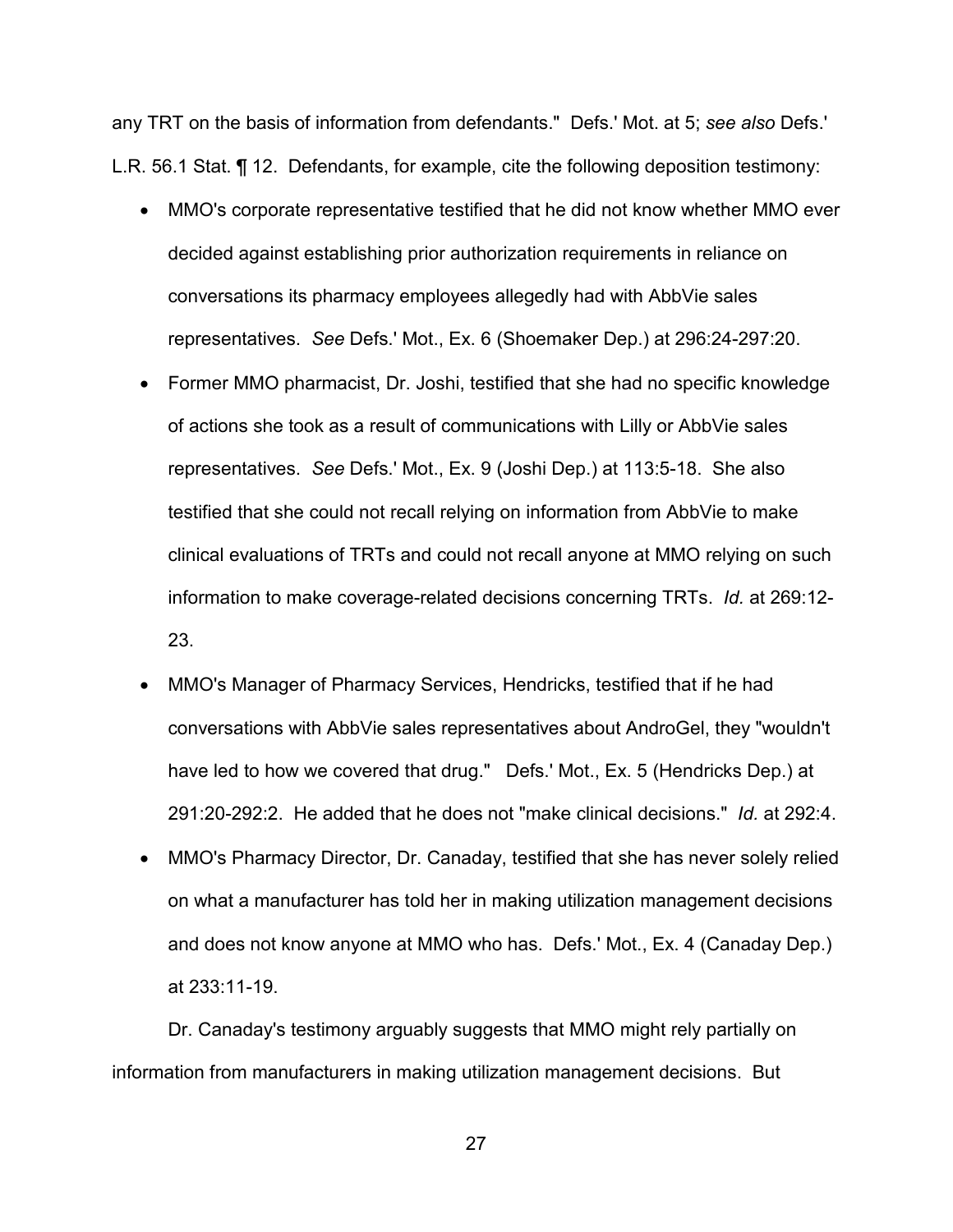neither Dr. Canaday nor any other witness cited by MMO identified any utilization management decision MMO made about defendants' TRT drugs in reliance on safety or efficacy information from defendants.

In response, MMO cites deposition testimony tending to show that in general, MMO's pharmacy employees received and considered information from drug manufacturers. *See* MMO Opp. at 12; MMO L.R. 56.1 Resp. ¶ 12. For example, MMO's Manager of Clinical Pharmacy Programs, Dr. Blagojevic, testified that in making formulary-related decisions, MMO considers sources including information from drug manufacturers. *See* MMO Opp., Ex. 35 (Blagojevic Dep.) at 172:4-11. Ben Zelman, a former member of MMO's pharmacy department, testified that it was "entirely possible" he met with an AbbVie sales representative while he was at MMO; it was possible that PQM Committee members received written materials from drug manufacturers; and his practice was to "scan" at "a fairly high level" materials he received from drug manufacturers.MMO Opp., Ex. 45 (Zelman Dep.) at 184:2-6, 190:3-13. Dr. Joshi, for her part, testified that she would review materials that drug manufacturers provided and then pass them along to her supervisors. *See* MMO Ex. 37 (Joshi Dep.) at 92:8-17. MMO also cites deposition testimony tending to show that on one occasion, Hendricks might have received materials from a drug representative about a "men's health" program regarding diabetes, hypertension, and depression and given them to MMO employees with clinical responsibilities. *See* MMO Opp. at 12 (citing MMO Opp., Ex. 6 (Hendricks Dep.) at 96:11-24); *see also* Defs.' Reply, Ex. 9 (Hendricks Dep.) at 97:1-9. MMO then argues that there is no evidence it "inexplicably broke from its established practice when it came to AndroGel, or any other TRT drug." MMO Opp. at 12.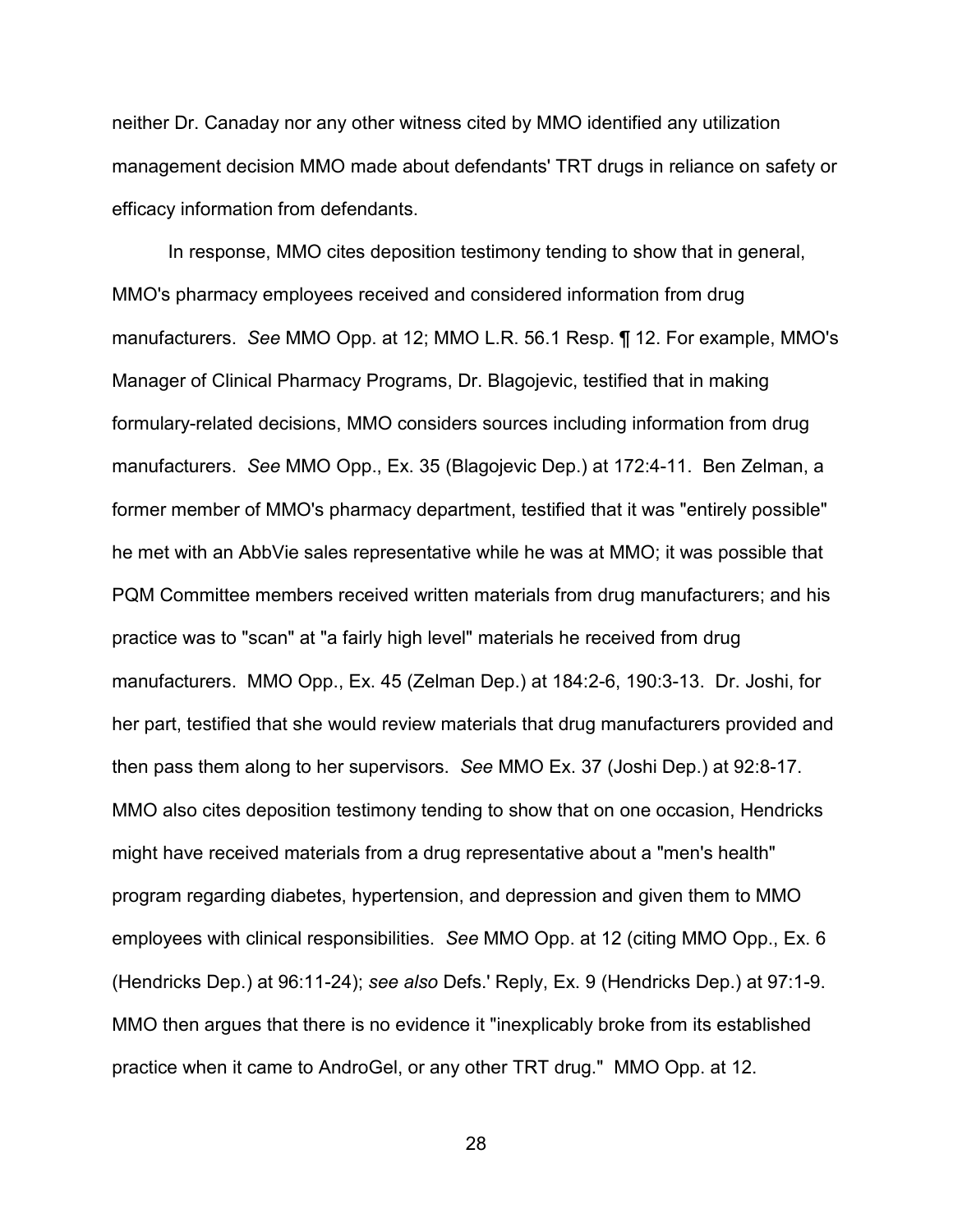None of MMO's cited testimony fills the evidentiary gap defendants have identified. Specifically, no MMO employee with formulary oversight responsibilities could point to any utilization management decision MMO made in reliance on defendants' alleged misrepresentations regarding TRTs.

The same is true of other evidence MMO cites in its Local Rule 56.1 response, although not in its brief in opposition to defendants' motion. Specifically, MMO cites deposition testimony from Dr. Joshi that in reviewing its "coverage management programs," MMO would assess "new safety markers for a drug class," and that in general, it would discuss safety alerts "internally and then possibly at our PQM meeting." MMO L.R. 56.1 Resp. ¶ 14 (citing MMO Opp., Ex. 37 (Joshi Dep.) at 184:5- 13, 248:2-6). But the cited testimony does not shed light on any discussions MMO might have had about TRT safety markers, nor does it address whether MMO made utilization management decisions about defendants' TRT drugs in reliance on alleged misrepresentations from defendants.

In its Local Rule 56.1 response, MMO also contends that Dr. Joshi "conducted an analysis of certain aspects of the safety and efficacy of TRT drugs, and even enlisted the assistance of an outside clinician." MMO L.R. 56.1 Resp. ¶ 14. In support of this argument, MMO cites March 2014 e-mails between Dr. Joshi and Dr. Kyle Gustafson, a pharmacist at an Ohio hospital. *See* MMO Opp., Ex. 49 (Dr. Gustafson e-mails). MMO also cites March 2014 e-mails from Dr. John Kim, an ESI pharmacist, to Dr. Joshi. *See*  MMO Opp., Ex. 50 (Dr. Kim e-mails).

MMO does not contend, however, that Dr. Joshi's analysis of TRT drugs led to any utilization management decision. *See* MMO L.R. 56.1 Resp. ¶ 14. And no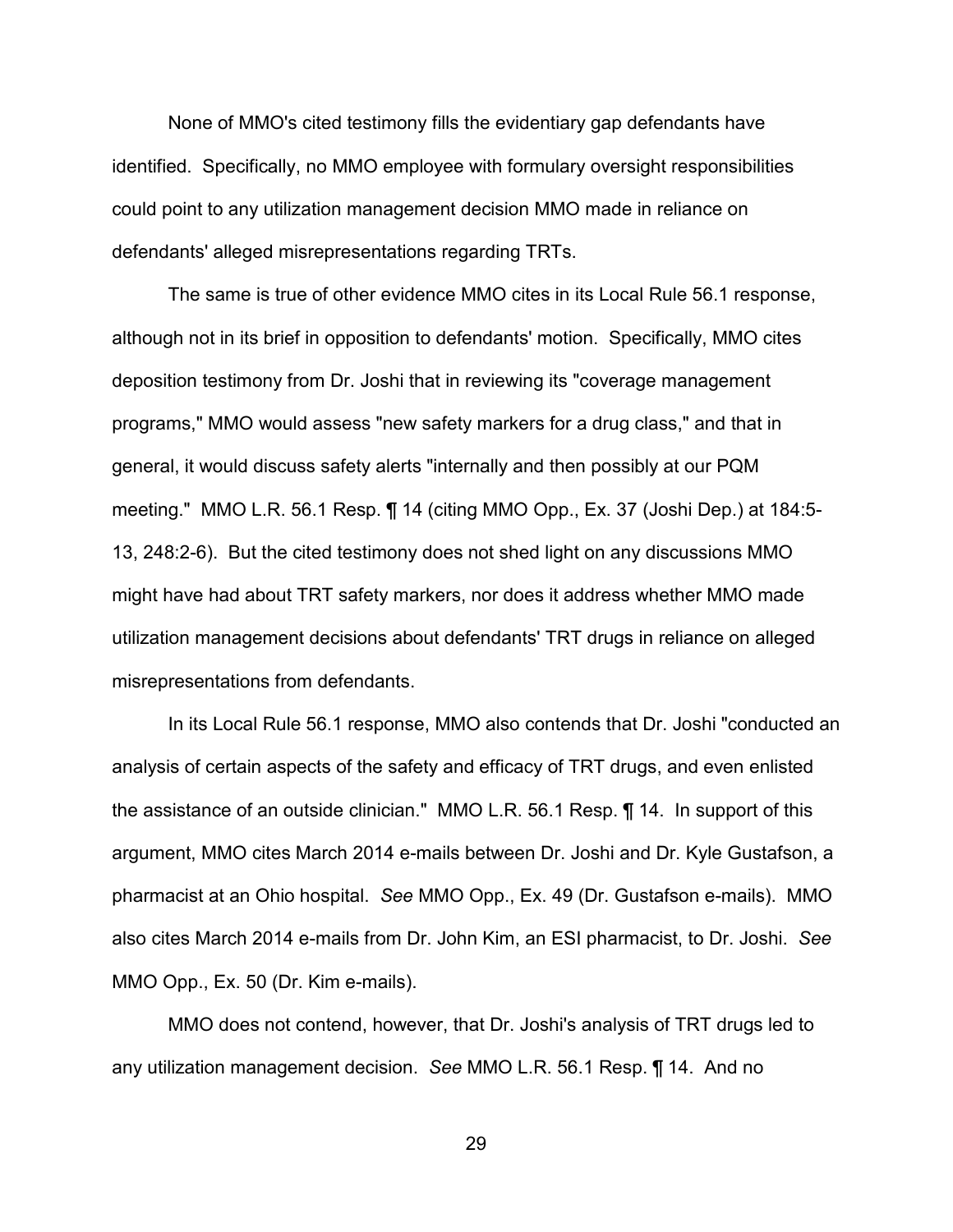reasonable jury could draw such an inference from the March 2014 e-mails that it did, let alone that MMO made any such decisions in reliance on misrepresentations from defendants. First, although one of Dr. Kim's e-mails shows that he asked someone whether MMO had ever established a prior authorization requirement for topical TRTs, the e-mail does not contain any information about why he did so or what became of his inquiry. *See generally* Dr. Kim e-mails. The closest Dr. Kim comes to discussing clinical information is by writing that he was "awaiting [an] NEJM article" about the "14 years of age cutoff for the testosterone." *See* Dr. Kim e-mails at MMO\_TRT\_01386808. MMO, however, does not identify the article in question or argue that defendants had any role in authoring it. Furthermore, MMO does not argue that defendants' alleged misrepresentations related to a minimum age requirement for using TRT drugs.<sup>[11](#page-29-0)</sup> Dr. Joshi's e-mails with Dr. Gustafson also lack information that could permit a jury to conclude that MMO made utilization management decisions based on misrepresentations from defendants. The e-mails appear to concern "Androgen/Anabolic steroids," not topical TRTs, *see* Dr. Gustafson e-mails at MMO\_TRT\_01400552, and MMO does not allege that defendants provided the

-

<span id="page-29-0"></span> $11$  Dr. Joshi testified during her deposition that she researched the use of TRT drugs for delayed puberty. MMO Opp., Ex. 37 (Joshi Dep.) at 262:3-7. She further testified that, based on her research, and because "the FDA did not list an age in their label," she recommended that MMO "not put an age restriction on the products for delayed puberty." MMO Opp., Ex. 37 (Joshi Dep.) at 262:10-13. According to Dr. Joshi, Dr. Canaday agreed. *Id.* at 262:14-16. MMO makes no reference to this evidence in its brief. That aside, no reasonable jury could conclude that Dr. Joshi's recommendation constitutes a utilization management decision relevant to this case. This is because MMO does not argue that defendants misrepresented the safety or efficacy of TRT drugs for treating delayed puberty or that it was injured by reimbursing for TRT drugs prescribed for that purpose. *See, e.g.*, MMO Opp. at 45 ("MMO was injured because it reimbursed claims for prescriptions that were unsafe and ineffective in treating the signs, symptoms and comorbid conditions associated with Low-T.").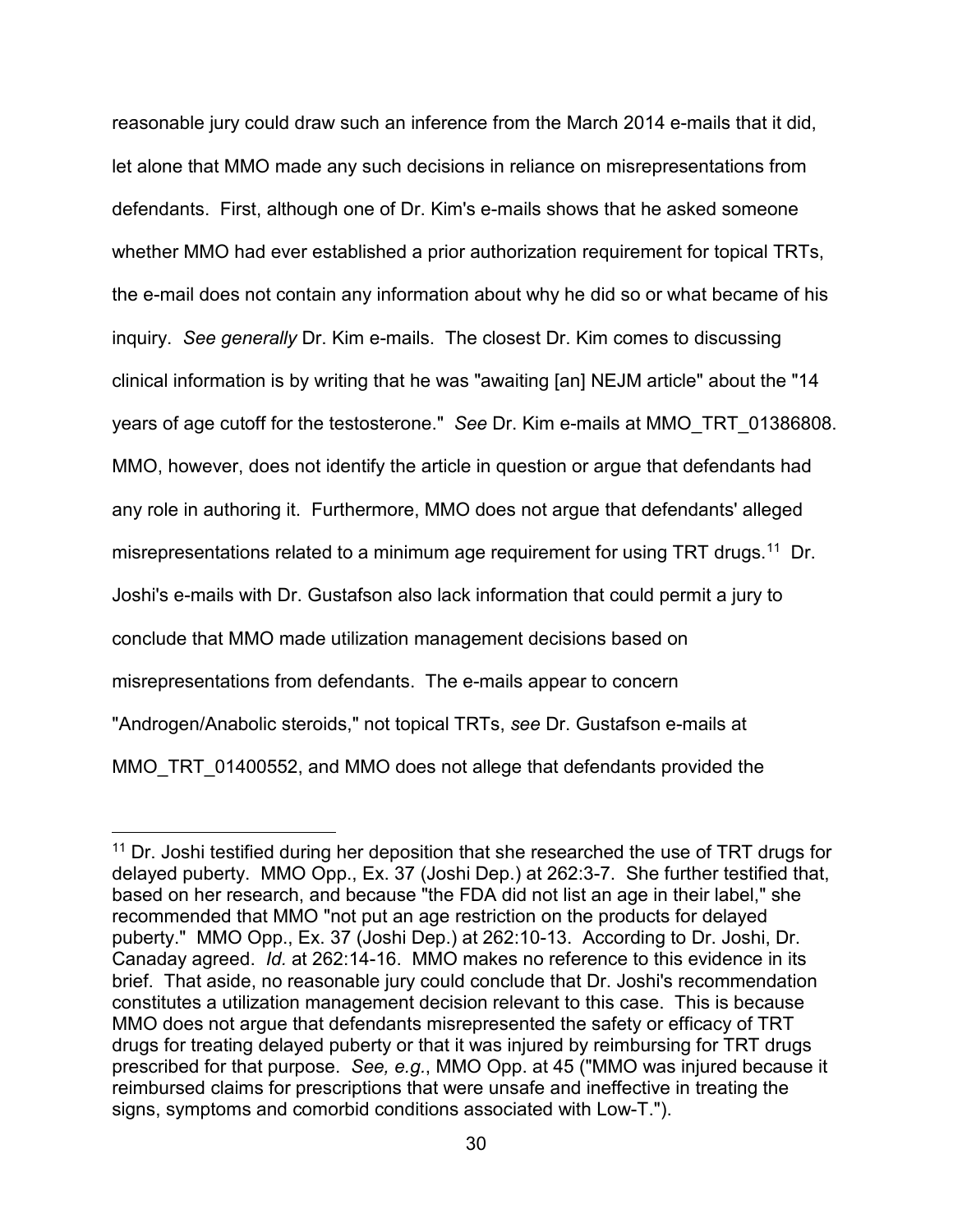information discussed in the e-mails, *see* MMO L.R. 56.1 Resp. ¶ 14.

#### **b. PQM Committee meeting minutes and decisions**

Defendants next emphasize that on the occasions when MMO's PQM Committee discussed androgens during the time period at issue in this case, the meeting minutes do not say anything about information defendants provided. *See* Defs.' L.R. 56.1 Stat. ¶ 15 (citing PQM minutes from 2001, 2004, 2008, and 2010). MMO disputes this argument only as it relates to the 2008 minutes. *See* MMO L.R. 56.1 Resp. ¶ 15. Specifically, MMO argues that Medco presented its May 2008 position statement on oral androgens, injectable androgens, and anabolic steroids to the PQM Committee. It points out that the statement cited (1) product labels for AndroGel, Testim, Androderm, and Testopel and (2) clinical guidelines funded by defendants, including Solvay.

PQM minutes from August and September 2008 show that Medco indeed presented its May 2008 position statement to MMO. *See, e.g.*, September 2008 PQM Meeting Minutes at 2 (stating that Medco representative Resetar presented Medco's "Androgens and Anabolic Steroids UM Modeling report"). And the August 2008 PQM minutes refer to certain FDA-approved uses for androgens, some of which could have been taken from topical TRT drug labels. *See* Defs.' Mot., Ex. 100 at 6. But neither the August 2008 minutes nor the September 2008 minutes contain any indication that MMO made any decision regarding topical TRTs based on any clinical data. Specifically, the PQM Committee did not make any utilization management decision about TRTs in August 2008. *See id.* at 6-7. And the minutes from the September 2008 meeting when the committee decided to establish a prior authorization requirement only for oral androgens, injectable androgens, and anabolic steroids—do not reference any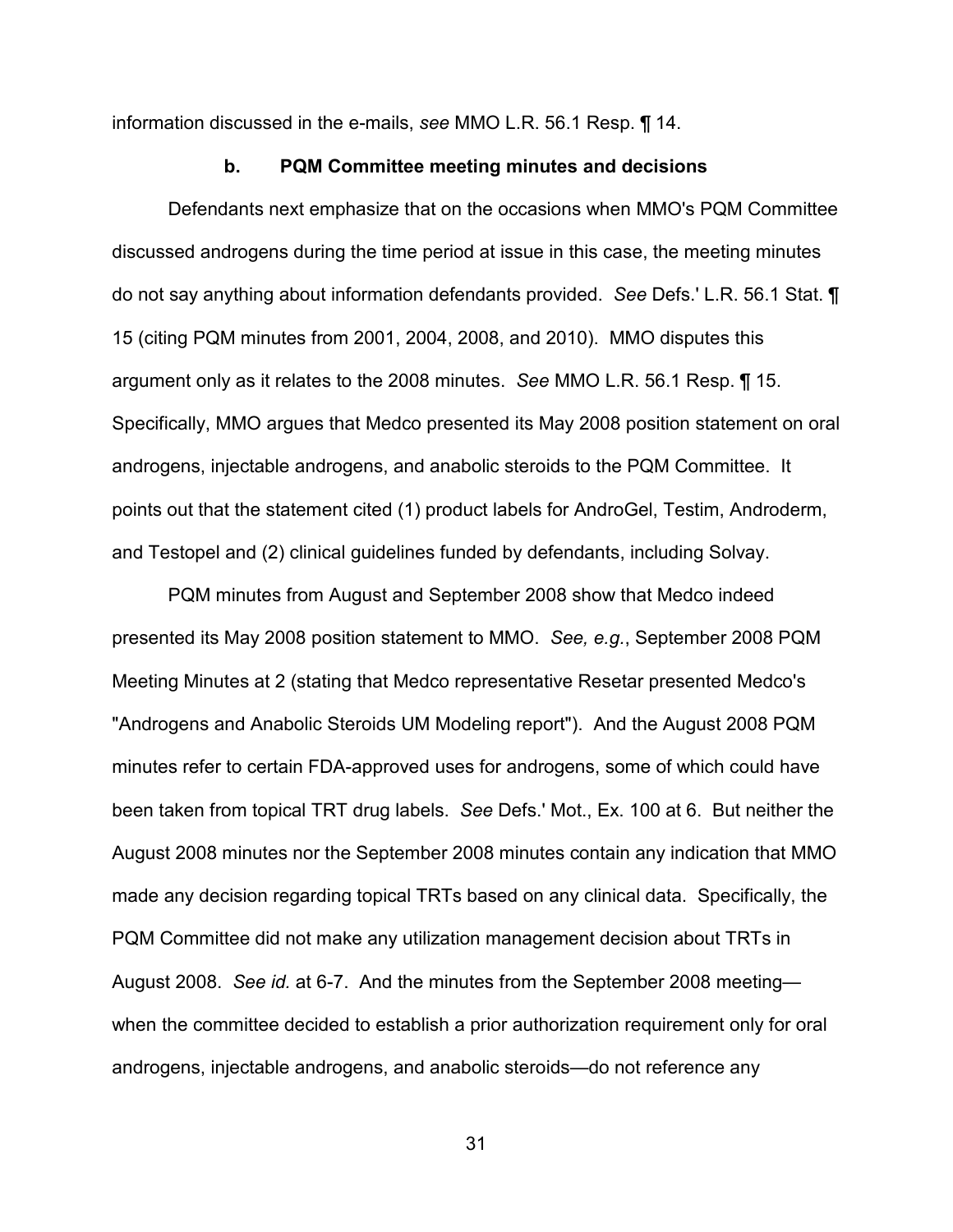information from defendants or discuss any safety or efficacy information regarding topical TRTs. Indeed, the only reference to topical TRTs concerns rebates. *See*  September 2008 PQM Meeting Minutes at 2 ("D. Resetar reported that Topicals and Transdermal Preps account for 70 percent of usage and have rebates.").

Furthermore, although the September 2008 minutes explain why MMO decided to establish a prior authorization requirement for *non-topical* TRTs, they are silent on why MMO did not also establish a prior authorization requirement for topical TRTs. *Id.* The minutes lack this information even though Medco's May 2008 position statement mentioned an uptick in testosterone prescriptions "for the treatment of 'andropause'" and a clinical study showing "[n]o benefit" from "testosterone supplementation in healthy males over 60 years of age with serum testosterone levels on the lower end of normal." May 2008 Medco Androgens & Anabolic Steroids Position Statement at 1. No reasonable jury assessing either the August 2008 or September 2008 PQM minutes could find that they tend to show that MMO relied on defendants' alleged misrepresentations to decide that it would cover topical TRT drugs without restrictions.

MMO separately argues that its decision in 2014 to approve ESI's step therapy policy shows that it "relied on the information that was being provided to it about the safety and efficacy of the drugs." MMO Opp. at 12. MMO also argues that it approved the policy "thanks to the efforts of AbbVie employee Craig Geikie." *Id*. Likewise, MMO suggests that it approved the rule due to Hollinden's presentation of the AndroGel Value Proposition Deck to Dr. Borja in 2012. Each of these propositions is a stretch. For example, although the record contains an e-mail showing that Geikie "spoke to" Dr. Borja about the step therapy policy in 2012 and that she was "fine with adding" it, the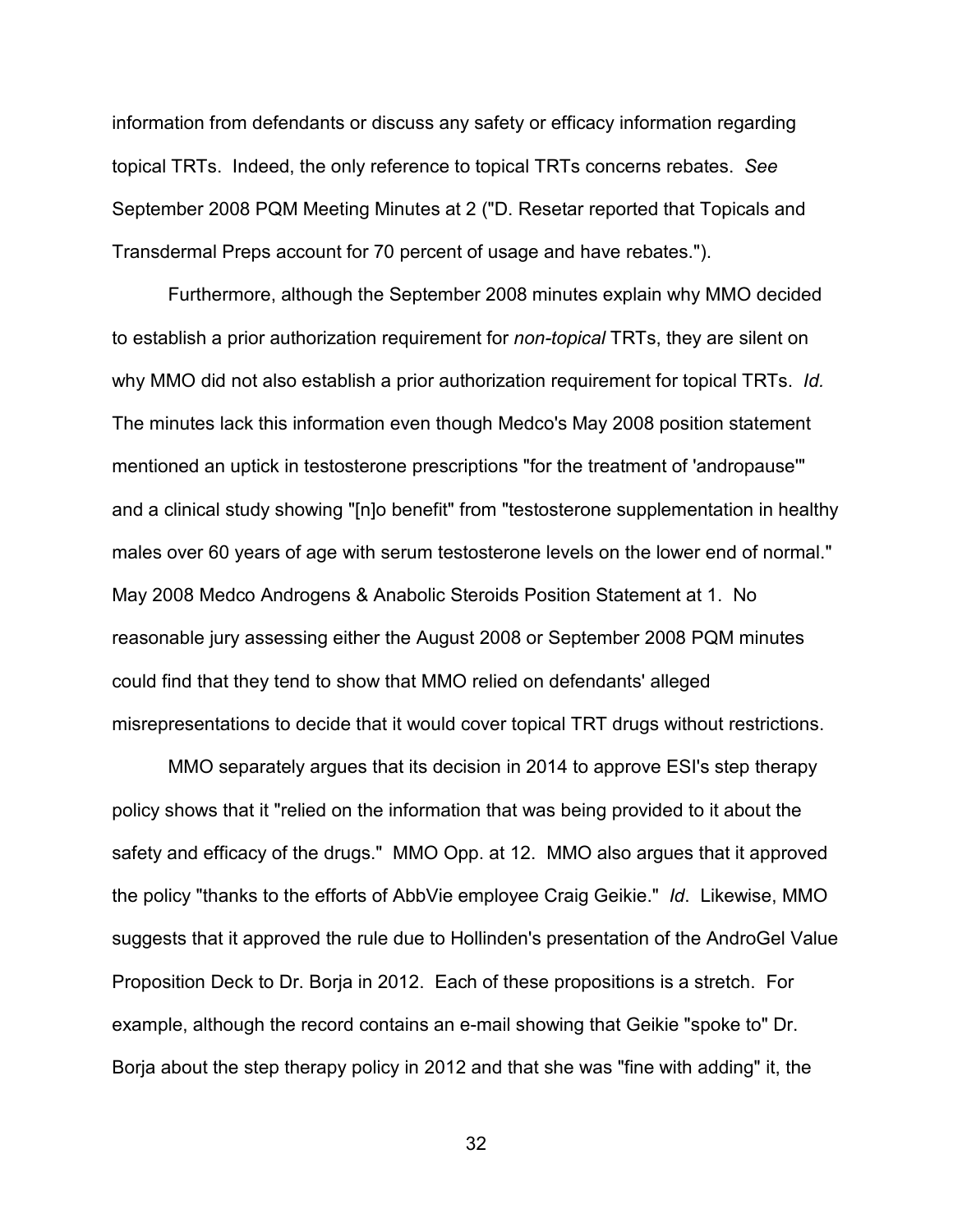same e-mail also states that MMO's "Medical Directors" and "Quality Committee" had to provide "final sign-off." MMO Opp., Ex. 175 (June 2012 Geikie e-mail). Furthermore, there is no documentary evidence linking Hollinden's alleged presentation of the AndroGel Value Proposition Deck to MMO's approval of the step therapy policy approximately two years later. Indeed, the minutes from the February 2014 PQM meeting, in which MMO approved the policy, say nothing about the reasons for MMO's decision. *See* February 2014 PQM Minutes at 4 ("ESI's new Preferred Step Therapy Policies for Topical Androgens and Fenofibrates were reviewed and approved.").

 Even if a jury were to assume that Geikie or Hollinden convinced MMO to approve the step therapy policy, no jury could reasonably conclude that MMO made its decision based on safety or efficacy criteria provided by the defendants. MMO does not argue, for example, that it gave preference to AndroGel or Axiron (which were already on the formulary) because they were safer or more effective than the other TRT drugs on the formulary. Geikie's June 2012 e-mail does not say that he presented any clinical information to MMO, nor does a related e-mail in the record. *See* June 2012 Geikie email; MMO Opp., Ex. 174. Additionally, although the reference section in ESI's 2014 step therapy policy lists the labels for defendants' TRT drugs, it does not discuss safety, efficacy, or any other rationale for the policy—nor do the minutes from the February 2014 meeting in which MMO's PQM Committee approved it. Finally, Hollinden testified during his deposition that he believes he spoke to Dr. Canaday about the policy in 2014 and that their discussion was "only from a business perspective." Defs.' Reply, Ex. 13 (Hollinden Dep.) at 206:24-207:10.

In its Local Rule 56.1 statement, MMO also contends that "[a]ccording [to]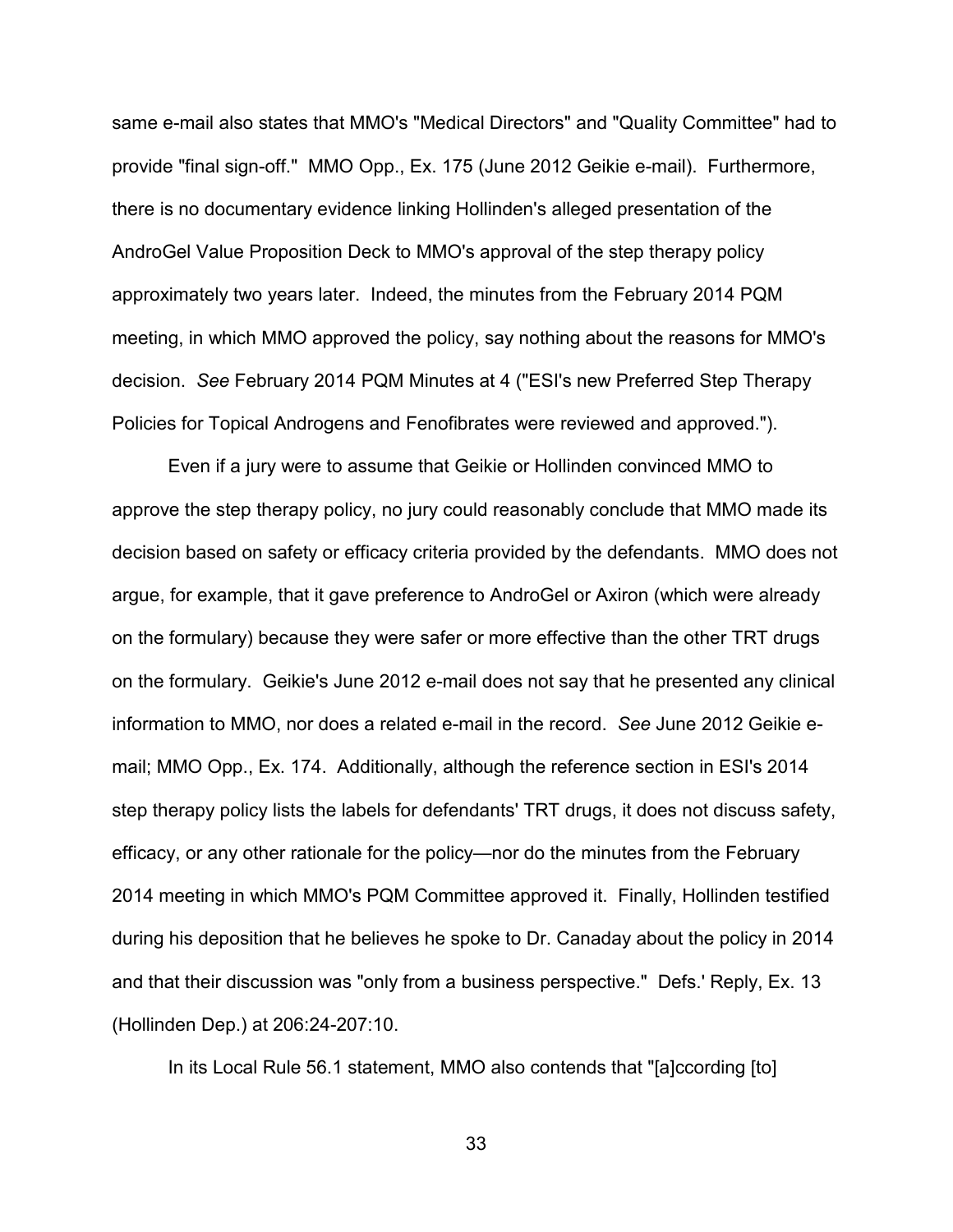AbbVie's Vice President of Managed Health Care and Policy, Jeff Haas, 'ultimately, the [marketing materials used with managed care plans] led them to a decision.'" MMO L.R. 56.1 Stat. ¶ 17 (citing MMO Opp., Ex. 130 (Haas Dep.) at 60:3-61:9). No reasonable jury could rely on this testimony to infer that MMO made utilization management decisions regarding AndroGel based on AbbVie's marketing materials. Haas's testimony does not address specific marketing materials or draw a connection between marketing materials and any specific decision that MMO made. To infer reliance from his testimony would require "speculation or conjecture." *Skiba*, 884 F.3d at 721.

For the foregoing reasons, no reasonable jury could conclude that MMO relied on misrepresentations from defendants in making utilization management decisions regarding their TRT drugs.

### **3. MMO's PBM-based causation theory**

MMO argues that even if a jury finds it did not directly rely on defendants' alleged misrepresentations to make utilization management decisions about defendants' TRT drugs, it can nevertheless prevail on its RICO claims because ESI and Medco relied on those misrepresentations. This causation theory requires evidence from which a jury could reasonably conclude that (1) ESI and Medco relied on misrepresentations about the safety or efficacy of defendants' TRT drugs to make utilization management decisions, and (2) MMO relied on clinical aspects of the decisions ESI and Medco made in order to make its own utilization management decisions. *See, e.g.*, MMO Opp. at 22 ("[B]ased in part on Defendants' misleading TRT drug labels and other information, both PBMs recommended to MMO that each Defendant's TRT drug be covered without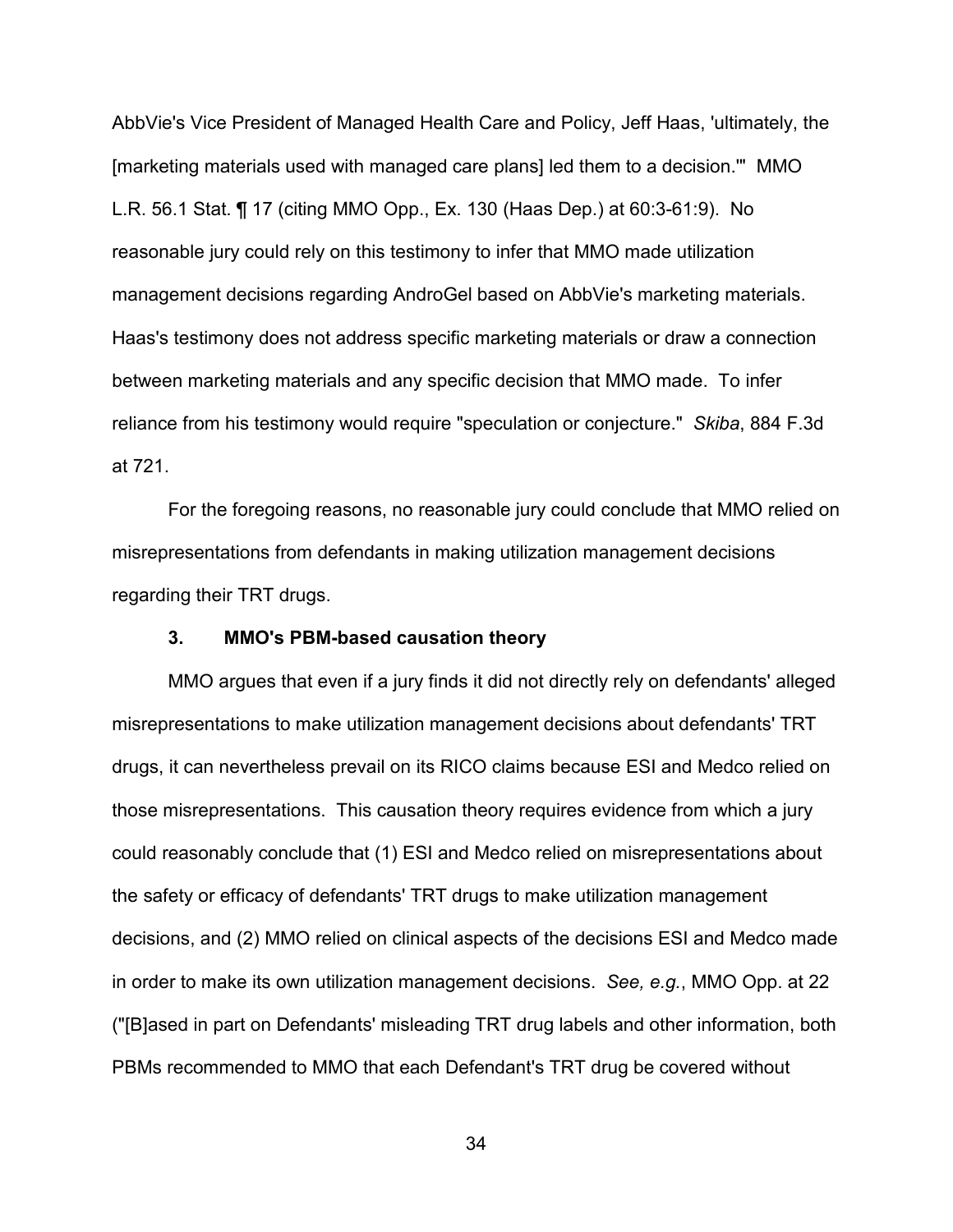restriction."); *id.* at 23 ("Defendants made deception the cornerstone of their promotion and expansion, first to Medco, and later to ESI. That conduct, in turn, led Medco/ESI to recommend favorable, unrestricted placement for the Defendants' TRT Drugs on MMO's formularies."). The Court assumes for purposes of discussion that MMO's causation theory would satisfy RICO's proximate cause requirement. Based on the evidence, however, no reasonable jury could find in favor of MMO on this theory.

#### **a. Direct misrepresentations to Medco or ESI**

Defendants contend that "there is no evidence that ESI received . . . direct misrepresentations from any Defendant" about the safety or efficacy of TRT drugs. Defs.' Mot. at 12. Defendants' main support for this argument is deposition testimony from Medco and ESI's corporate representative that he was not aware of Medco or ESI receiving any substantive information from defendants about TRT drugs' risks, safety, or efficacy. *See id.*; Defs.' Mot., Ex. 25 (Dohm Dep.) at 53:10-22. The record, however, contains the following evidence:

- An AbbVie sales representative (Cicak) e-mailed an AndroGel Value Proposition Deck to Medco in November 2007. *See* MMO Opp., Ex. 61. MMO contends that the deck misrepresents AndroGel's safety and efficacy.
- Another AbbVie sales representative (Geikie) called or met with Medco on August 17, 2012, to discuss "AndroGel Value Prop." *See* AbbVie Call Database at 2.
- An Auxilium sales representative met with ESI employees, including a pharmacist, in 2012 and discussed "Value Proposition and Testim Positioning[.]" *See* MMO Opp., Ex. 164 at AUX\_MMO0414654.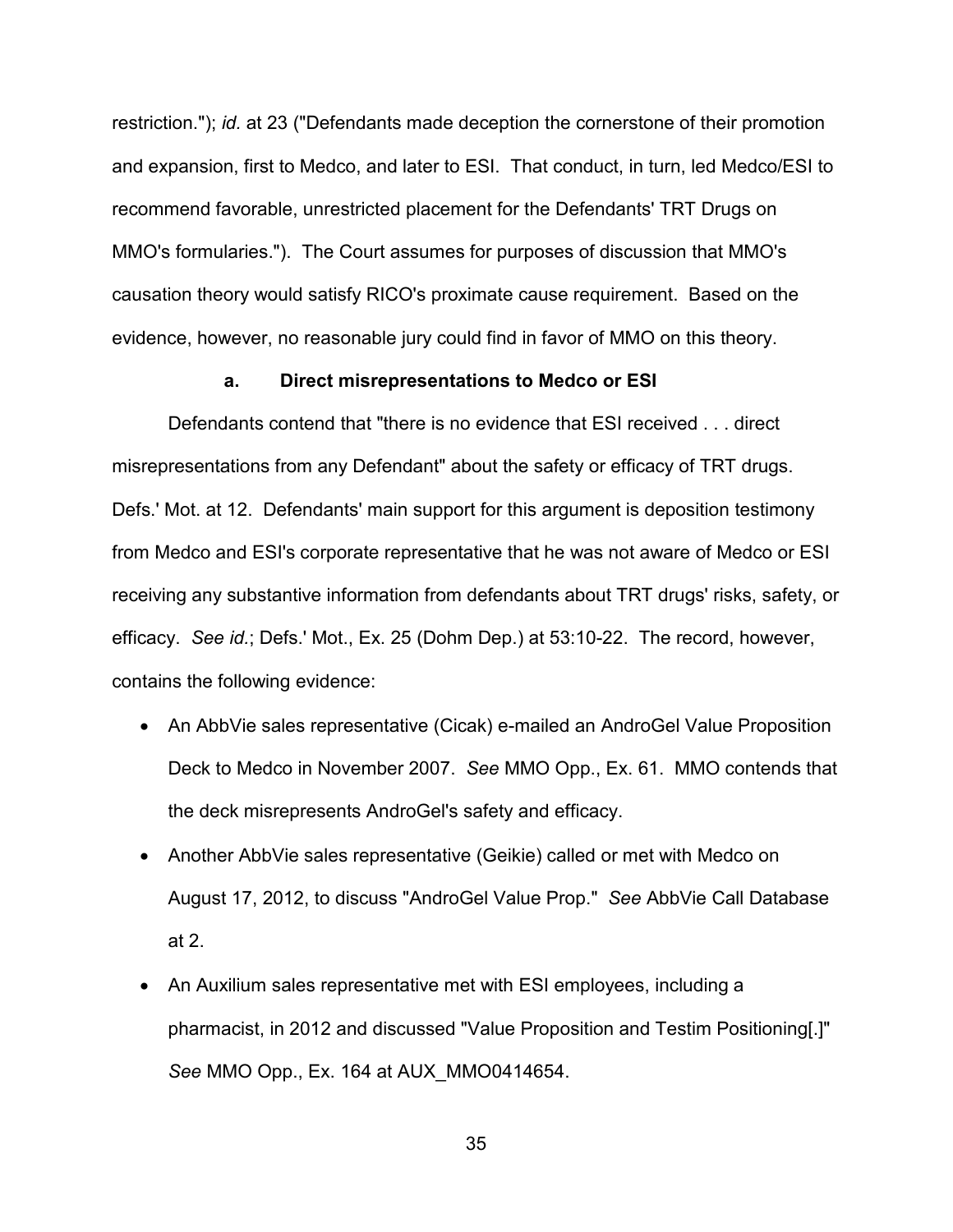• In response to a request from ESI in February 2011, Lilly sent ESI clinical information from the Axiron pivotal trial. *See* MMO Opp., Ex. 75; MMO Opp., Ex. 76 (ESI July 2014 Clinical Summary of Testosterone (Topical) Products (ESI 2014 Clinical Summary)), at 13 n.15 (citing "[d]ata on file. Axiron . . . . Eli Lilly and Company; February 2011").

The Court will assume for purposes of discussion that each of these documents conveyed false or misleading information about defendants' TRT drugs to Medco and ESI. The Court will do the same for defendants' TRT drug product labels, each of which ESI cites in its July 2014 and May 2015 clinical summaries of testosterone products, and in its August 2013 prior authorization policy for topical TRT drugs. *See* ESI 2014 Clinical Summary at 13 nn.4-7, 9; MMO Opp., Ex. 55 (ESI May 2015 Clinical Summary of Testosterone (Topical and Nasal) Products) at 15 nn.4-7, 9; MMO Opp., Ex. 54 (ESI August 2013 Prior Authorization Policy) at 7 nn.2-3, 5-6, 13.

#### **b. Reliance by Medco or ESI**

Defendants argue that "there is no evidence that ESI . . . relied on direct misrepresentations from any Defendant in making any formulary decision that was subsequently adopted by MMO." Defs.' Mot. at 12. MMO, on the other hand, appears to argue that Medco and ESI relied on defendants' alleged misrepresentations in deciding to add at least Fortesta and Axiron to their formularies. *See* MMO Opp. at 21- 22. MMO also argues that ESI relied on defendants' alleged misrepresentations in adopting the 2014 step therapy policy. *See id.* at 26-27. Finally, MMO appears to argue that ESI formed its pre-2015 prior authorization policies for topical TRTs in reliance on defendants' alleged misrepresentations. *See id.* at 23.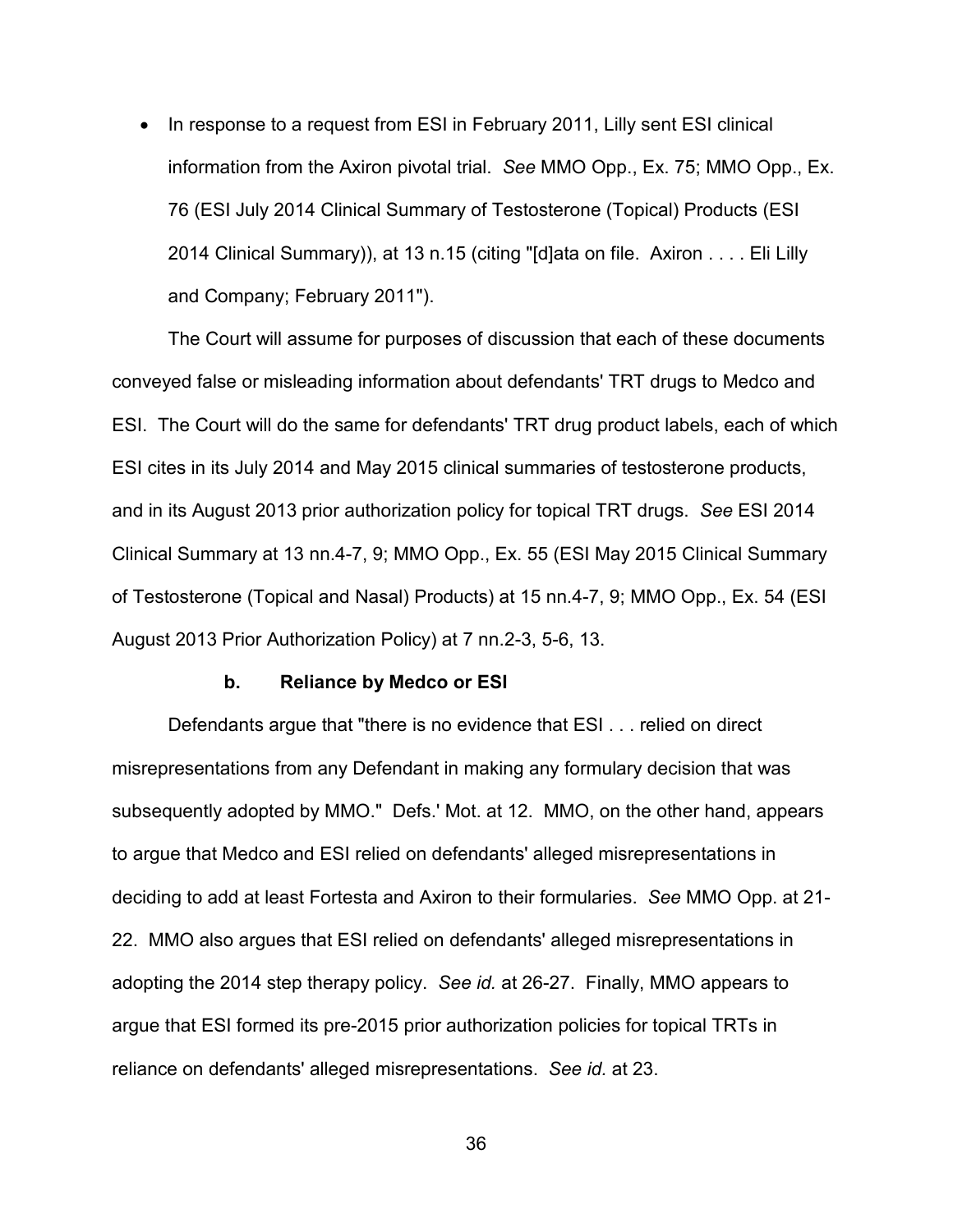Turning first to formulary inclusion decisions, the Court concludes that no reasonable jury could find that Medco or ESI relied on defendants' alleged misrepresentations in deciding to add any defendant's TRT drug to its formulary. Although Medco and ESI consider drug labels, package inserts, and other information from drug manufacturers and their medical science liaisons when making formulary inclusion decisions, Medco and ESI's corporate representative testified that he did not know when the companies first put a TRT drug on their formularies and did not know the basis for their decisions to do so. In addition, when asked during his deposition whether he had "any reason to think" that ESI did *not* consider information from defendants in making TRT formulary placement or inclusion decisions, he testified that he did not know one way or the other. Defs.' Mot., Ex. 25 (Dohm Dep.) at 156:23-157:6. Finally, the representative testified that he was not aware of Medco or ESI receiving any substantive information from defendants about TRT drugs' risks, safety, or efficacy. *Id.*  at 53:10-22. For a jury to conclude that Medco or ESI added defendants' TRT drugs to their formularies in reliance on information provided by defendants, based only on Dohm's testimony that ESI and Medco consider such information as a general practice, would require guesswork.

MMO argues that Endo "made its case directly to ESI for inclusion on its formularies, and an agreement was reached that Fortesta would be included with no step edit on coverage." MMO Opp. at 22. The only document MMO cites for this proposition, however, is an Endo presentation marked "for internal training purposes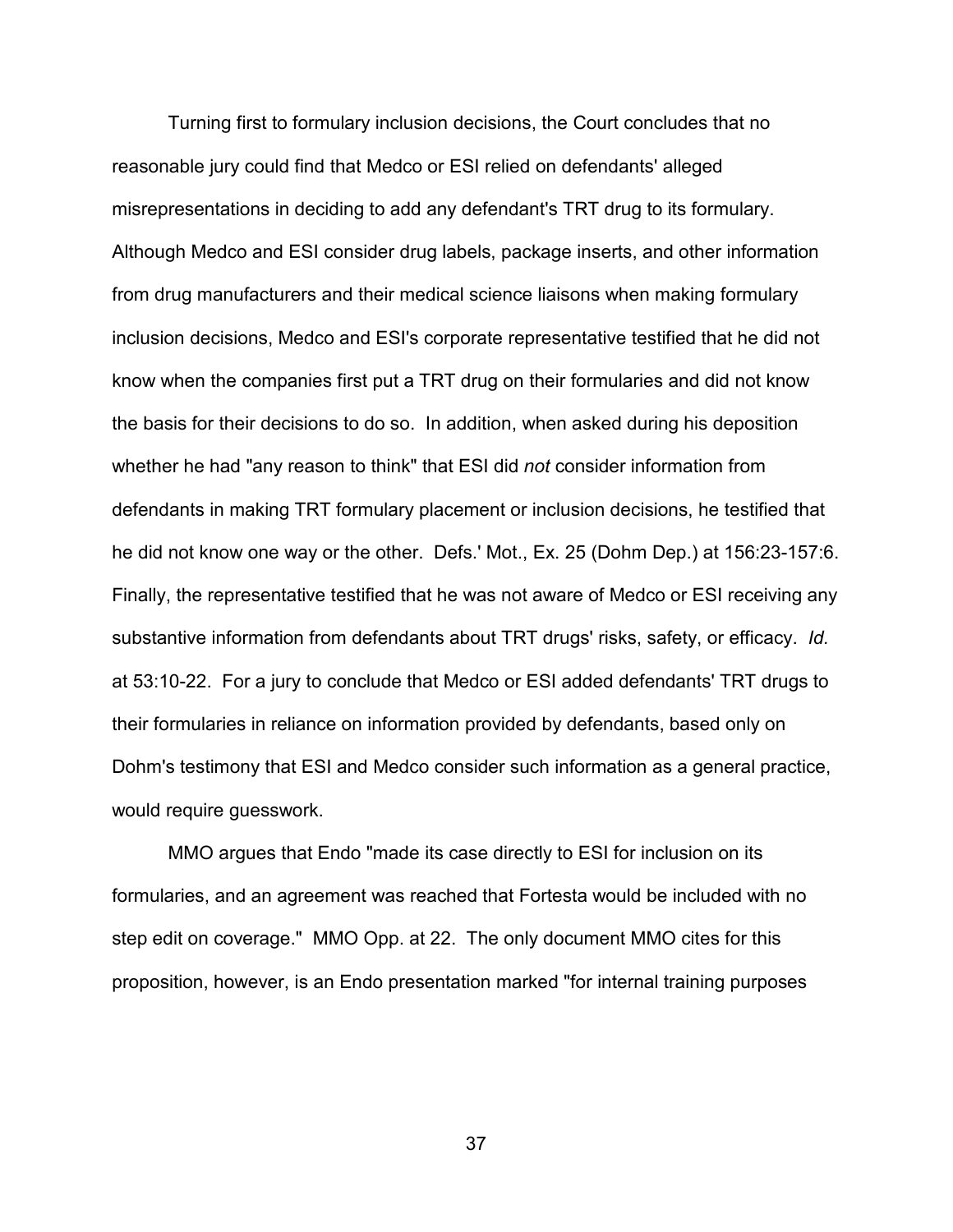only." MMO Opp., Ex. 166 at 1.<sup>[12](#page-37-0)</sup> And the only page MMO cites from the presentation is titled "Recent wins that present an opportunity for pull-through"; states that "[w]here Fortesta has unimpeded access, Endo must have successful implementation of pullthrough to win"; and suggests that Fortesta has "preferred" status on Medco's formulary. *Id.* at 20. A reasonable jury certainly could infer from this document that Endo communicated with Medco about Fortesta at some point. But the document contains no information from which a reasonable jury could infer that Endo communicated false or misleading information about Foresta's safety or efficacy, which in turn caused Medco to add Fortesta to its formulary "with no step edit on coverage." MMO Opp. at 22.

 MMO also contends that ESI's Therapeutic Assessment Committee relied on the Axiron pivotal trial information it received from Lilly "in making [a] recommendation about the drug." *Id.* MMO, however, does not specify what recommendation the committee allegedly made. *See id.* ESI's July 2014 clinical summary of topical TRTs and May 2015 clinical summary of topical and nasal TRTs do cite the pivotal trial information. But neither summary makes or refers to any formulary inclusion (or utilization management) decision. MMO has not even informed the Court when it alleges Medco and/or ESI added Axiron to their formularies.

With respect to utilization management decisions, which are distinct from decisions to place a drug on a formulary, the Court will assume for purposes of discussion that Medco and ESI relied on defendants' alleged misrepresentations in adopting the 2014 step therapy policy. The Court makes this assumption because the

-

<span id="page-37-0"></span> $12$  In its opposition, MMO cites Exhibit 164, but that is an Auxilium document regarding Testim. The Court assumes MMO meant to cite Exhibit 166. *See* MMO L.R. 56.1 Resp.  $\P$  33(k).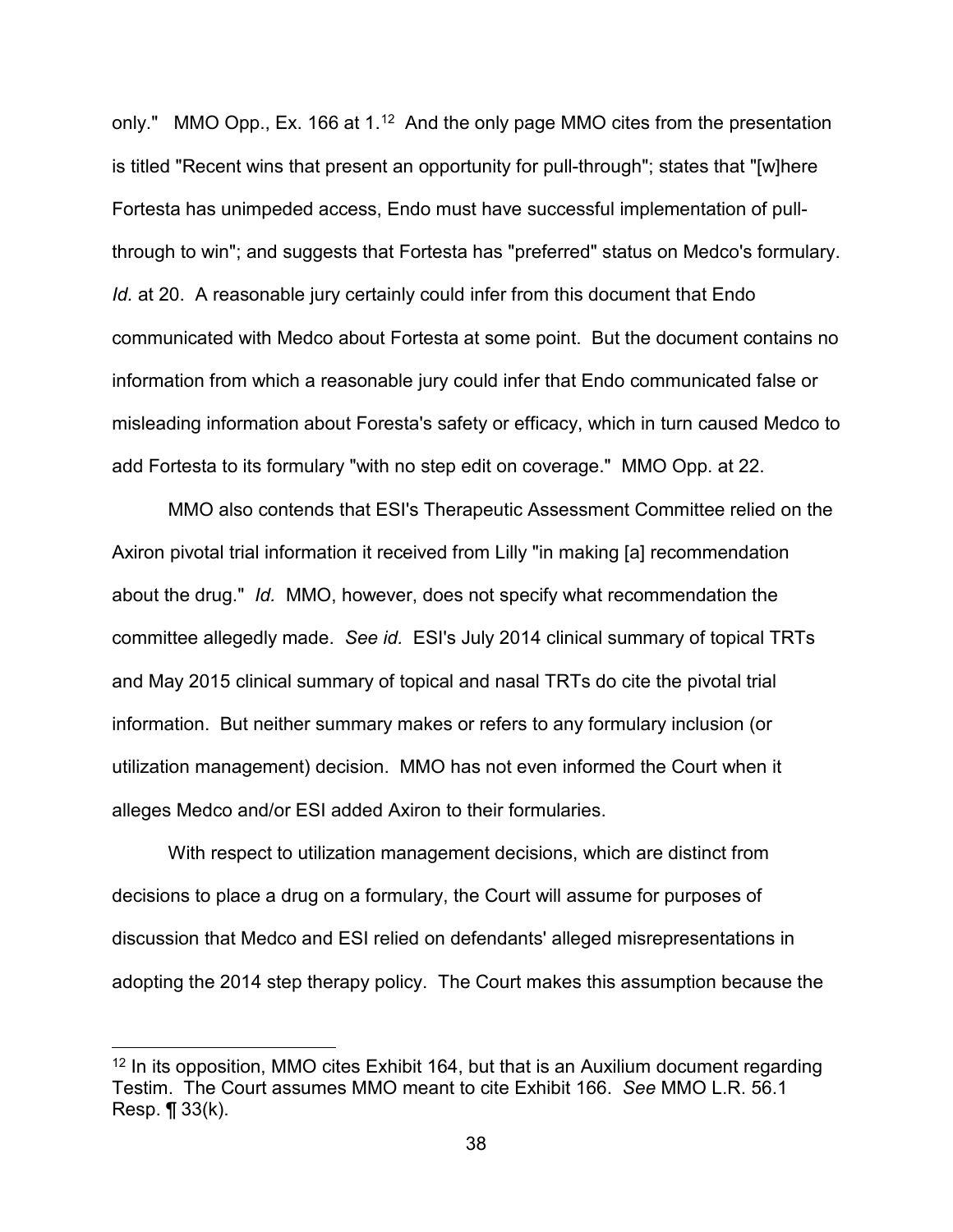record contains an e-mail in which an AbbVie employee writes that "[a]s the result of significant negotiations throughout 2013 by" Geike and a colleague, "AndroGel . . . ha[s] been maintained on [ESI's] 2014 National Preferred Formulary." MMO Opp., Ex. 78 at ABBVIE-MMO00081473. Relatedly, the record contains a document showing that Geike and other AbbVie employees won an award in 2013 for their "Express Scripts Business Performance," including their efforts to "uniquely position[] AbbVie's Value Propositions[.]" MMO Opp., Ex. 79 at AbbVIE-MMO00053774. And as previously referenced, there is evidence that Geikie presented an AndroGel Value Proposition Deck to Medco in 2012.

 The Court will also assume for purposes of discussion that Medco and ESI relied on defendants' alleged misrepresentations in developing pre-2015 prior authorization policies regarding defendants' TRT drugs. The Court makes this assumption because ESI cites defendants' TRT drug labels in its August 2013 prior authorization policy for topical TRT drugs. And according to Medco and ESI's corporate representative, ESI updated the policy to reflect information about age-related hypogonadism "after the FDA issued a notice of some sort in 2015." MMO Opp., Ex. 41 (Dohm Dep.) at 168:13-20.

For the reasons that follow, however, these assumptions do not assist MMO.

#### **c. Reliance on Medco or ESI's utilization management decisions**

As previously discussed, no reasonable jury could conclude that Medco or ESI added defendants' TRT drugs to their formularies in reliance on defendants' alleged misrepresentations. Accordingly, MMO cannot have indirectly relied on defendants' alleged misrepresentations merely by adopting Medco's, and later ESI's, formularies without modification. Furthermore, even assuming Medco and ESI adopted the 2014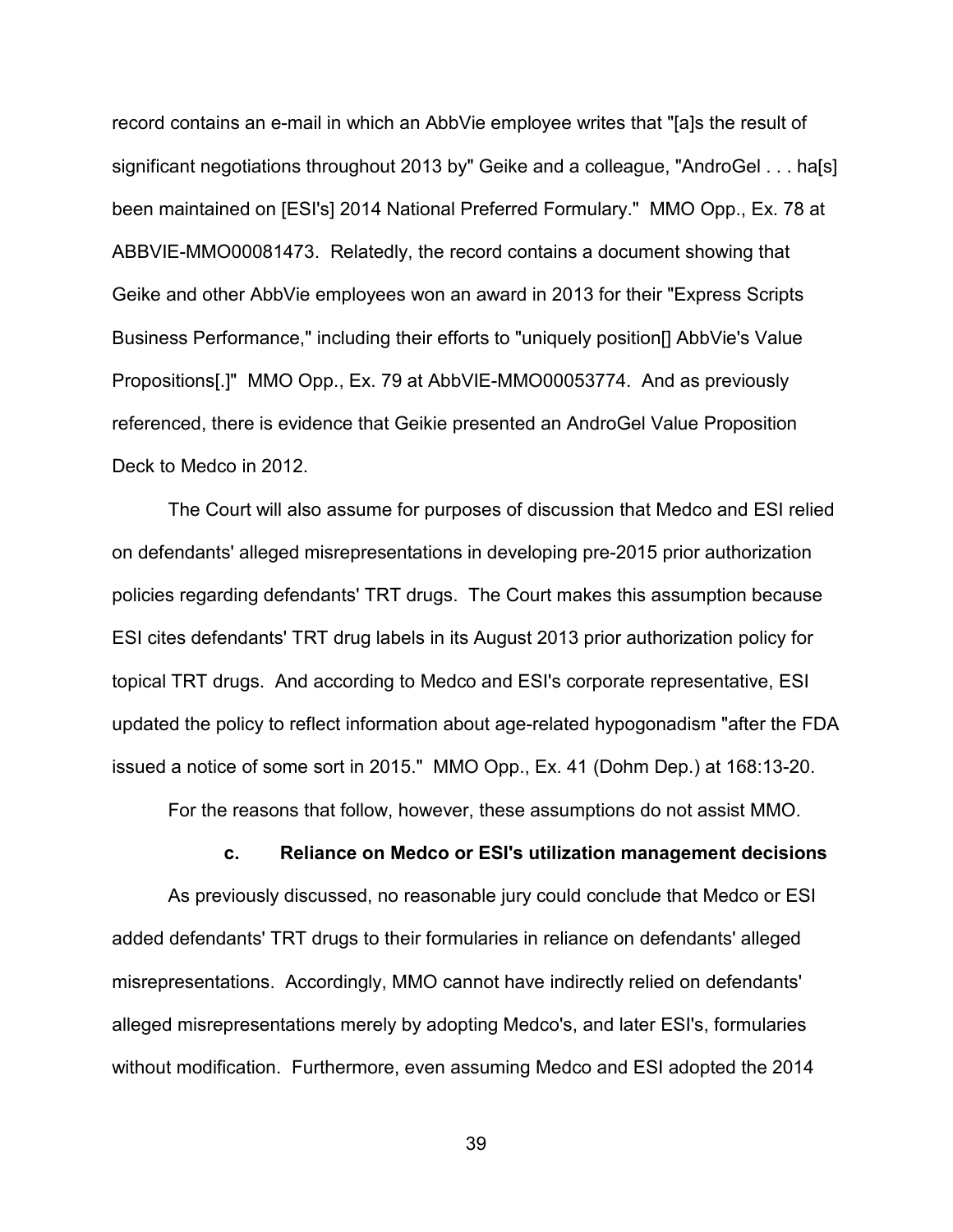step therapy policy and developed pre-2015 prior authorization policies based on defendants' misrepresentations, no reasonable jury could find that MMO made its utilization management decisions in reliance on any clinically-based decision Medco and ESI may have made.

First, even assuming ESI relied on defendants' alleged misrepresentations in adopting the 2014 step therapy policy, the Court has already determined that no reasonable jury could conclude that MMO approved the policy for clinical reasons. The Court made this determination because, among other things, all TRT drugs subject to the rule were already on-formulary. Furthermore, MMO does not argue it approved the policy based on an understanding that the preferred drugs (AndroGel and Axiron) were safer or more effective than the others, and the minutes from the February 2014 PQM meeting in which MMO approved the policy do not discuss safety or efficacy. MMO does not even argue that ESI developed the policy because the preferred drugs were superior from a safety or efficacy standpoint, and ESI's policy itself does not discuss safety or efficacy. To conclude that MMO approved the step therapy policy based on clinical decisions ESI made, a jury would have to ignore that the record lacks evidence suggesting that MMO adopted the policy for clinical reasons. A jury would also have to rely on conjecture. Specifically, it would have to speculate about the clinical basis, if any, for ESI's decision to adopt the policy. It would also have to speculate about whether MMO—which makes final decisions about establishing utilization management restrictions—knew about and considered the clinical basis for ESI's decision.

Second, even assuming Medco and ESI relied on defendants' alleged misrepresentations in developing their pre-2015 prior authorization policies, no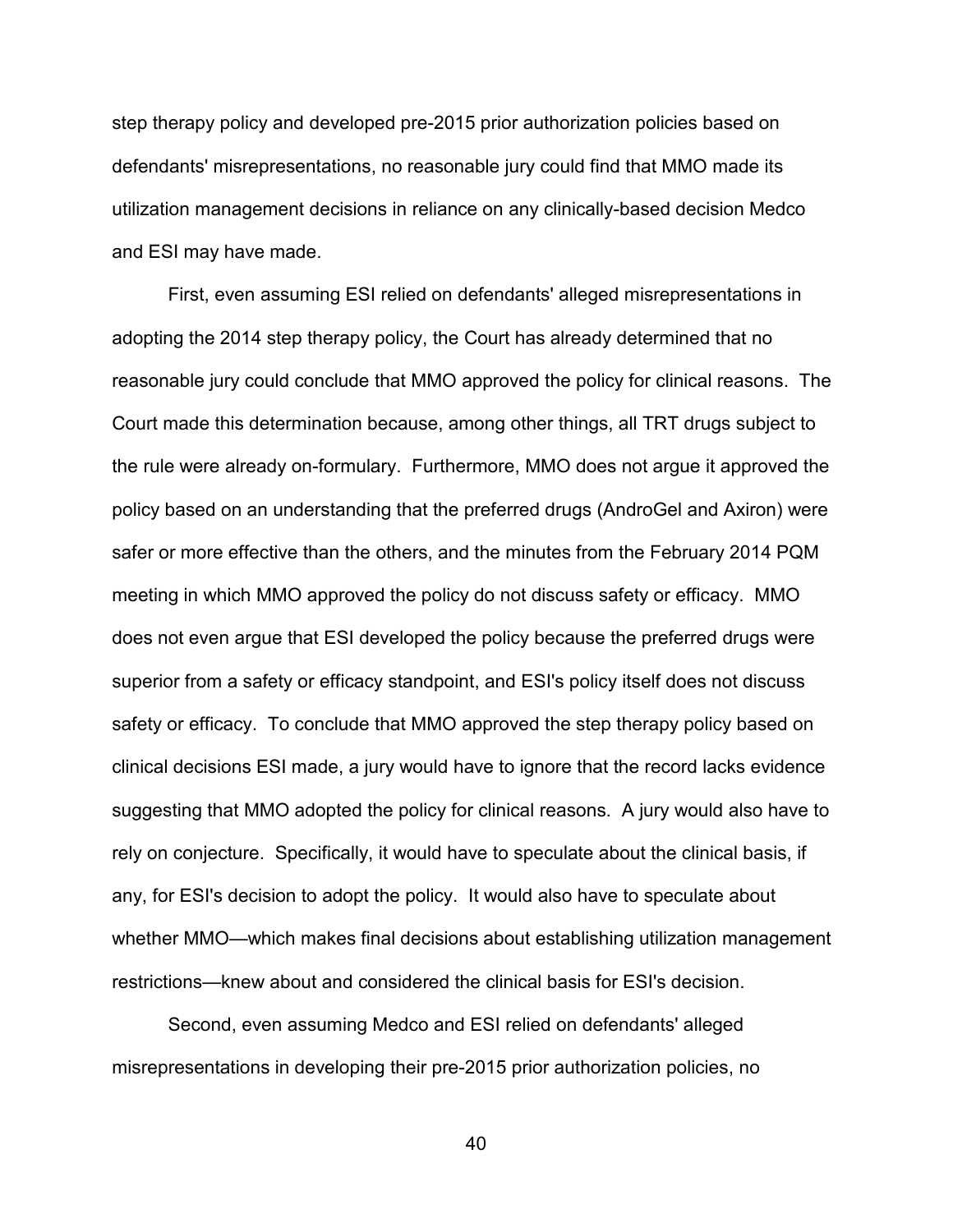reasonable jury could conclude that MMO relied on Medco and ESI in declining to establish any prior authorization policy for topical TRTs until July 2016. The record, for example, contains evidence that in 2004, Medco's prior authorization criteria for androgens restricted coverage for treating signs and symptoms of andropause. Additionally, according to MMO's corporate representative, MMO received a document from Medco "somewhere in 2004" stating that "Medco did have a prior authorization function available." Defs.' Ex. 6 (Shoemaker Dep.) at 296:6-10. But MMO, which conducts its own review of and makes final decisions regarding utilization management restrictions, did not establish a prior authorization policy for topical TRTs in 2004. In addition, the record shows that MMO did not establish a prior authorization policy for topical TRTs in 2008. MMO declined to do so despite receiving a May 2008 document from Medco that, among other things, noted an increase in TRT prescriptions to treat andropause. Finally, Medco and ESI's corporate representative testified that he did not know whether MMO's decision to implement the prior authorization policy for topical TRTs was based on a recommendation from ESI. He also testified that he did not know whether ESI advised MMO in 2015 that it should establish a prior authorization requirement. No reasonable jury assessing this evidence could conclude that MMO relied on ESI, rather than its independent judgment, in deciding whether to establish a prior authorization requirement for defendants' TRT drugs.

MMO argues that before 2015, "both PBMs recommended to [it] that each Defendant's TRT drug be covered without restriction." MMO Opp. at 22. In support of this argument, however, MMO cites only ESI's August 2013 prior authorization policy; ESI's May 2014 clinical summary of injectable testosterone products; ESI's May 2015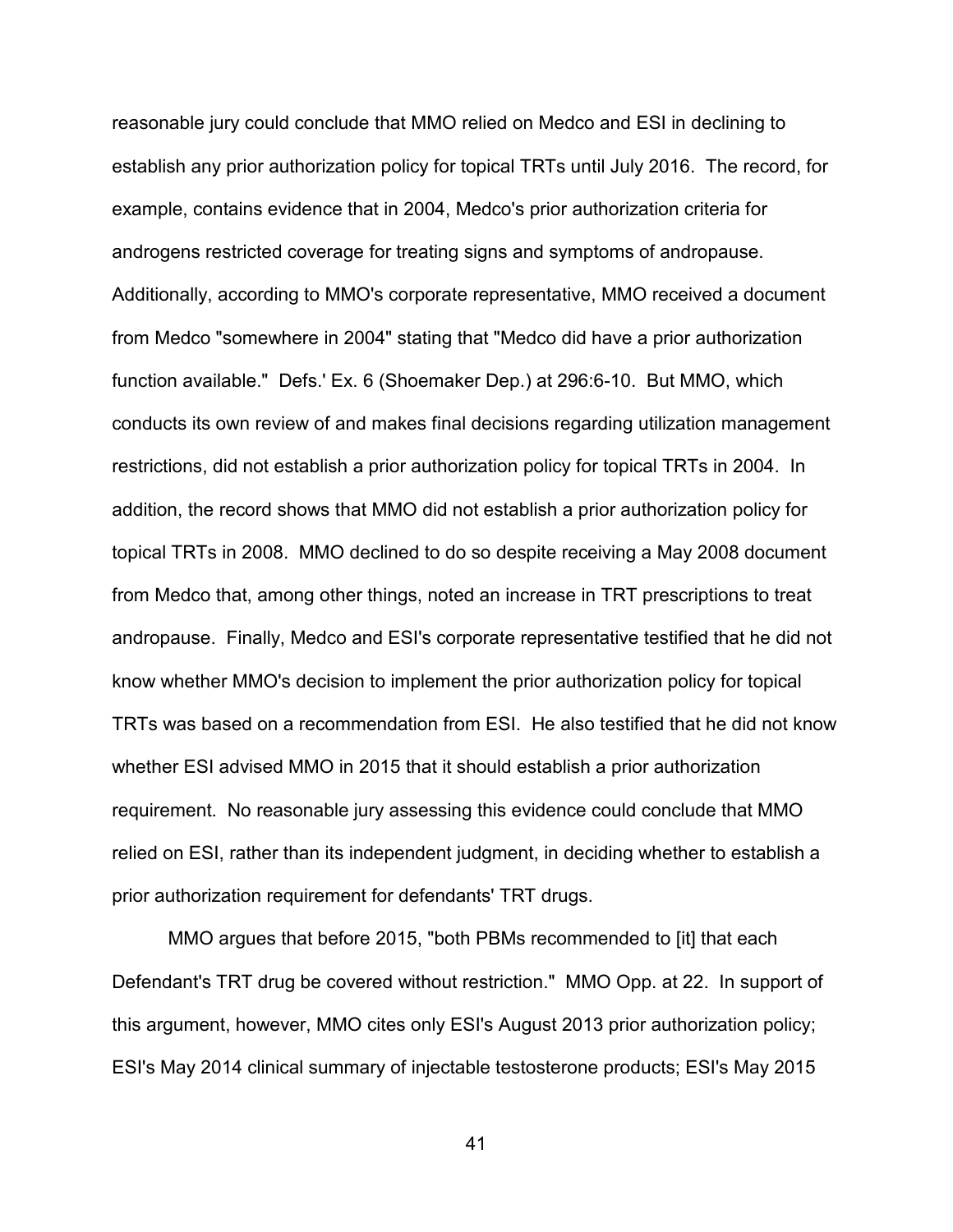clinical summary of topical and nasal testosterone products; and deposition testimony by Medco and ESI's corporate representative (Dohm). *See* MMO L.R. 56.1 Resp. ¶ 17. In the cited portion of his deposition, Dohm testified primarily about the differences between the cited references in each of these documents. He testified, for example, that unlike the May 2015 clinical summary, the 2013 prior authorization policy lacks references to studies that arguably cast doubt on TRT drugs' safety and efficacy. None of Dohm's cited testimony pertains to whether MMO relied on (or even reviewed) ESI's 2013 prior authorization policy or 2014 and 2015 clinical summaries. MMO also cites February 2014 e-mails between MMO pharmacy employees and deposition testimony from Dr. Canaday, but none of these sources mentions ESI, let alone advice MMO received from it.

MMO next argues that ESI did not advise it to restrict coverage for TRT drugs "because of cardiovascular risks until the FDA mandated a class-wide label change in 2015," suggesting that ESI provided such advice after the label change. MMO Opp. at 23. The only documents MMO cites for this argument are the February 2014 PQM minutes (reflecting MMO's approval of ESI's 2014 step therapy policy), the July 2016 PQM minutes (reflecting MMO's approval of a prior authorization policy for topical TRT drugs), and MMO's 2016 prior authorization policy. *See* MMO L.R. 56.1 Resp. ¶ 16. None of these documents contains any evidence that ESI provided, or refrained from providing, coverage advice in connection with TRT drugs' cardiovascular risks. Finally, MMO contends that Medco used the AndroGel Value Proposition Deck "in its recommendations with its customers like MMO." MMO Opp. at 26. But MMO cites no evidence for this proposition, and the Court has found none.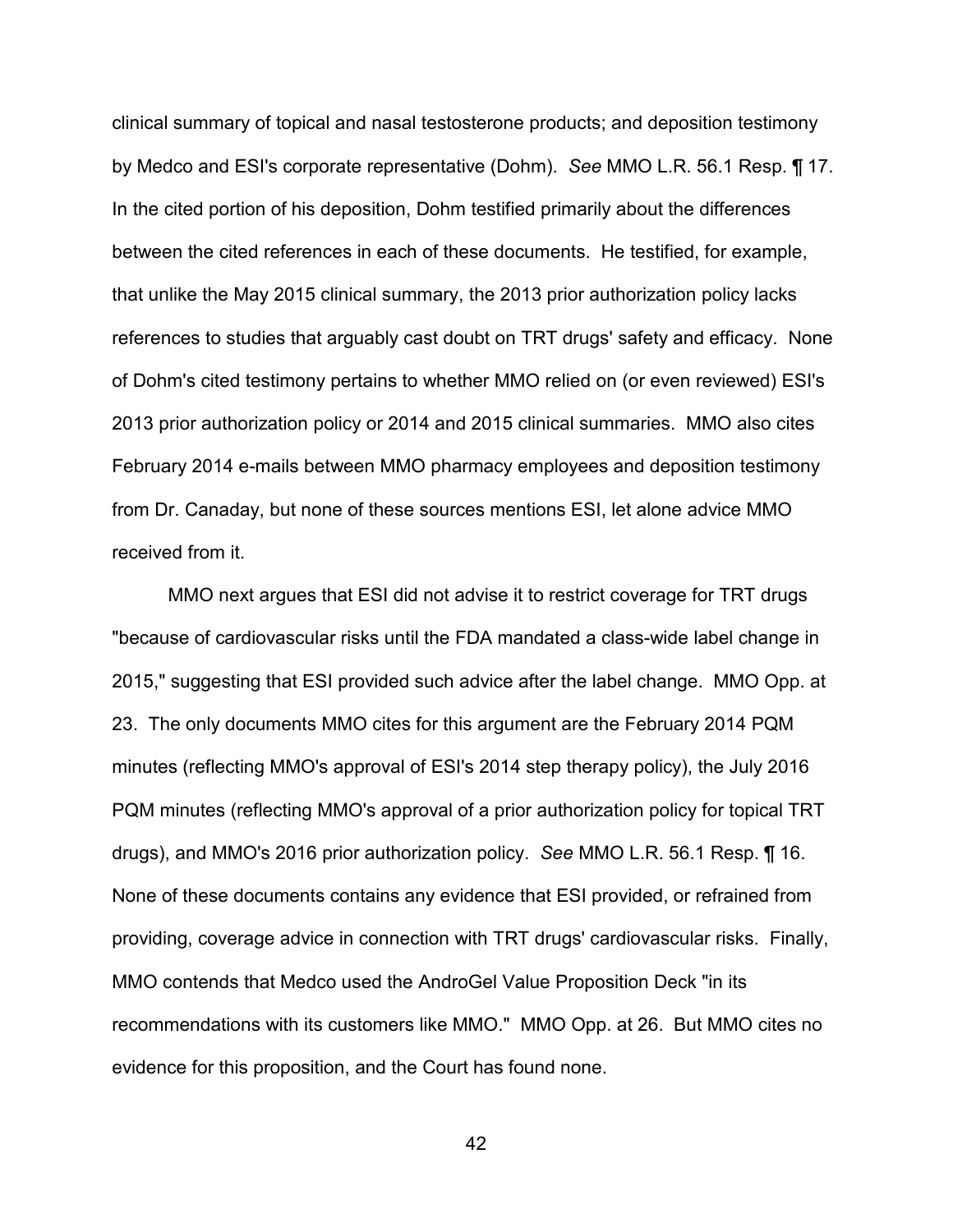Considering the evidence in the record, no reasonable jury could conclude that MMO relied on defendants' alleged misrepresentations in making any utilization management decision regarding defendants' TRT drugs. Similarly, even assuming Medco and/or ESI made certain utilization management decisions in reliance on defendants' alleged misrepresentations, no reasonable jury could conclude that MMO relied on clinical aspects of those decisions to make its own utilization management decisions. For these reasons, no reasonable jury could conclude that MMO can satisfy RICO's proximate causation requirement. The Court therefore grants summary judgment in favor of defendants on MMO's section 1962(c) claims.

# **B. Ohio negligent misrepresentation claims**

The elements of a claim for negligent misrepresentation under Ohio law are as

follows:

One who, in the course of his business, profession or employment, or in any other transaction in which he has a pecuniary interest, supplies false information for the guidance of others in their business transactions, is subject to liability for pecuniary loss caused to them by their *justifiable reliance* upon the information, if he fails to exercise reasonable care or competence in obtaining or communicating the information.

*Abboud v. Liberty Mut. Ins. Grp., Inc.*, 711 F. App'x 773, 776-77 (6th Cir. 2017). This

Court has previously applied RICO's causation principles to MMO's Ohio negligent

misrepresentation claims. *See, e.g.*, *MMO III*, 2018 WL 3586182, at \*9; *MMO II*, 2016

WL 4091620, at \*7. In their summary judgment briefing, the parties have done the

same.<sup>[13](#page-42-0)</sup> The Court therefore grants summary judgment for defendants on MMO's Ohio

<span id="page-42-0"></span><sup>&</sup>lt;u>.</u>  $13$  Defendants have argued, and MMO has not disputed, that an Ohio negligent misrepresentation claim cannot be premised on omissions. Defs.' Mot. at 14 n.38; Defs.' Reply at 8 n.7. As the Court has already determined, however, MMO's omission theory fails even for its section 1962(c) claims.